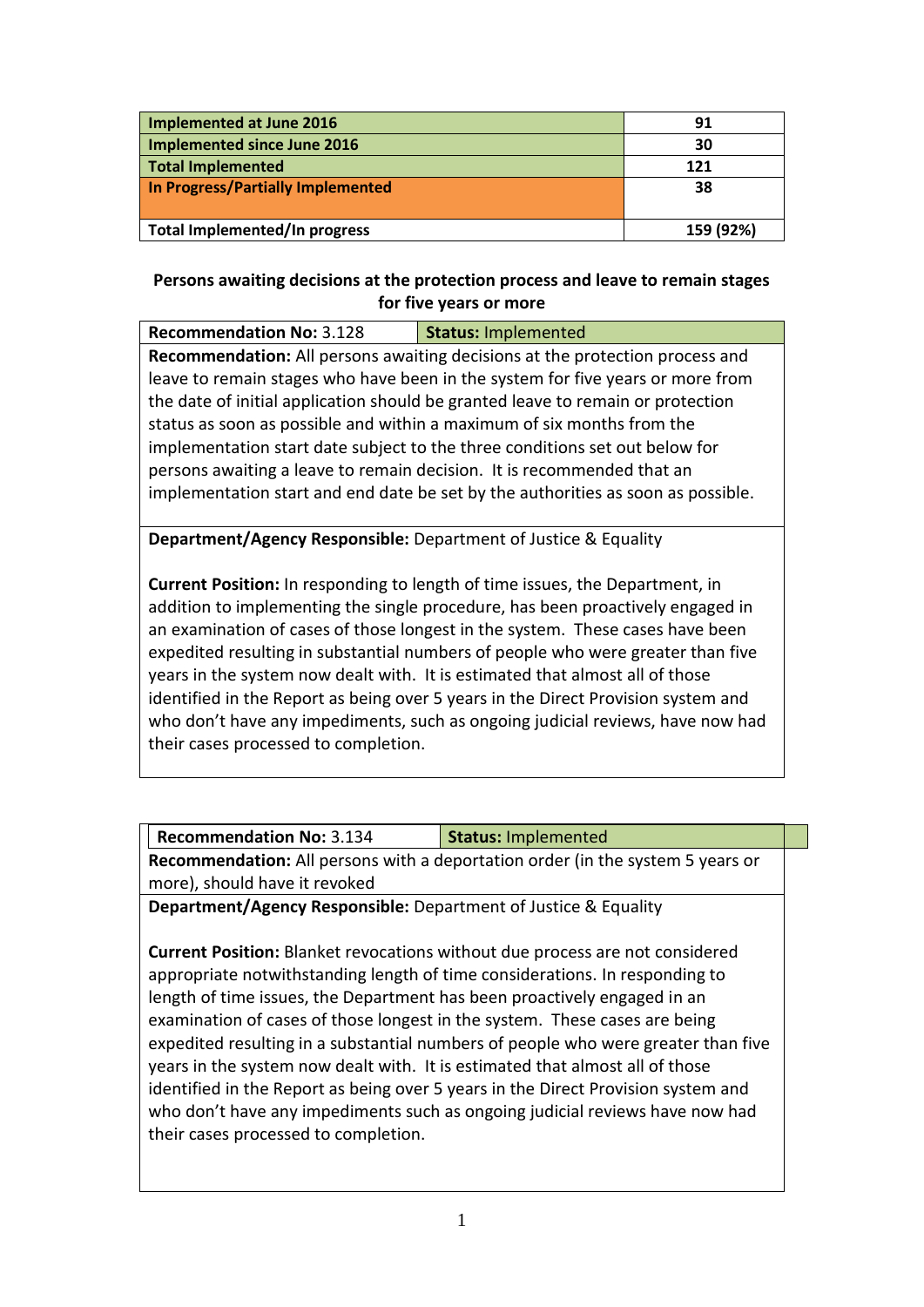**Recommendation No:** 3.135 **Status:** Implemented **Recommendation:** Leave to Remain should then be granted as soon as possible, and within 6 months from the implementation start date. **Department/Agency Responsible:** Department of Justice and Equality **Current Position:** Leave to remain to be granted only after due process – see

previous recommendation. Cases now under the International Protection Act 2015 will have their leave to remain processed as part of the single procedure (see below).

# **Solutions for the future to prevent long delays in the system**

**Recommendation No:** 3.163 **Status:** Implemented **Recommendation:** The early enactment and implementation of the International Protection Bill as a matter of urgency.

**Department/Agency Responsible:** Department of Justice and Equality

**Current Position:** Since the International Protection Bill 2015 was enacted on 30 December 2015 detailed work has been taking place in the Department of Justice and Equality to prepare for the commencement of the principal provision in the Act - the introduction of the single application procedure for international protection. This replaces the current sequential processing system and is the single biggest reform in this area for the past twenty years. The Act was commenced on 31 December 2016, repealing the Refugee Act, 1996. All applications for international protection from January, 2017 are being processed under the new single applications procedure.

## **Solutions for the future to prevent long delays in the system – Time Limit Measure**

| <b>Recommendation No: 3.166</b>                                                    | <b>Status: Implemented</b> |
|------------------------------------------------------------------------------------|----------------------------|
| Recommendation: Once the Single Procedure has been enacted, to avoid a repeat      |                            |
| of the circumstances which gave rise to the establishment of the Working Group,    |                            |
| that the same principle and mechanisms aimed at addressing the situation of        |                            |
| persons currently in the system for five years or more should apply for persons    |                            |
| who have co-operated with the process in line with statutory obligations. This     |                            |
| does not apply to the situation of persons with deportation orders, which is dealt |                            |
| with later in this chapter.                                                        |                            |
|                                                                                    |                            |

**Department/Agency Responsible:** Department of Justice and Equality

**Current Position**: Since the International Protection Bill was enacted in December, 2015 the Department has continued the practice of expediting those cases longest in the system resulting in almost all of those identified in the Report, which did not have impediments to progress, such as judicial reviews, being processed to completion. This examination ceased with the commencement of the International Protection Act in December, 2016.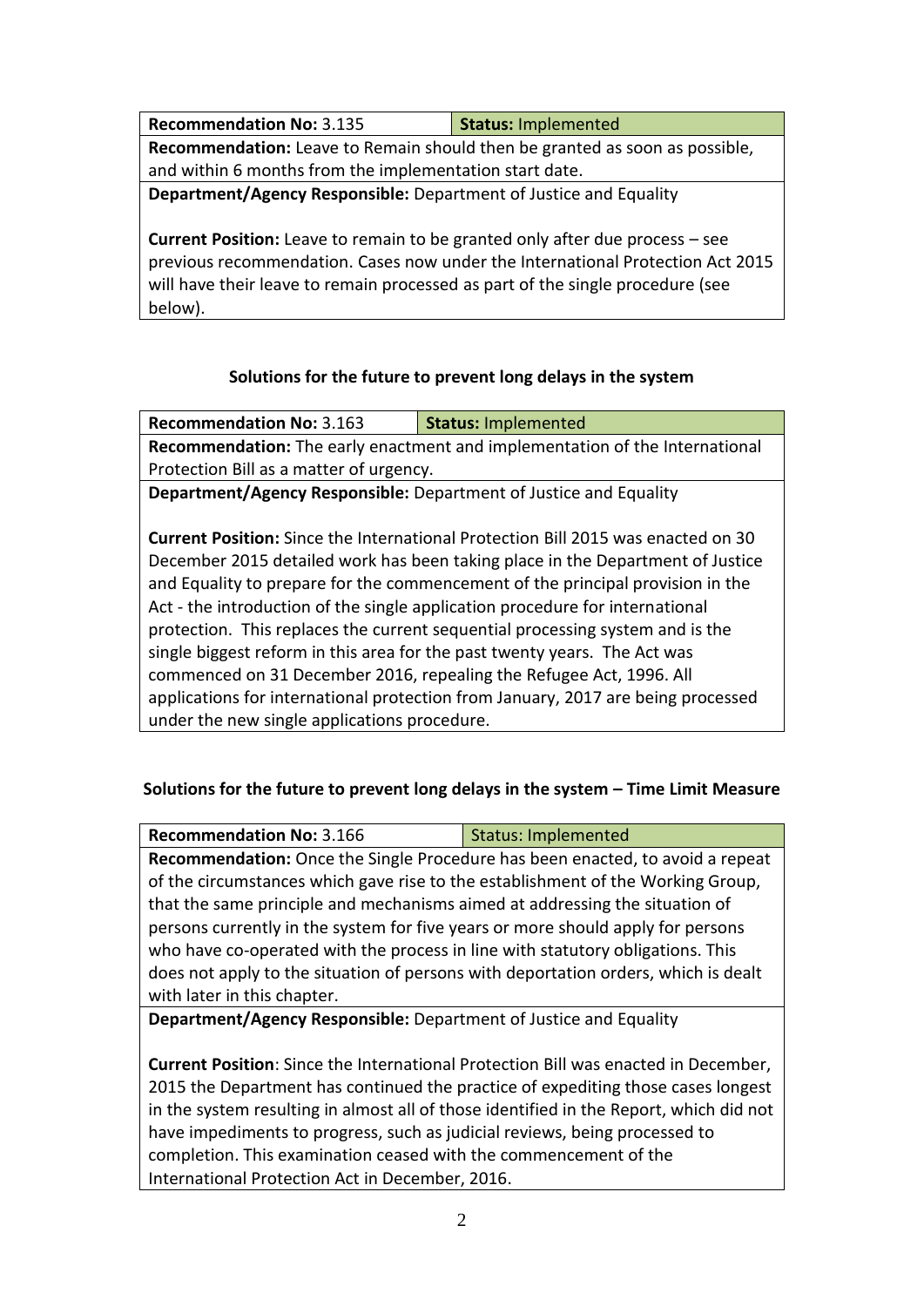| Status: Implemented<br><b>Recommendation No: 3.166</b> |
|--------------------------------------------------------|
|                                                        |

**Recommendation:** As an additional safeguard, an annual review of the system with a view to making recommendations to guard against any future backlogs, e.g. failure to provide adequate resources to all decision making bodies, should take place.

**Department/Agency Responsible:** Department of Justice and Equality, ORAC,

**Current Position:** This recommendation was reported as implemented in June 2016.

**Recommendation:** The review should also look at the option of reducing the 5year mark in future years as appropriate.

**Status:** Implemented

**Department/Agency Responsible:** Department of Justice and Equality

**Current Position:** The review process implemented under Recommendation 3.128 above was a once-off procedure. Recent and current work in tackling backlogs and implementation of the recently commenced Single Procedure will address this recommendation in the future. See also response to 3.163 above.

#### **Legal Framework**

| <b>Recommendation No: 3.178</b>                                                 | <b>Status: In progress</b> |
|---------------------------------------------------------------------------------|----------------------------|
| Recommendation: The State to opt-in to all instruments of the Common European   |                            |
| Asylum System, unless clear and objectively justifiable reasons can be advanced |                            |
| not to.                                                                         |                            |
| <b>Department/Agency Responsible:</b> Department of Justice and Equality        |                            |
|                                                                                 |                            |

**Current Position:** On 7th April 2016 the European Commission issued a communication outlining its plans for reforming the Common European Asylum System (CEAS) and ensuring and enhancing safe and legal migration routes. The document outlines how the large-scale, uncontrolled arrival of migrants and asylum seekers in 2015 has put a strain not only on many Member States' asylum systems but also on the CEAS as a whole. The Commission has issued two packages of reform proposals which aim to address structural shortcomings in the design and implementation of the CEAS and of the "Dublin" arrangements in particular. Ireland is participating in ongoing EU level discussions concerning the proposed reform measures.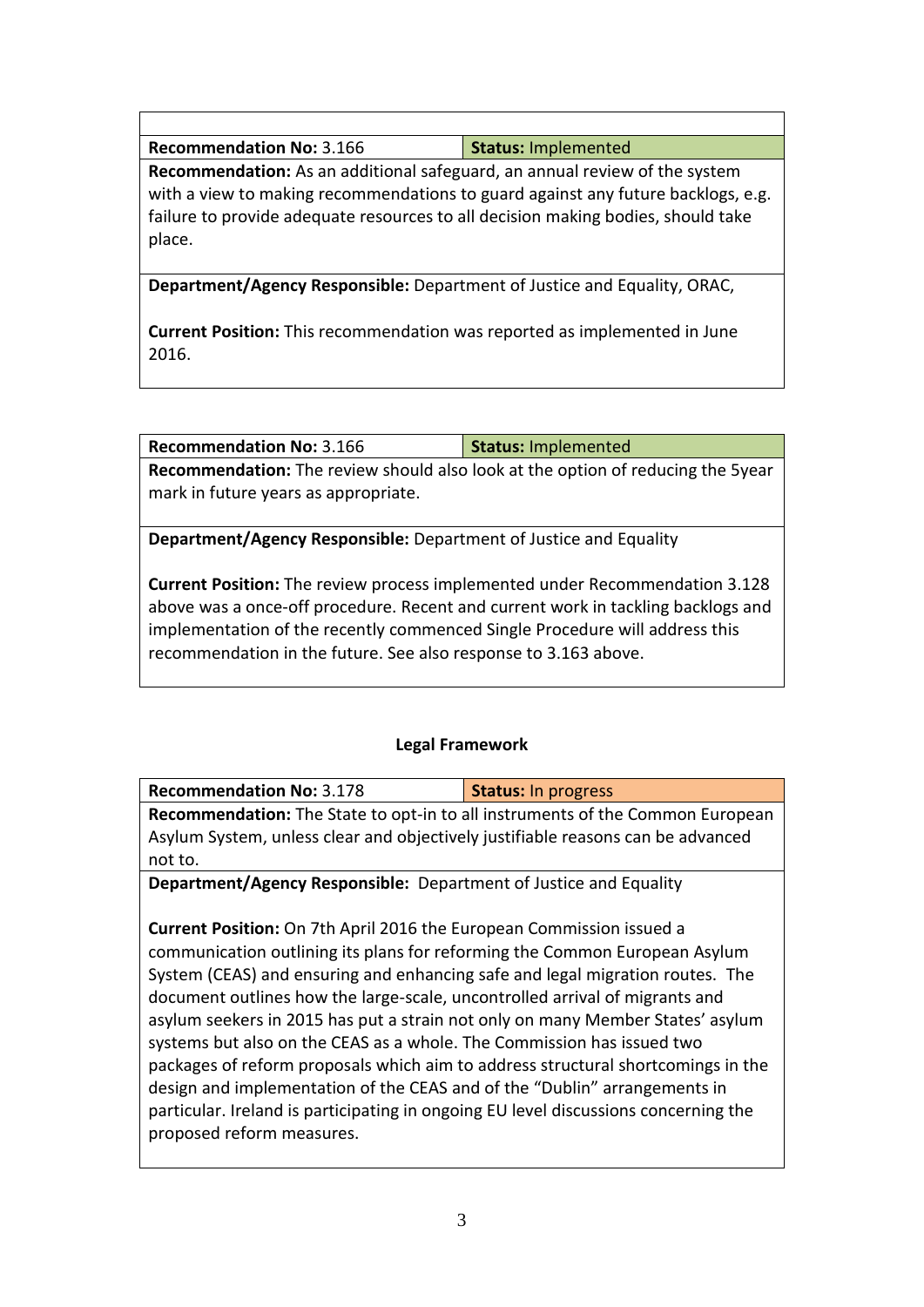| <b>Recommendation No: 3.178</b>                                                                                                                                     | <b>Status: Implemented</b> |
|---------------------------------------------------------------------------------------------------------------------------------------------------------------------|----------------------------|
| <b>Recommendation:</b> Where the State does not opt-in to an instrument for discreet                                                                                |                            |
| reasons (as above), the State should give full effect to the remaining provisions in<br>order to safeguard important common standards and to promote consistency in |                            |
| the application of protection procedures and standards across the EU.                                                                                               |                            |
|                                                                                                                                                                     |                            |
| <b>Department/Agency Responsible:</b> Department of Justice and Equality                                                                                            |                            |

**Current Position:** This recommendation was reported as implemented in June 2016.

## **Legislating for the Best Interest of the Child**

| <b>Recommendation No: 3.192</b>                                                                                                                                                                                                                                      | <b>Status: Implemented</b> |
|----------------------------------------------------------------------------------------------------------------------------------------------------------------------------------------------------------------------------------------------------------------------|----------------------------|
| Recommendation: The International Protection Bill 2015 should reflect the<br>general principle contained in the Convention on the Rights of the Child that that<br>the best interests of the child be a primary consideration in all actions concerning<br>children. |                            |
| Department/Agency Responsible: HSE, Department of Justice and Equality,                                                                                                                                                                                              |                            |
| <b>Current Position:</b> This recommendation was reported as implemented in June                                                                                                                                                                                     |                            |

**Recommendation No:** 3.199 **Status:** Implemented **Recommendation:** The International Protection Bill should clearly provide that all children have the right to lodge an application for international protection directly or through a representative which, in the case of accompanied children, may be the parent(s) if this is appropriate in the circumstances of the case.

**Department/Agency Responsible:** Department of Justice and Equality

2016.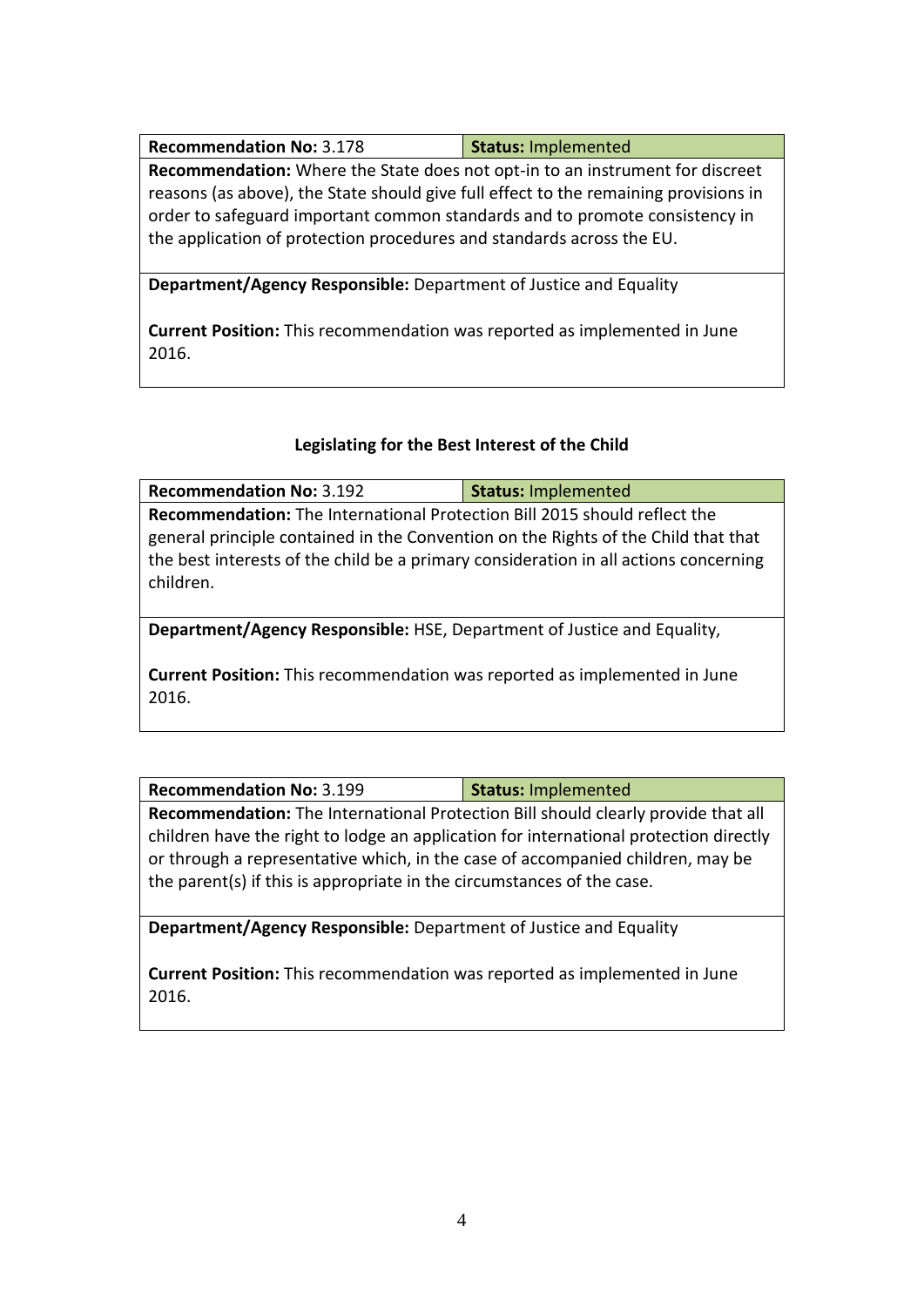| <b>Recommendation No: 3.199</b>                                                                                       | <b>Status: Implemented</b> |
|-----------------------------------------------------------------------------------------------------------------------|----------------------------|
| <b>Recommendation:</b> In relation to separated children, work should be undertaken                                   |                            |
| to clarify the position with regard to access to the protection process in practice<br>and age assessment procedures. |                            |

#### **Department/Agency Responsible:** Tusla

**Current Position:** This recommendation was reported as implemented in June 2016.

| <b>Recommendation No: 3.203</b>                                                 | <b>Status: Implemented</b> |
|---------------------------------------------------------------------------------|----------------------------|
| <b>Recommendation:</b> The International Protection Bill 2015 should be further |                            |
| scrutinised to ensure the rights of the child to be heard are given sufficient  |                            |
| expression and protection.                                                      |                            |

**Department/Agency Responsible:** Department of Justice and Equality

**Current Position:** This recommendation was reported as implemented in June 2016.

**Recommendation:** The International Protection Bill 2015 should contain a provision requiring decision-makers who take decisions in relation to children and those who interview them to have received and continue to receive appropriate procedural and substantive training.

**Department/Agency Responsible:** Department of Justice and Equality

**Current Position:** This recommendation was reported as implemented in June 2016.

| <b>Recommendation No: 3.213</b> | Status: Implemented |
|---------------------------------|---------------------|
|                                 |                     |

**Recommendation:** The International Protection Bill 2015 should provide that the rights of the child as enumerated in the UN Convention on the Rights of the Child are potentially relevant to evaluating a claim for refugee or subsidiary protection status where the applicant is a child.

**Department/Agency Responsible:** Department of Justice and Equality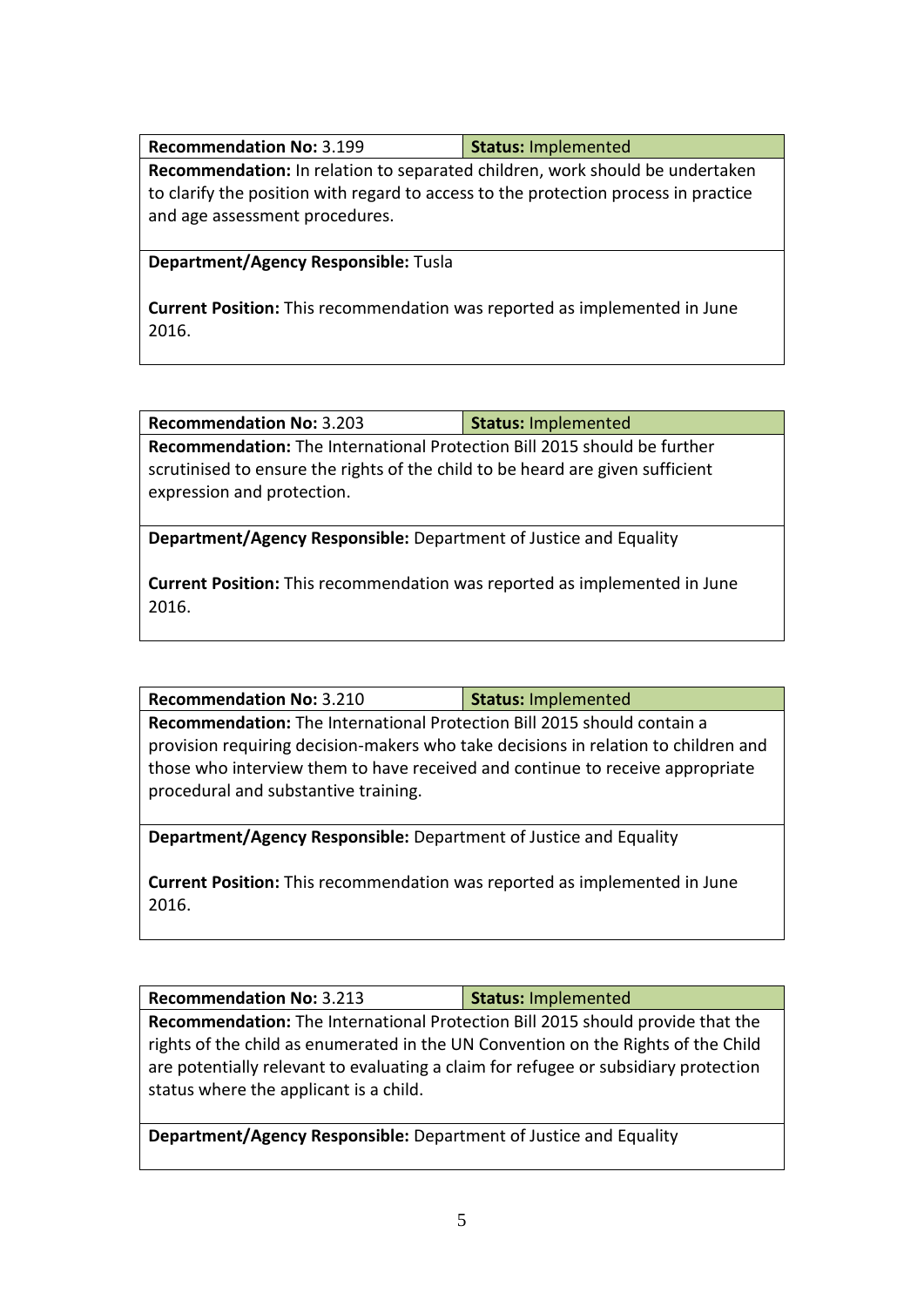**Current Position:** This recommendation was reported as implemented in June 2016.

**Recommendation No:** 3.216 **Status:** Implemented

**Recommendation:** The International Protection Bill 2015 when drafted should ensure that the Minister may continue to prioritise cases where appropriate by reference to the age of the applicant, or his/her status as a separated child.

**Department/Agency Responsible:** Department of Justice and Equality

**Current Position:** This recommendation was reported as implemented in June 2016.

## **Recruitment**

| <b>Recommendation No: 3.233</b>                                            | <b>Status: Implemented</b> |  |
|----------------------------------------------------------------------------|----------------------------|--|
| Recommendation: Transparent and competitive recruitment procedures for the |                            |  |
| protection determination bodies be maintained and further developed.       |                            |  |
|                                                                            |                            |  |

**Department/Agency Responsible:** Department of Justice and Equality

**Current Position:** This recommendation was reported as implemented in June 2016.

| <b>Recommendation No: 3.233</b>                                                                              | <b>Status: Implemented</b> |
|--------------------------------------------------------------------------------------------------------------|----------------------------|
| <b>Recommendation:</b> Provision to be made for open recruitment procedures and<br>relevant expertise in law |                            |

**Department/Agency Responsible:** Department of Justice and Equality

**Current Position:** This recommendation was reported as implemented in June 2016.

**Recommendation No:** 3.233 **Status:** Implemented **Recommendation:** The preceding recent examples of good practice for the knowledge and experience required in the recruitment process be followed to ensure that appropriate candidates are sought.

**Department/Agency Responsible:** Department of Justice and Equality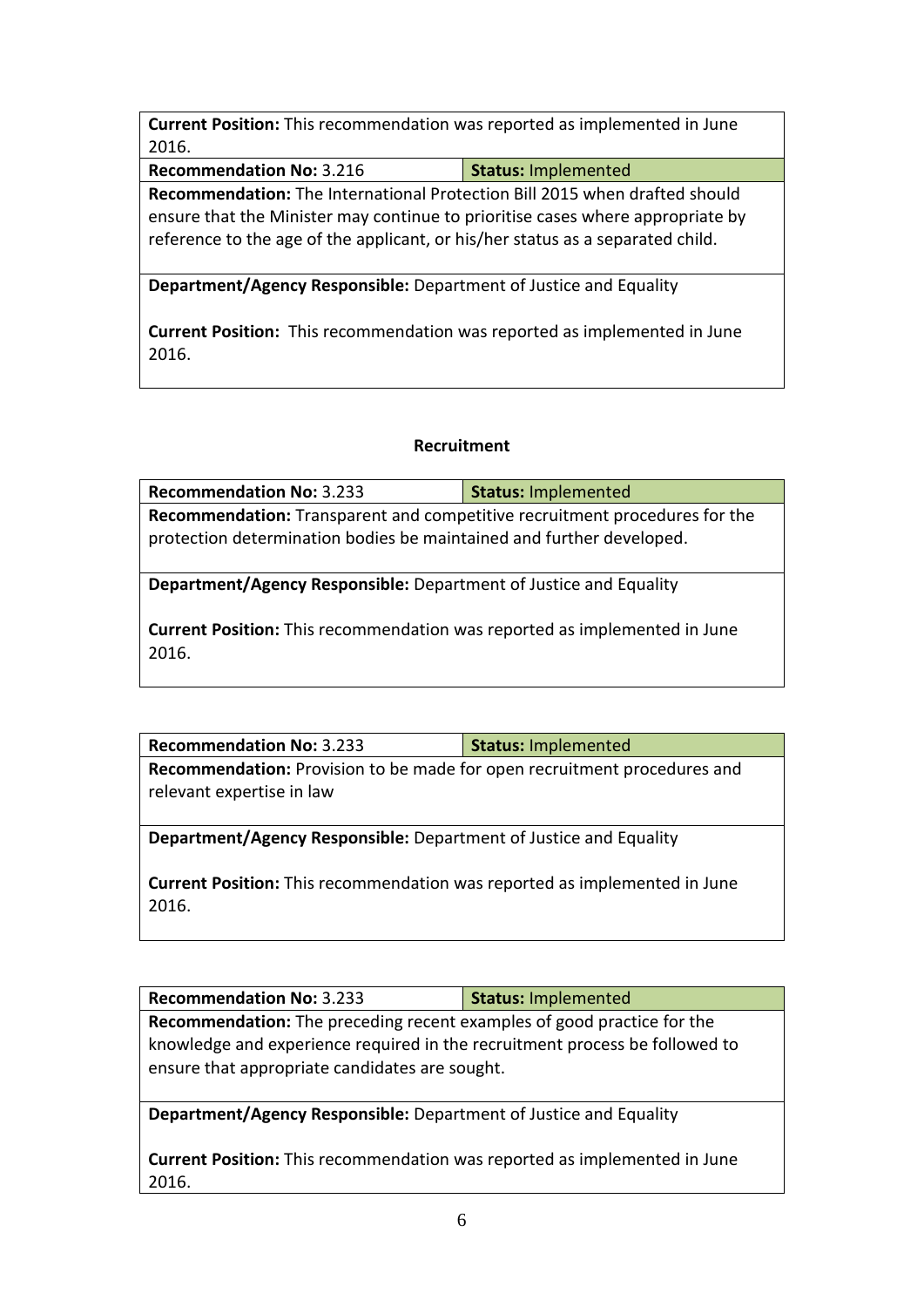| <b>Recommendation No: 3.233</b> | Status: In Progress |
|---------------------------------|---------------------|
|---------------------------------|---------------------|

**Recommendation:** Adequate human resources be provided to the protection determination bodies.

**Department/Agency Responsible:** Department of Justice and Equality

**Current Position:** Human resource requirements in respect of protection related functions are constantly kept under review but are at all times subject to the wider HR demands across the Immigration Service generally and the Department of Justice and Equality as a whole.

**Recommendation No:** 3.233 **Status:** Implemented

**Recommendation:** The recruitment of dedicated legal support staff to the various agencies (IPO, IPAT, INIS), should be facilitated to ensure that issues identified in emerging jurisprudence are disseminated and addressed by the agencies concerned.

**Department/Agency Responsible:** Department of Justice and Equality

**Current Position:** This recommendation was reported as implemented in June 2016.

## **Quality Tools**

| <b>Recommendation No: 3.239</b>                                             | Status: Implemented |  |
|-----------------------------------------------------------------------------|---------------------|--|
| Recommendation: Quality tools and templates be maintained and continually   |                     |  |
| updated in conjunction with legal support and training staff to ensure that |                     |  |
| decision- makers are guided by the latest jurisprudence and best practice.  |                     |  |
|                                                                             |                     |  |

**Department/Agency Responsible:** IPO, IPAT

| <b>Recommendation No: 3.239</b>                                               | <b>Status: Implemented</b> |  |
|-------------------------------------------------------------------------------|----------------------------|--|
| <b>Recommendation:</b> Mechanisms to review on a regular basis the quality of |                            |  |
| decision-making be maintained and further developed                           |                            |  |
| Department/Agency Responsible: IPO, IPAT                                      |                            |  |
|                                                                               |                            |  |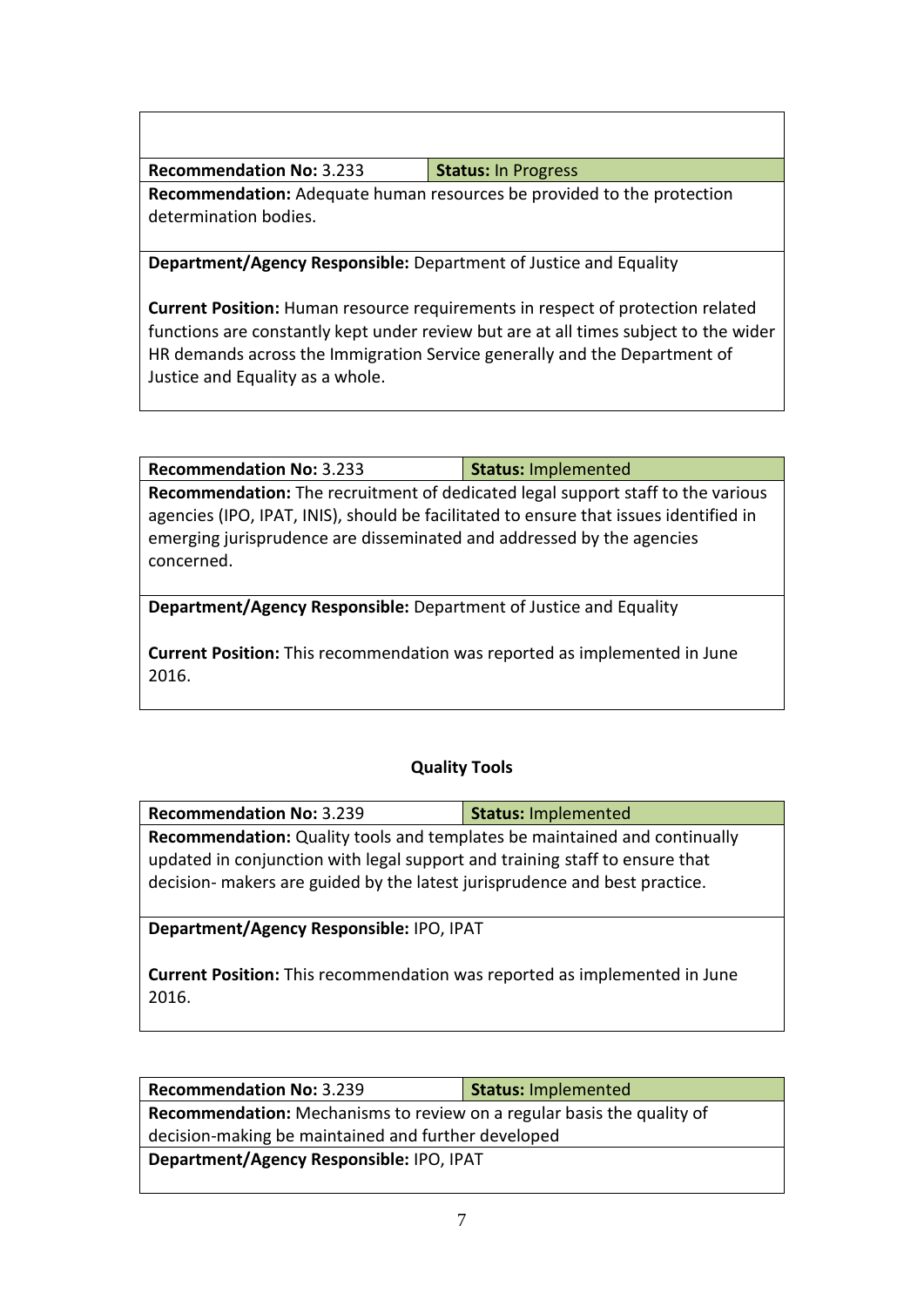**Current Position:** This recommendation was reported as implemented in June 2016.

**Recommendation No:** 3.239 **Status:** Implemented

**Recommendation:** Sufficient resources be allocated to enable staff with appropriate levels of experience and training to manage quality systems and to coordinate this work with those in charge of training and with the relevant legal expertise.

**Department/Agency Responsible:** Department of Justice and Equality

**Current Position:** This recommendation was reported as implemented in June 2016.

**Recommendation No:** 3.239 **Status:** Implemented

**Recommendation:** The determining bodies continue to engage constructively with UNHCR, NGOs and other stakeholders to monitor the operation of the protection system and to welcome feedback on the experiences of those in the system.

**Department/Agency Responsible:** IPO, IPAT, Tusla

**Current Position:** This recommendation was reported as implemented in June 2016.

#### **Training**

| <b>Recommendation No: 3.247</b>                                                     | <b>Status: Implemented</b> |  |
|-------------------------------------------------------------------------------------|----------------------------|--|
| <b>Recommendation:</b> Consideration be given to formalising in law the requirement |                            |  |
| that decision-makers be provided with sufficient and dedicated training adequate    |                            |  |
| to their needs.                                                                     |                            |  |

**Department/Agency Responsible:** Department of Justice and Equality

**Current Position:** This recommendation was reported as implemented in June 2016.

| <b>Recommendation No: 3.247</b>                                                | <b>Status: Implemented</b> |  |
|--------------------------------------------------------------------------------|----------------------------|--|
| <b>Recommendation:</b> The development of closer ties between state protection |                            |  |
| agencies, academics, NGOs, and legal practitioners be promoted in order to     |                            |  |
| promote open dialogue on legal issues of concern and the open exchange of      |                            |  |
| knowledge.                                                                     |                            |  |
|                                                                                |                            |  |

**Department/Agency Responsible:** IPO, IPAT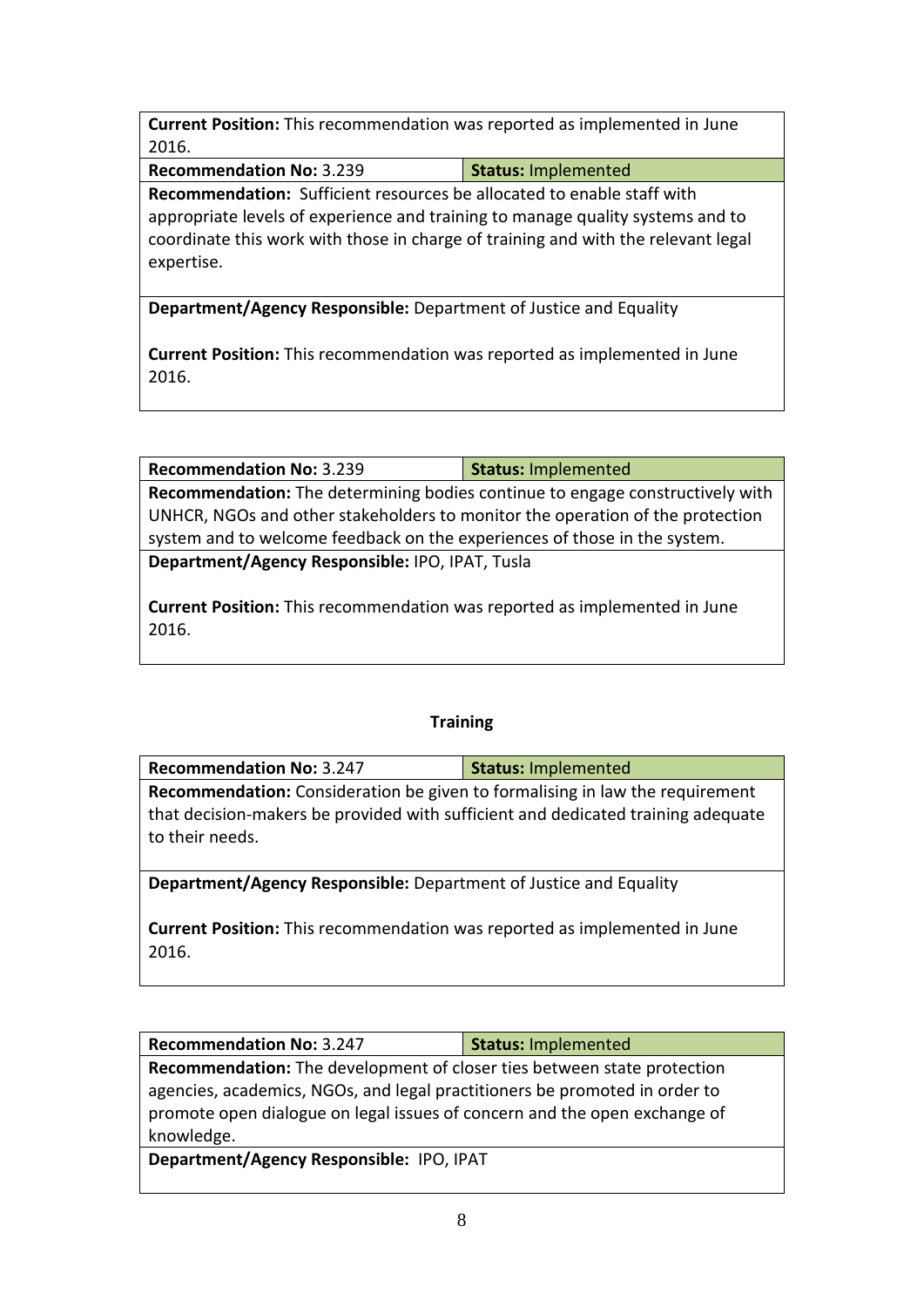#### **Current Position:**

This recommendation was reported as implemented in June 2016.

**Recommendation No:** 3.247 **Status:** Implemented

**Recommendation:** Adequate funding and human resources be provided to the protection determination bodies in terms of dedicated training and legal support staff.

**Department/Agency Responsible:** Department of Justice and Equality

**Current Position:** This recommendation was reported as implemented in June 2016.

#### **Early Legal Advice**

| <b>Recommendation No: 3.255</b>                                                                                                                                                                                                                                                    | <b>Status: Implemented</b>                                                           |  |
|------------------------------------------------------------------------------------------------------------------------------------------------------------------------------------------------------------------------------------------------------------------------------------|--------------------------------------------------------------------------------------|--|
|                                                                                                                                                                                                                                                                                    | <b>Recommendation:</b> Resources be provided to the Legal Aid Board to fund the roll |  |
| out of Early Legal Advice to all applicants.                                                                                                                                                                                                                                       |                                                                                      |  |
|                                                                                                                                                                                                                                                                                    |                                                                                      |  |
| <b>Department/Agency Responsible:</b> Department of Justice and Equality                                                                                                                                                                                                           |                                                                                      |  |
| <b>Current Position:</b> The Legal Aid Board's services, both in-house and delivered by<br>panel private practitioners, will include early legal advice from the<br>commencement of the International Protection Act. The service will be reviewed<br>after 3 months of operation. |                                                                                      |  |
| The Department has also financially supported the Irish Refugee Council's early<br>legal advice service over the last number of years.                                                                                                                                             |                                                                                      |  |

| <b>Recommendation No: 3.255</b>                                                                               | <b>Status: Implemented</b> |  |
|---------------------------------------------------------------------------------------------------------------|----------------------------|--|
| <b>Recommendation:</b> The development of the Quality Audit reviews of legal service                          |                            |  |
| provision be continued and applied to the operation of the new early legal advice<br>scheme under development |                            |  |

**Department/Agency Responsible:** Department of Justice and Equality

**Current Position:** File reviews take place and are benchmarked against best practice guidelines in relation to the service. The intention is that file reviews will continue after the roll out of the more comprehensive early legal advice programme on commencement of the International Protection Act.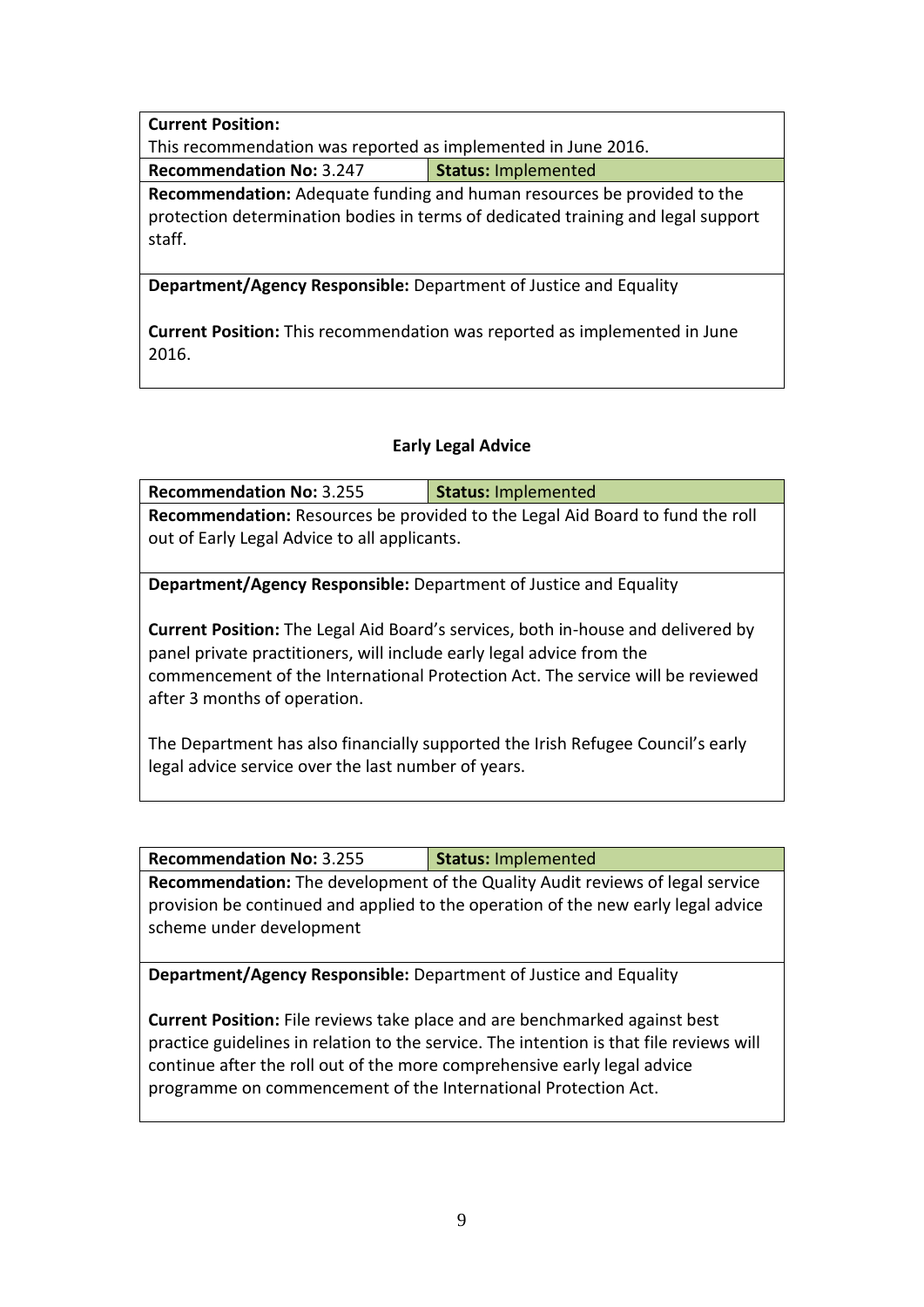| Status: Implemented |
|---------------------|
|                     |

**Recommendation:** The monitoring and review of the roll-out of early legal advice continue with regard to its effectiveness and all regular stake-holders be consulted regularly to see if any new/changed procedural or practical measures may be beneficial to its enhanced operation.

**Department/Agency Responsible:** Legal Aid Board

**Current Position:** The Board's Services, both in house and delivered by panel private practitioners, includes early legal advice since the commencement of the International Protection Act (January 2017). This service will be reviewed after three months of operation.

**Recommendation No:** 3.255 **Status:** Implemented **Recommendation:** Applicants should be clearly informed of the availability of early legal advice and advised to seek it at the earliest possible stage, particularly before they complete the questionnaire.

**Department/Agency Responsible:** IPO

**Current Position:** This recommendation was reported as implemented in June 2016.

## **Special Measures with Regard to Children**

| <b>Recommendation No: 3.260</b>                                                                                                                                                                        | <b>Status: Implemented</b> |
|--------------------------------------------------------------------------------------------------------------------------------------------------------------------------------------------------------|----------------------------|
| Recommendation: Good practice in relation to training and the provision of child-<br>sensitive procedures should be maintained and developed further, particularly<br>under a future single procedure. |                            |
| Department/Agency Responsible: Tusla, IPO, IPAT, RIA                                                                                                                                                   |                            |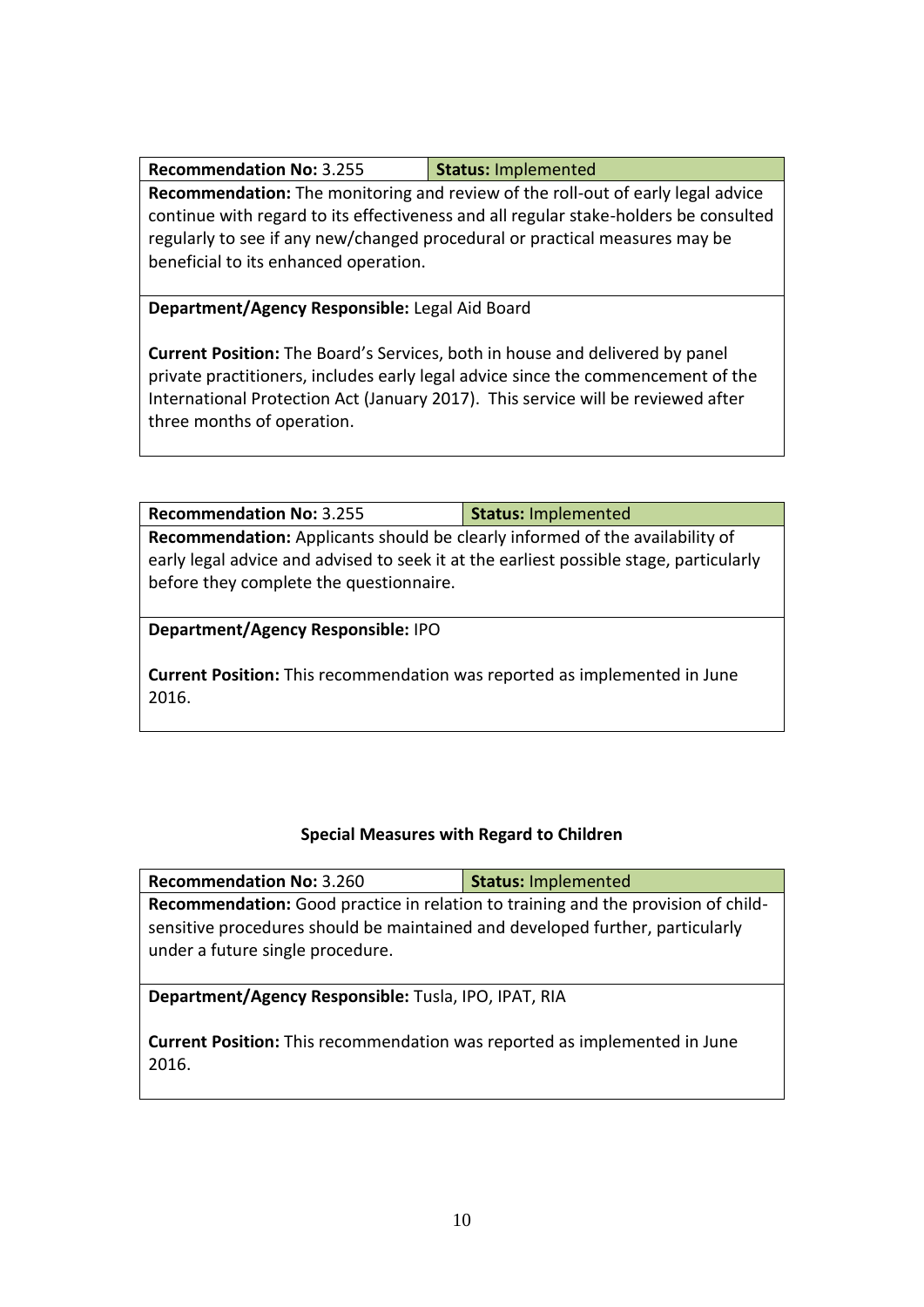| <b>Recommendation No: 3.260</b>                                                   | <b>Status: Implemented</b> |  |
|-----------------------------------------------------------------------------------|----------------------------|--|
| <b>Recommendation:</b> Inter-agency co-operation be maintained and further        |                            |  |
| promoted in order to ensure that the principle of the best interests of the child |                            |  |
| can be effectively implemented.                                                   |                            |  |
| Department/Agency Responsible: Tusla, IPO, IPAT, HSE                              |                            |  |

**Current Position:** This recommendation was reported as implemented in June 2016.

| <b>Recommendation No: 3.260</b> | Status: Implemented |
|---------------------------------|---------------------|
|                                 |                     |

**Recommendation:** An inter-agency review of procedures and practices relating to children occur regularly to ensure that procedures do not fall short and that best practice is maintained.

**Department/Agency Responsible:** Tusla, HSE, IPO, IPAT, RIA

**Current Position:** This recommendation was reported as implemented in June 2016.

| <b>Recommendation No: 3.263</b> | <b>Status: Implemented</b> |
|---------------------------------|----------------------------|
|---------------------------------|----------------------------|

**Recommendation:** ORAC, the Department of Justice, the Legal Aid Board and the RAT provide child-friendly materials containing relevant legal information for children.

**Department/Agency Responsible:** Department of Justice and Equality, IPO, IPAT, Legal Aid Board

**Current Position:** This recommendation was reported as implemented in June 2016.

| <b>Recommendation No: 3.263</b>                                                     | <b>Status: Implemented</b> |  |
|-------------------------------------------------------------------------------------|----------------------------|--|
| <b>Recommendation:</b> Initiatives to make information about the protection process |                            |  |
| more accessible to children should be supported by the relevant agencies.           |                            |  |

**Department/Agency Responsible:** Department of Justice and Equality, IPO and IPAT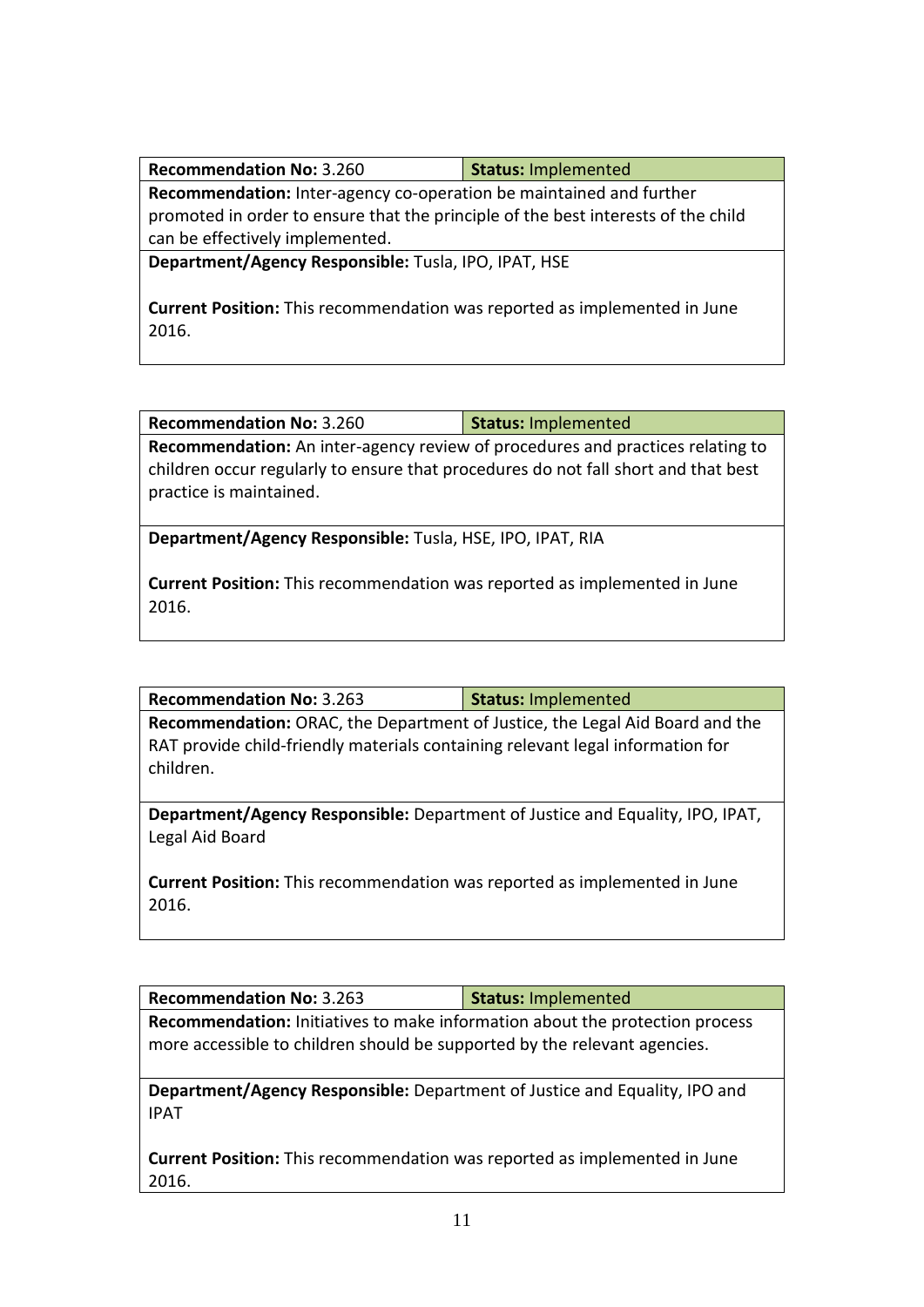### **Recommendation No:** 3.267 **Status:** Implemented

**Recommendation:** In order to ensure that children have access to the protection process, where an accompanied child has not made an application / has not been included in a protection application by their parent/guardian, the law should be amended to provide that the child be deemed to be an applicant for protection.

**Department/Agency Responsible:** Department of Justice and Equality

**Current Position:** This recommendation was reported as implemented in June 2016.

**Recommendation No:** 3.267 **Status:** Implemented

**Recommendation:** A presumption that children are included in their parent/guardian's application should apply, but in all cases the State and the applicant's legal advisor/representative should assess whether this presumption is appropriate. If not, the child should be deemed to have made an application in their own name.

**Department/Agency Responsible:** ORAC, Legal Aid Board, Department of Justice and Equality

**Current Position:** This recommendation was reported as implemented in June 2016.

| <b>Recommendation No: 3.267</b>                                                    | <b>Status: Implemented</b> |  |
|------------------------------------------------------------------------------------|----------------------------|--|
| <b>Recommendation:</b> A child who is incapable of expressing his or her own views |                            |  |
| should have access to the assistance of a representative.                          |                            |  |

**Department/Agency Responsible:** Tusla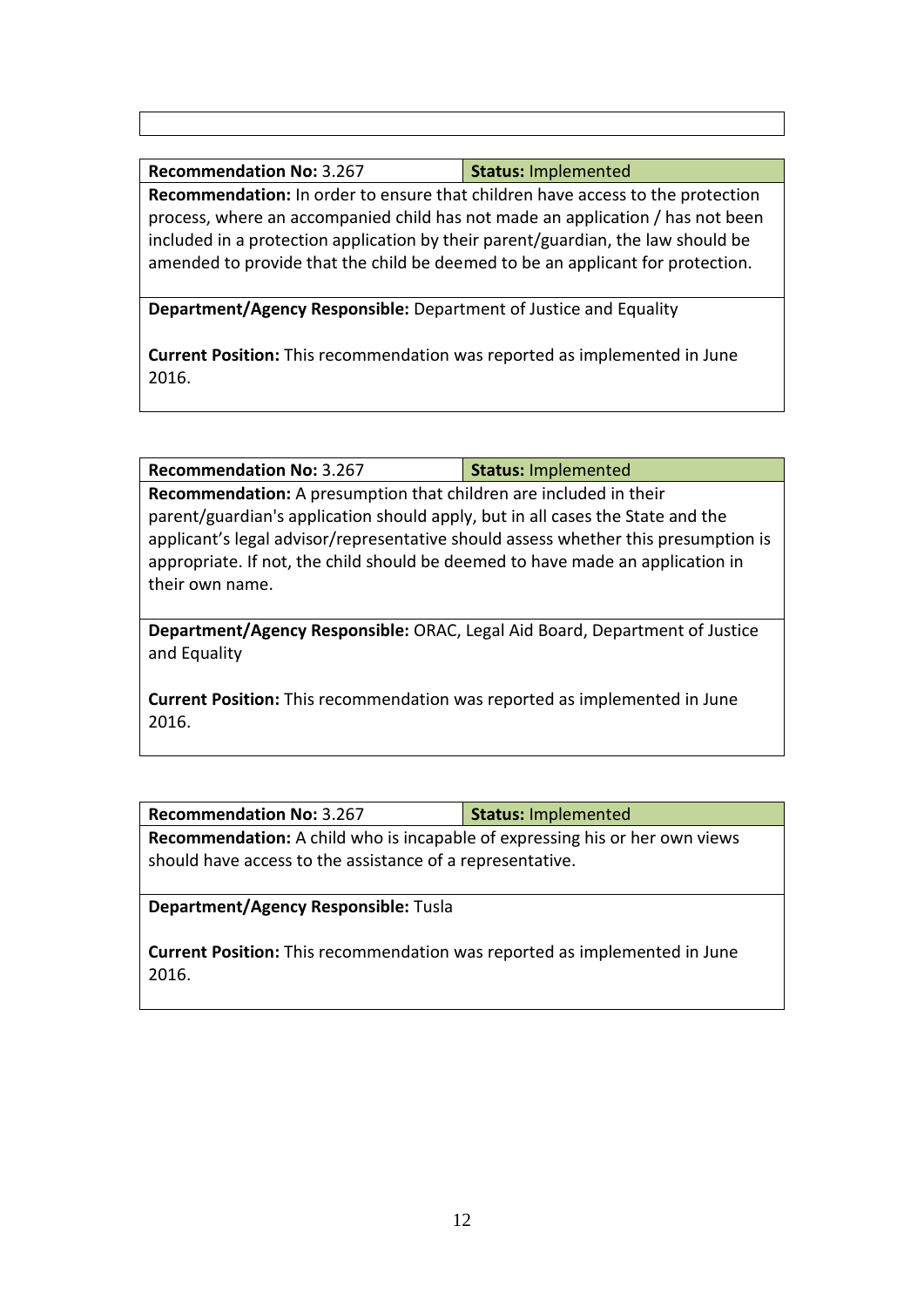#### **Use of interpreters**

| <b>Recommendation No: 3.275</b>                                                       | <b>Status: Implemented</b> |  |
|---------------------------------------------------------------------------------------|----------------------------|--|
| Recommendation: More formal procedures be introduced to ensure appropriate            |                            |  |
| training is provided to all interpreters and a register be maintained to indicate who |                            |  |
| has completed this training in order to be eligible to work.                          |                            |  |

**Department/Agency Responsible:** HSE, Department of Justice and Equality

**Current Position:** This recommendation was reported as implemented in June 2016.

| <b>Recommendation No: 3.275</b>                                                   | <b>Status: In Progress</b> |  |
|-----------------------------------------------------------------------------------|----------------------------|--|
| <b>Recommendation:</b> A coordinated system of reforms to be implemented on a     |                            |  |
| phased basis to move to a system where all interpreters in the protection process |                            |  |
| have appropriately accredited qualifications.                                     |                            |  |

**Department/Agency Responsible:** Department of Justice and Equality, Department of Education and Skills, HSE

**Current Position:** A specific condition (as a minimum requirement) of the current procurement procedure which is currently underway is that the educational and professional qualifications of all interpreters must be provided. In addition, the Immigration Service has reserved the right to require that the successful service provider undergoes training in the specific business of the immigration service.

Once the procurement process has been completed and the contract for the provision of the services has been awarded formal procedures will be introduced to monitor the training provided and a register will be compiled of appropriately trained interpreters.

It is anticipated that the procurement process will be complete by mid-February, 2017. At that point a formal procedure to monitor training of interpreters will be implemented and the establishment of a register will be undertaken.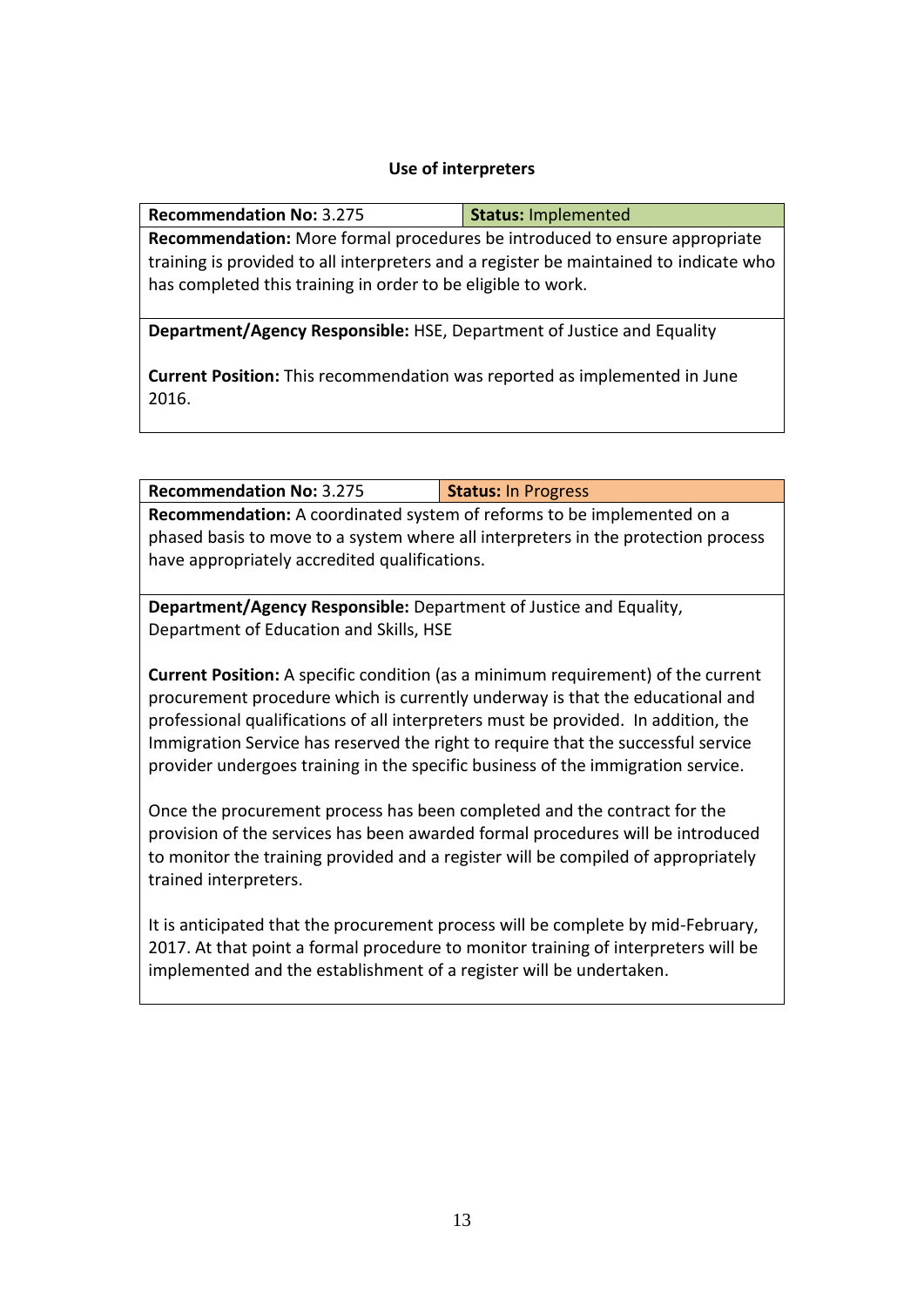| <b>Recommendation No: 3.275</b>                                             | <b>Status: In Progress</b> |
|-----------------------------------------------------------------------------|----------------------------|
| Recommendation: A system of accreditation to be established and maintained. |                            |

**Department/Agency Responsible:** Department of Education and Skills, HSE, Department of Justice and Equality

**Current Position:** See update provided in previous recommendation.

**Recommendation No:** 3.275 **Status:** Implemented

**Recommendation:** The tendering process and terms of contracts for interpreting and translation firms should require them to prioritise or incentivise more those who have recognised accredited qualifications. Once the process of reform has been completed, accreditation to be a necessary requirement.

**Department/Agency Responsible:** HSE, Department of Justice & Equality

**Current Position:** This recommendation was reported as implemented in June 2016.

**Recommendation No:** 3.275 **Status:** Implemented

**Recommendation:** All parties should ensure in the selection of an interpreter that there is no potential conflict of interests or potential breaches of confidentiality.

**Department/Agency Responsible:** HSE, Department of Justice & Equality

**Current Position:** This recommendation was reported as implemented in June 2016.

**Recommendation No:** 3.275 **Status:** Implemented

**Recommendation:** Mechanisms should be put in place to carry out randomised independent assessments of the standards of interpreting to ensure they meet appropriate standards.

**Department/Agency Responsible:** HSE, Department of Justice & Equality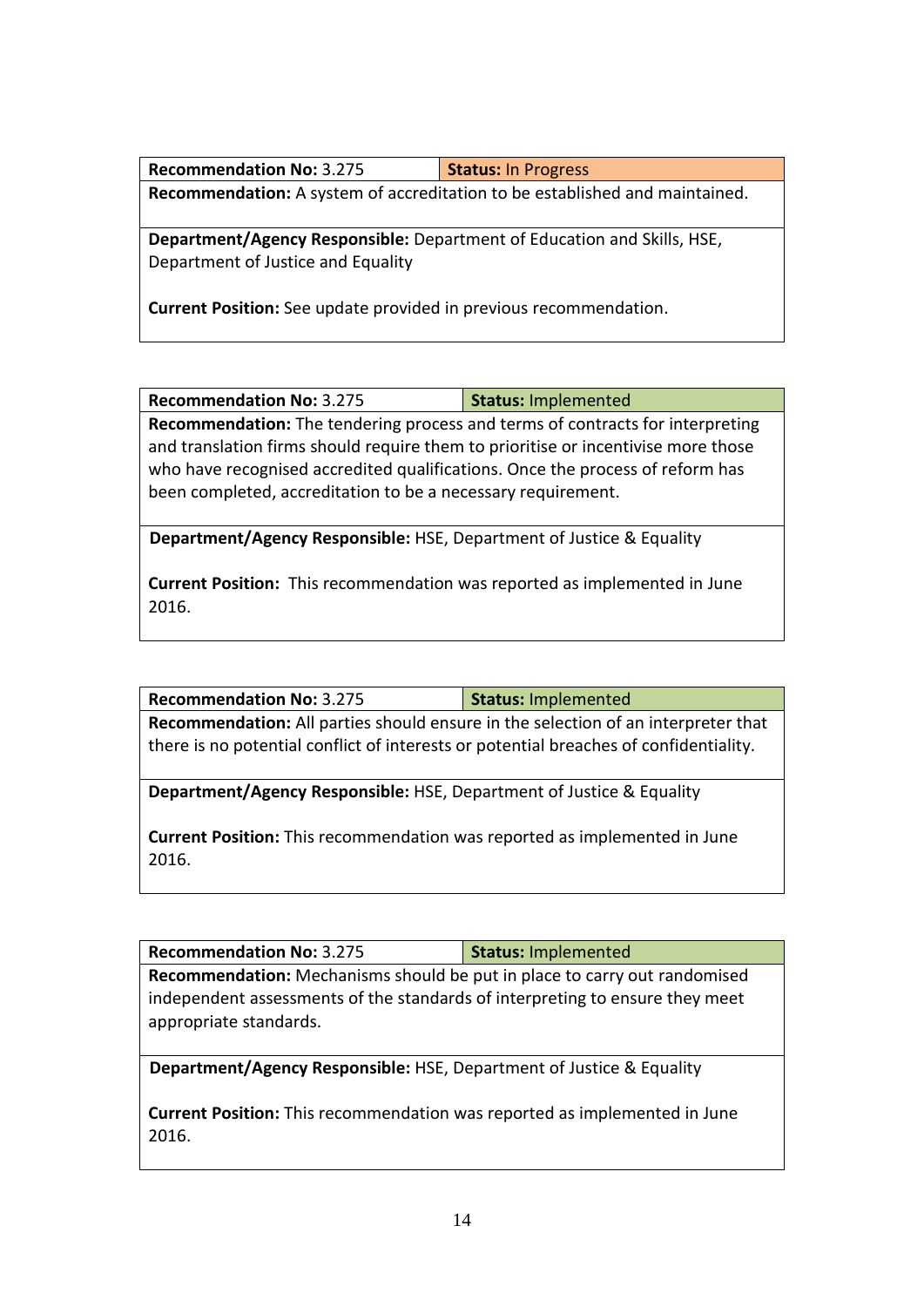#### **Identification of Vulnerable Applicants**

| <b>Recommendation No: 3.299</b>                                                     | Status: Implemented |
|-------------------------------------------------------------------------------------|---------------------|
| <b>Recommendation:</b> The continuance and further development across the system of |                     |

a method of prioritisation of cases for vulnerable applicants. This must however be balanced with the need to be sensitive to the needs of vulnerable applicants who in appropriate cases may need extra time, for example, to allow for the disclosure of traumatic experiences or for referral to appropriate psychological/social/health services or the preparation of reports.

**Department/Agency Responsible:** HSE, Department of Justice & Equality, ORAC

**Current Position:** This recommendation was reported as implemented in June 2016.

| <b>Recommendation No: 3.299</b>                                                                                                                                                                                                                                          | <b>Status: Implemented</b> |
|--------------------------------------------------------------------------------------------------------------------------------------------------------------------------------------------------------------------------------------------------------------------------|----------------------------|
| <b>Recommendation:</b> The establishment of formal mechanisms of referral in the case<br>of disclosed or diagnosed vulnerabilities to ensure that such persons are provided<br>with appropriate information, health or psychological services and procedural<br>supports |                            |
| Department/Agency Responsible: HSE, RIA                                                                                                                                                                                                                                  |                            |
| <b>Current Position:</b> This recommendation was reported as implemented in June                                                                                                                                                                                         |                            |

**Recommendation No:** 3.299 **Status:** Implemented

**Recommendation:** Follow-up and monitoring of persons who fall into the category of vulnerable should occur on an on-going basis until such time as the applicant exits the system.

**Department/Agency Responsible:** HSE, RIA

2016.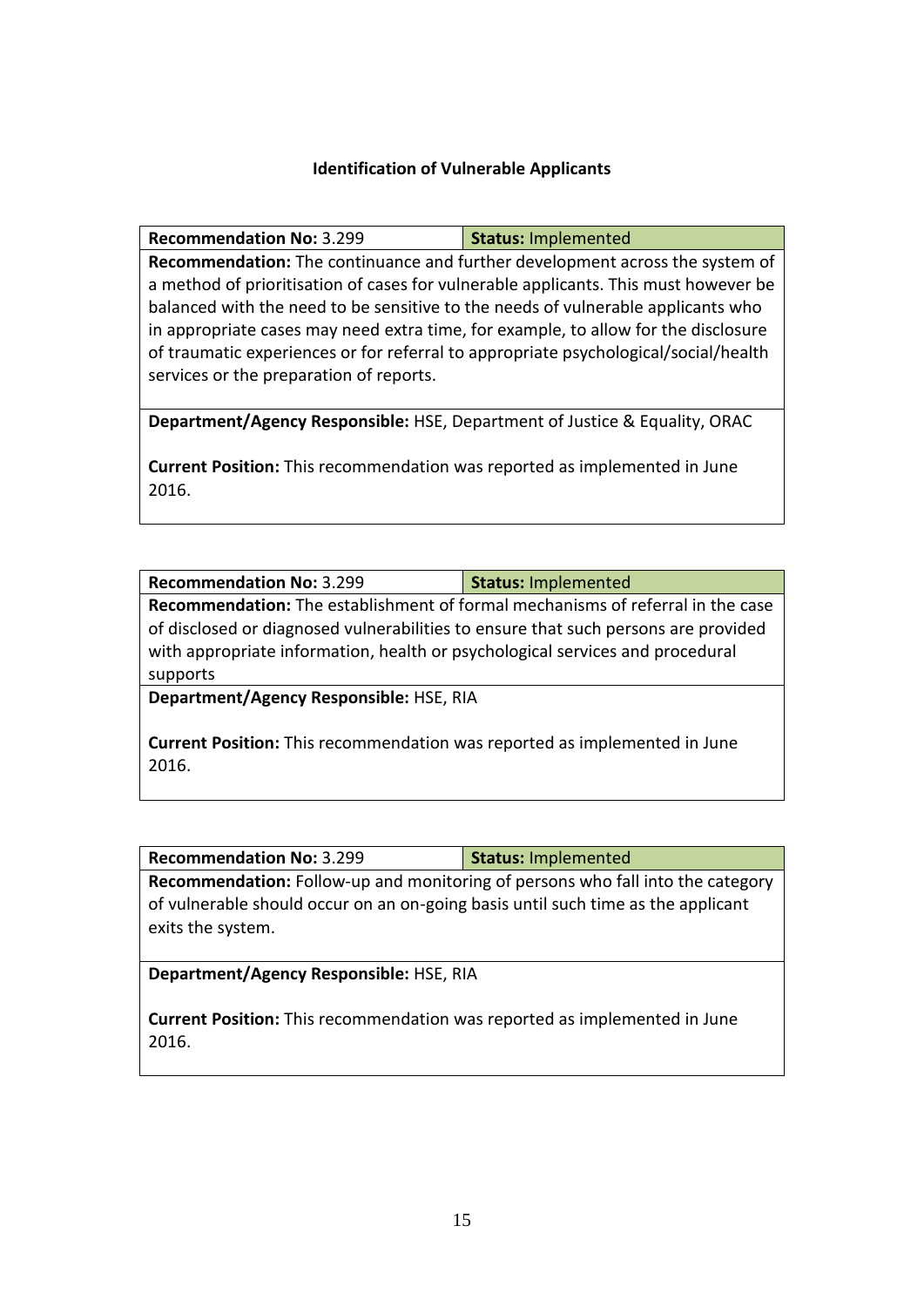| <b>Recommendation No: 3.299</b> | <b>Status: In Progress</b> |
|---------------------------------|----------------------------|
|---------------------------------|----------------------------|

**Recommendation:** Public awareness and training programs should be developed as part of such procedures to include legal representatives (to be involved from the earliest stages possible), health professionals, NGO staff and other frontline workers so that they will be aware of the type of vulnerabilities frequently found in the protection- seeking population and what they can do to refer them to the appropriate services.

## **Department/Agency Responsible:** HSE

**Current Position:** Work is ongoing in respect of developing a framework of training across the HSE that will focus on developing capacity to deliver culturally competent services, with progression to more specialised training around working with service users who have experienced trauma etc. Progress being made in development of framework, some rollout of Intercultural health training is underway, and will continue in 2017. An action around this is expected to be included in the HSE National Operational plan for 2017.

**Recommendation No:** 3.299 **Status:** Partially implemented **Recommendation:** That sufficient resources be made available at the earliest possible stage, both to relevant NGOs and state agencies, particularly under the proposed more truncated single procedure in order to facilitate early identification.

## **Department/Agency Responsible:** HSE

**Current Position:** The HSE already funds some NGO's to support vulnerable groups. No specific funding has been allocated to services for asylum seekers in HSE funding allocation for 2017 so no additional resources will be available to further this recommendation in the medium term.

# **Assisted Voluntary Returns**

| <b>Recommendation No: 3.312</b>                                                                                                                                              | <b>Status: Implemented</b> |  |
|------------------------------------------------------------------------------------------------------------------------------------------------------------------------------|----------------------------|--|
| <b>Recommendation:</b> Swift implementation of an adequately resourced single                                                                                                |                            |  |
| procedure to deliver quality decisions within a 12-month timeframe which will<br>create the conditions whereby Assisted Voluntary Return is more likely to be<br>availed of. |                            |  |
| Department/Agency Responsible: Department of Justice and Equality                                                                                                            |                            |  |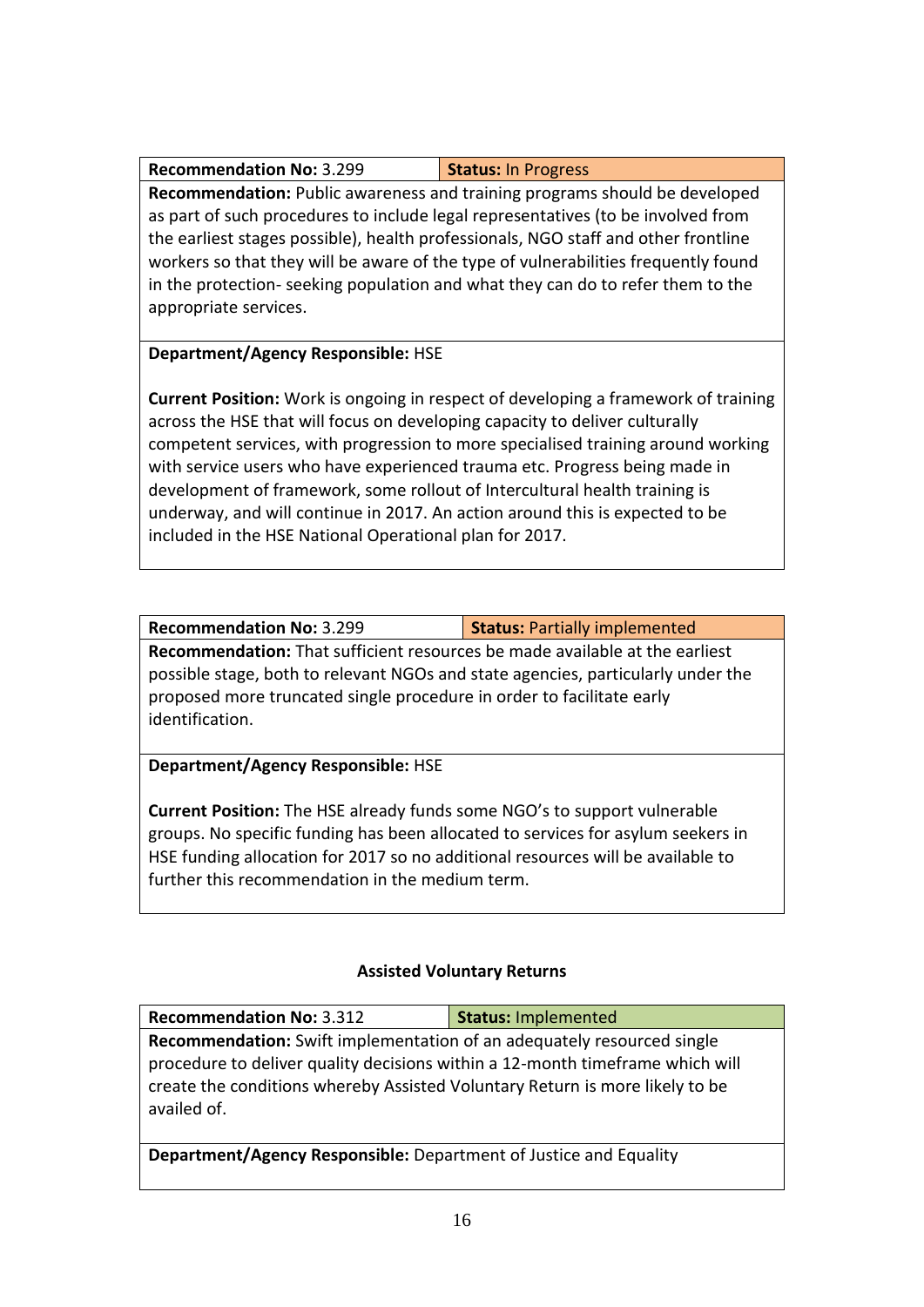**Current Position:** The International Protection Act, 2015 was fully commenced on 31 December, 2016 introducing the single application procedure.

**Recommendation No:** 3.312 **Status:** Implemented

**Recommendation:** Provision of support to the International Organisation for Migration (IOM), NGO's and other organisations to raise awareness about Assisted Voluntary Return and provide quality information about this option.

**Department/Agency Responsible:** Department of Justice and Equality, RIA

**Current Position:** This recommendation was reported as implemented in June 2016.

**Recommendation No:** 3.312 **Status:** Implemented

**Recommendation:** Provision of support to the IOM for the delivery of Assisted Voluntary Return counselling and services to persons wishing to avail of Assisted Voluntary Return.

**Department/Agency Responsible:** Department of Justice and Equality

**Current Position:** This recommendation was reported as implemented in June 2016.

| <b>Recommendation No: 3.312</b> | Status: Implemented |
|---------------------------------|---------------------|
|                                 |                     |

**Recommendation:** Where appropriate, the Legal Aid Board should include information about Assisted Voluntary Return as part of the early legal advice it plans to deliver in all cases in the near future.

**Department/Agency Responsible:** Legal Aid Board, Department of Justice & Equality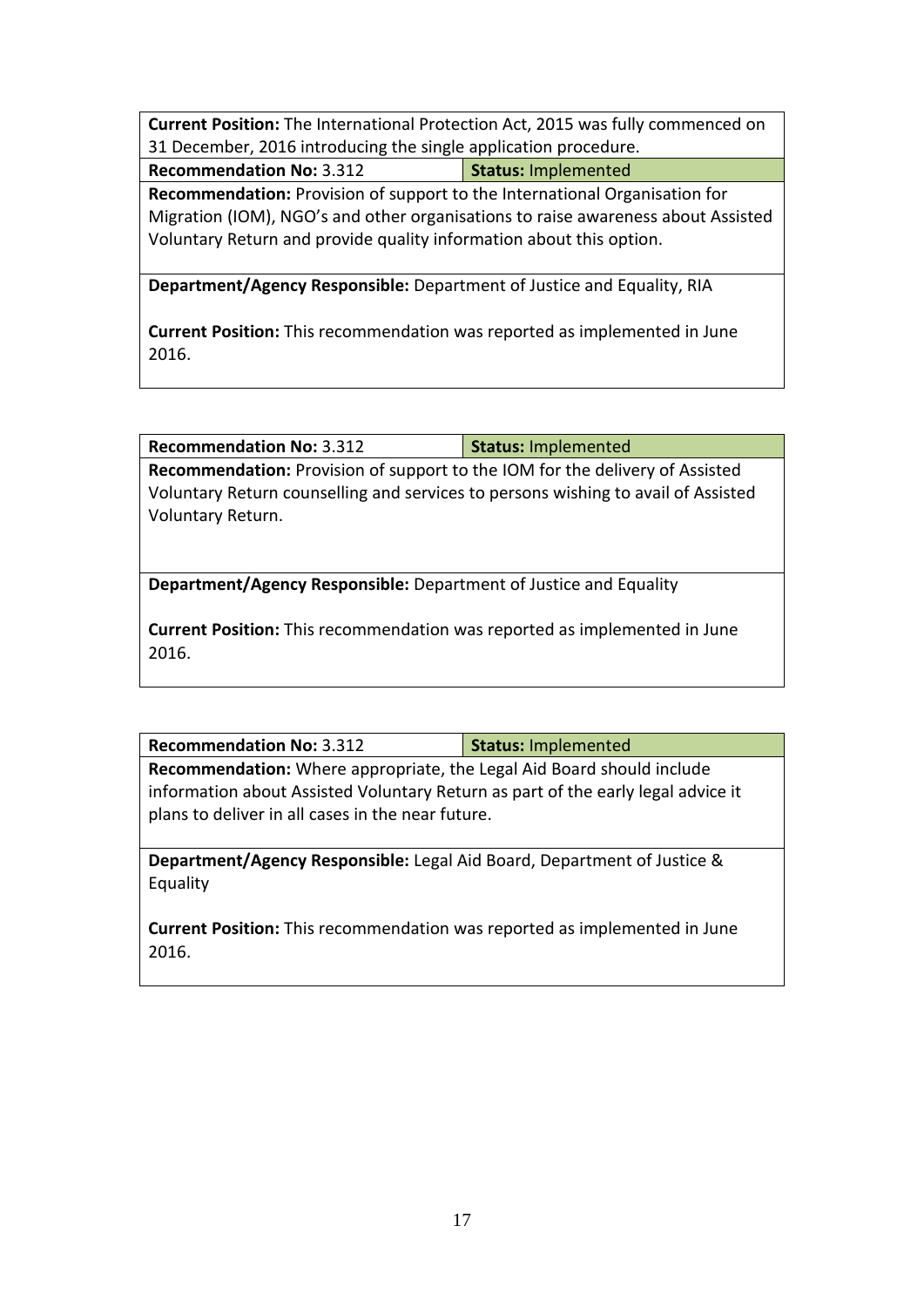| <b>Recommendation No: 3.312</b> | Status: Implemented |
|---------------------------------|---------------------|
|                                 |                     |

**Recommendation:** Inclusion of specific provision for access to Assisted Voluntary Return at all stages of the new single procedure and expansion of the time period before issuance of a Deportation Order when Assisted Voluntary Return can be availed of (5 days is envisaged in the General Scheme of the International Protection Bill).

**Department/Agency Responsible:** Department of Justice and Equality

**Current Position:** This recommendation was reported as implemented in June 2016.

## **Measures to address unenforced deportation orders**

| <b>Recommendation No: 3.330</b>                                                 | <b>Status: Implemented</b> |  |
|---------------------------------------------------------------------------------|----------------------------|--|
| <b>Recommendation:</b> Swift implementation of an adequately resourced single   |                            |  |
| procedure which creates the conditions whereby Assisted Voluntary Return may    |                            |  |
| be taken up by a greater proportion of persons and which includes provisions to |                            |  |
| address the "trailing family member" and unregistered child issues.             |                            |  |
|                                                                                 |                            |  |

**Department/Agency Responsible:** Department of Justice and Equality

**Current Position:** The International Protection Act, 2015 was fully commenced on 31 December, 2016 introducing the single application procedure.

|  | <b>Recommendation No: 3.330</b> | Status: Implemented |
|--|---------------------------------|---------------------|
|--|---------------------------------|---------------------|

**Recommendation:** Introduce a legal power of entry for the purposes of enforcing a deportation order, possibly by way of the International Protection Bill to this effect.

**Department/Agency Responsible:** Department of Justice and Equality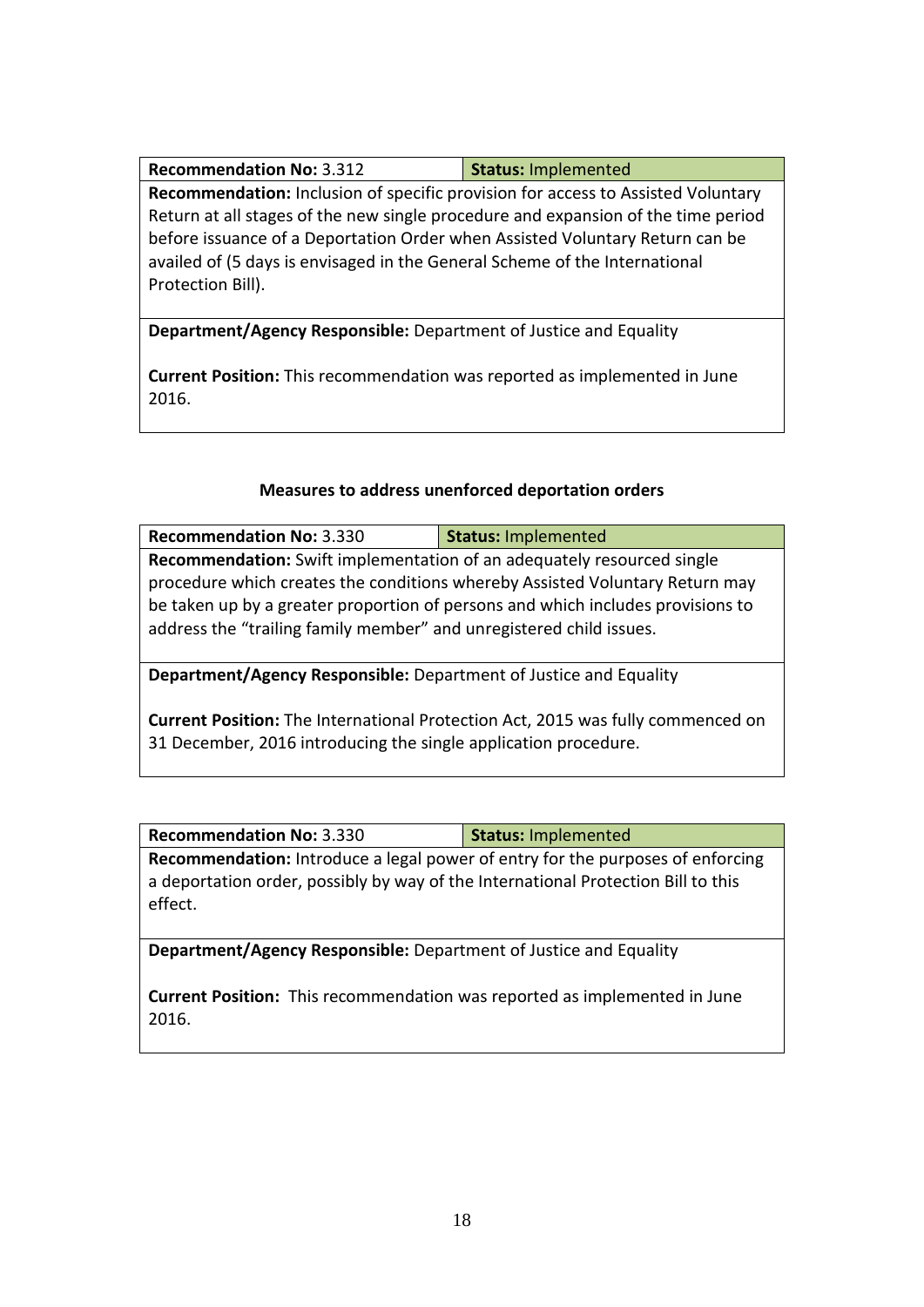| <b>Recommendation No: 3.330</b> | Status: Implemented |
|---------------------------------|---------------------|
|---------------------------------|---------------------|

**Recommendation:** In the future for persons who are five years or more in the system, who have an unenforced Deportation Order for 24 months and who have cooperated with the authorities, and taking into account relevant public policy issues, consideration should be given on a case by case basis to apply the principles and solutions outlined at para. 3.134.

**Department/Agency Responsible:** Department of Justice and Equality

**Current Position:** Revocation of deportation orders has been considered on a case by case basis since June 2015. The satisfactory implementation of the Single Procedure (which commenced on 31 December, 2016) over a period of time will continue to assist in this process.

**Recommendation No:** 3.330 **Status:** Implemented **Recommendation:** Continuation of current efforts to reduce the backlog of judicial review cases at the Courts and expedite case processing at the Courts.

**Department/Agency Responsible:** Department of Justice and Equality

**Current Position:** This recommendation was reported as implemented in June 2016.

| <b>Recommendation No: 3.330</b>                                       | Status: Implemented |  |
|-----------------------------------------------------------------------|---------------------|--|
| Recommendation: Review human resource capacity at the Garda National  |                     |  |
| Immigration Bureau and ensure adequate resources are in place for the |                     |  |
| implementation of deportation orders.                                 |                     |  |

**Department/Agency Responsible:** Garda Commissioner

**Current Position:** The Repatriation Unit of the Garda National Immigration Bureau is adequately resourced and is supplemented by additional GNIB officers when required. Gardai also carry out immigration duties at Dublin Airport including the detection of persons entering the State who are subject to deportation orders.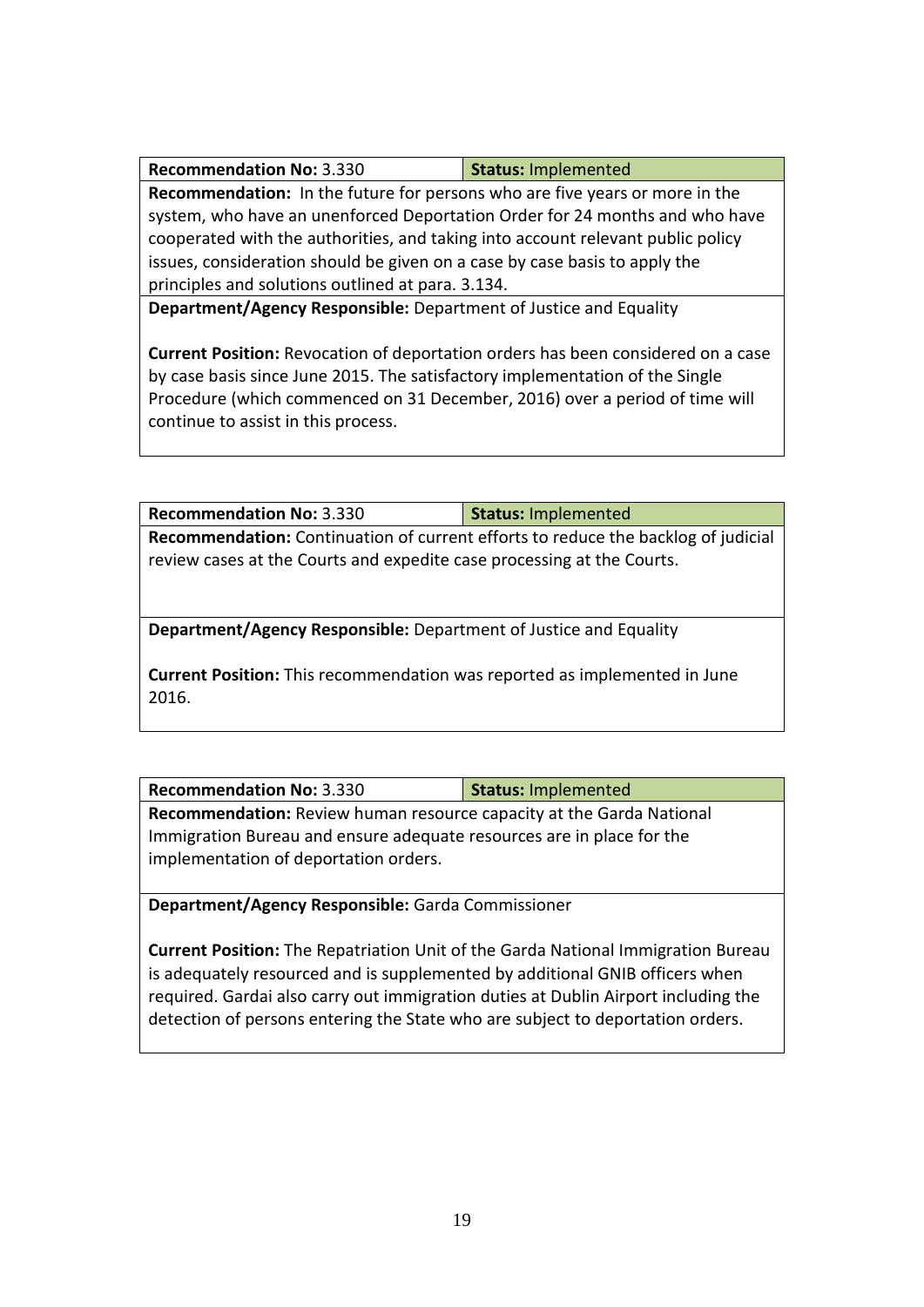| <b>Recommendation No: 3.330</b> | Status: Implemented |
|---------------------------------|---------------------|
|---------------------------------|---------------------|

**Recommendation:** Establishment of procedures for the practical enforcement of deportation orders setting out standards and guidance in compliance with human rights standards. Deliver training to all personnel involved in the implementation of deportation orders.

**Department/Agency Responsible:** Garda National Immigration Bureau

**Current Position:** This recommendation was reported as implemented in June 2016.

| <b>Recommendation No: 3.330</b>                                                  | <b>Status: Implemented</b> |  |
|----------------------------------------------------------------------------------|----------------------------|--|
| Recommendation: Maintenance of the current practice in Ireland under which       |                            |  |
| separated children are not deported.                                             |                            |  |
|                                                                                  |                            |  |
| <b>Department/Agency Responsible:</b> Department of Justice and Equality         |                            |  |
|                                                                                  |                            |  |
| <b>Current Position:</b> This recommendation was reported as implemented in June |                            |  |

**Current Position:** This recommendation was reported as implemented in June 2016.

#### **Data Collection and Policy Analysis**

| <b>Recommendation No: 3.340</b>                                                    | <b>Status: Implemented</b> |  |
|------------------------------------------------------------------------------------|----------------------------|--|
| Recommendation: Appropriate staffing levels be established and maintained with     |                            |  |
| the necessary expertise at the Asylum Policy Unit and Statistics and Reporting     |                            |  |
| Units in INIS and other relevant bodies (and their successors under the general    |                            |  |
| scheme of the International Protection bill) to enable them to carry out their     |                            |  |
| functions effectively. Any vacancies arising should be filled as soon as possible, |                            |  |
| particularly at times of increased work load.                                      |                            |  |
|                                                                                    |                            |  |

**Department/Agency Responsible:** Department of Justice and Equality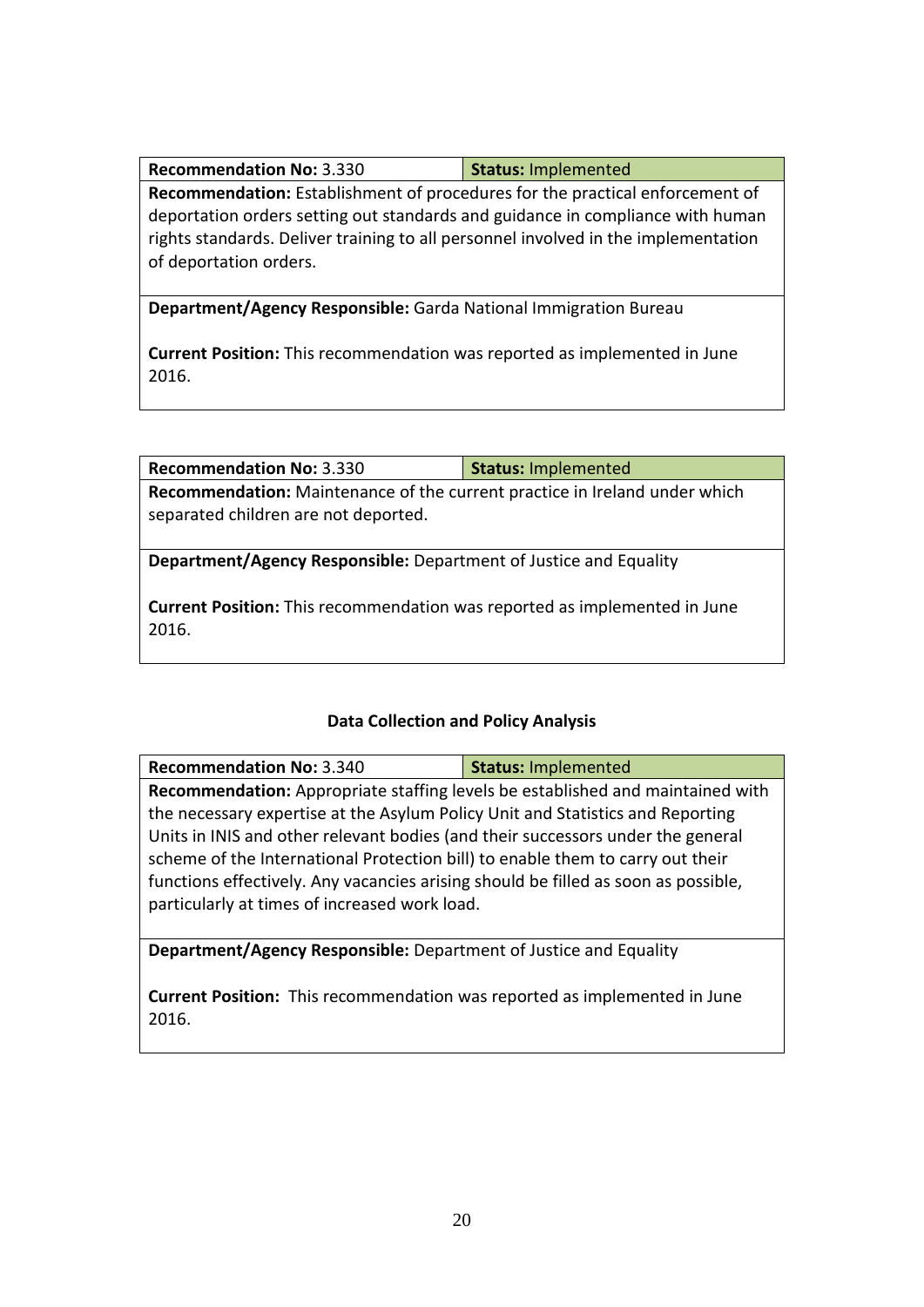| <b>Recommendation No: 3.340</b> | <b>Status: Partially implemented</b> |
|---------------------------------|--------------------------------------|
|---------------------------------|--------------------------------------|

**Recommendation:** Unified data collection systems to be developed which can produce up-to-date data on the operation of the system as a whole and all of its constituent parts on an on-going basis. The system should include built in indicators capable of identifying stresses in the system so that measures to addresses those stresses can be put in places at the earliest opportunity.

**Department/Agency Responsible:** Department of Justice and Equality

**Current Position:** INIS operates a Reporting and Analysis Unit which produces up to date data and analysis on the operation of the system on an ongoing basis. Further development of this Unit is subject to resource availability.

Identification of stresses in the system is also carried out routinely as part of the risk analysis function.

| <b>Recommendation No: 3.340</b>                                                                                                    | <b>Status: Implemented</b> |  |
|------------------------------------------------------------------------------------------------------------------------------------|----------------------------|--|
| <b>Recommendation:</b> The good practice established through the work of the                                                       |                            |  |
| Working Group of sharing and discussing statistics and other information in a safe<br>setting among key stakeholders be continued. |                            |  |
| Department/Agency Responsible: All stakeholders                                                                                    |                            |  |

**Current Position:** This recommendation was reported as implemented in June 2016.

## **Institutional Arrangements**

| <b>Recommendation No: 3.349</b>                                                                                                                                                        | <b>Status: Implemented</b> |  |
|----------------------------------------------------------------------------------------------------------------------------------------------------------------------------------------|----------------------------|--|
| Recommendation: Careful transitional planning should be put in place to minimise<br>any disruption in the transfer of responsibilities and the on-going processing of<br>applications. |                            |  |
| <b>Department/Agency Responsible:</b> Department of Justice and Equality                                                                                                               |                            |  |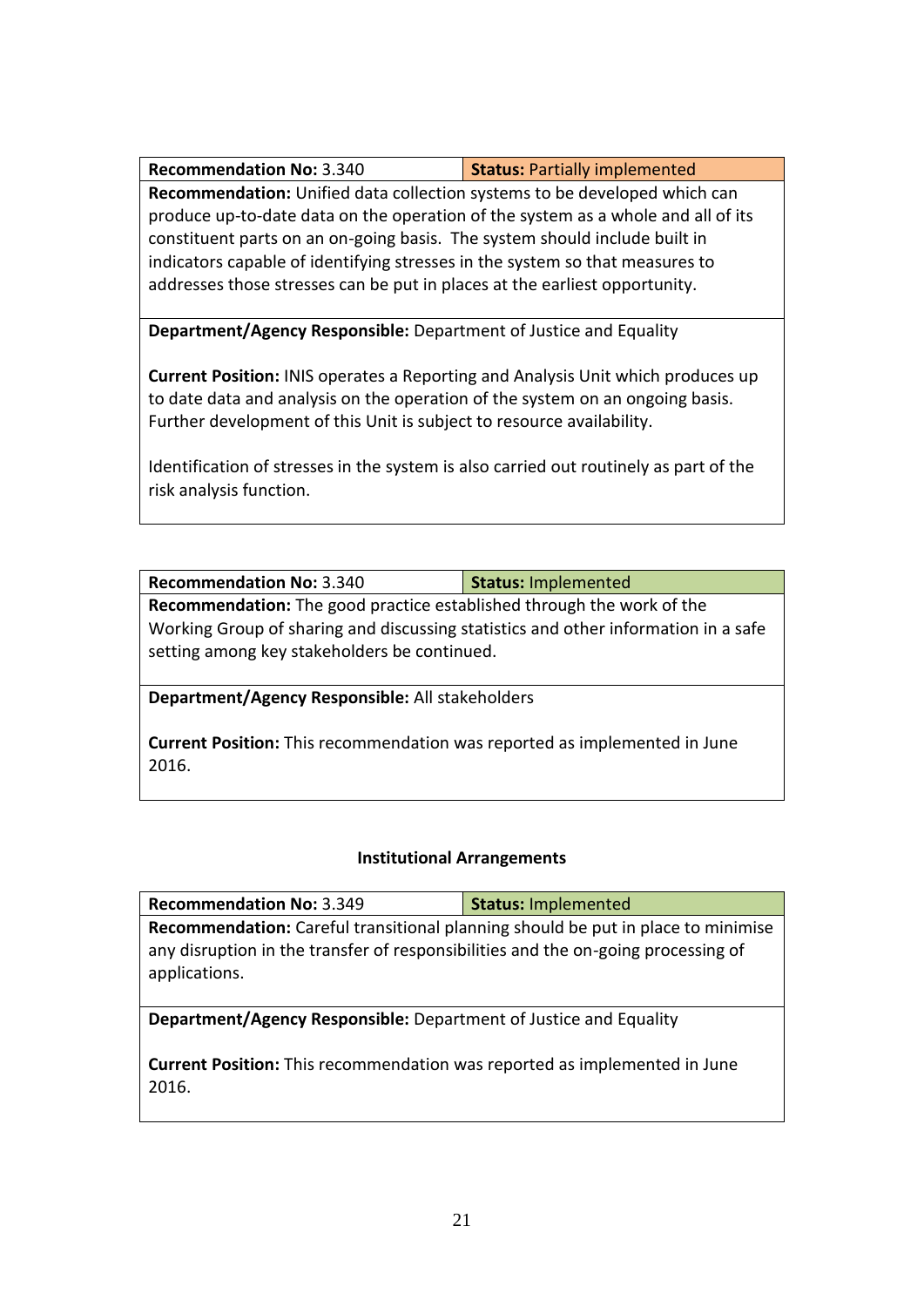|  | <b>Recommendation No: 3.349</b> | Status: Implemented |
|--|---------------------------------|---------------------|
|--|---------------------------------|---------------------|

**Recommendation:** Continuity of personnel and institutional arrangements should be maintained as much as possible in order to safeguard institutional memory and human capital.

**Department/Agency Responsible:** Department of Justice and Equality

**Current Position:** This recommendation was reported as implemented in June 2016.

| <b>Recommendation No: 3.349</b> | Status: Implemented |
|---------------------------------|---------------------|
|---------------------------------|---------------------|

**Recommendation:** Existing quality procedures and tools should be carried over to the Department of Justice and Equality when it takes over responsibility for case processing from ORAC.

**Department/Agency Responsible:** Department of Justice and Equality

**Current Position:** This recommendation was reported as implemented in June 2016.

| <b>Recommendation No: 3.349</b> |  |  |  |  | Status: Implemented |  |  |  |
|---------------------------------|--|--|--|--|---------------------|--|--|--|
|                                 |  |  |  |  |                     |  |  |  |

**Recommendation:** All staff must be suitably trained and appropriately skilled to carry out protection determination work; no Department of Justice and Equality staff should be transferred to do this work with being so qualified and without undergoing appropriate training.

**Department/Agency Responsible:** Department of Justice and Equality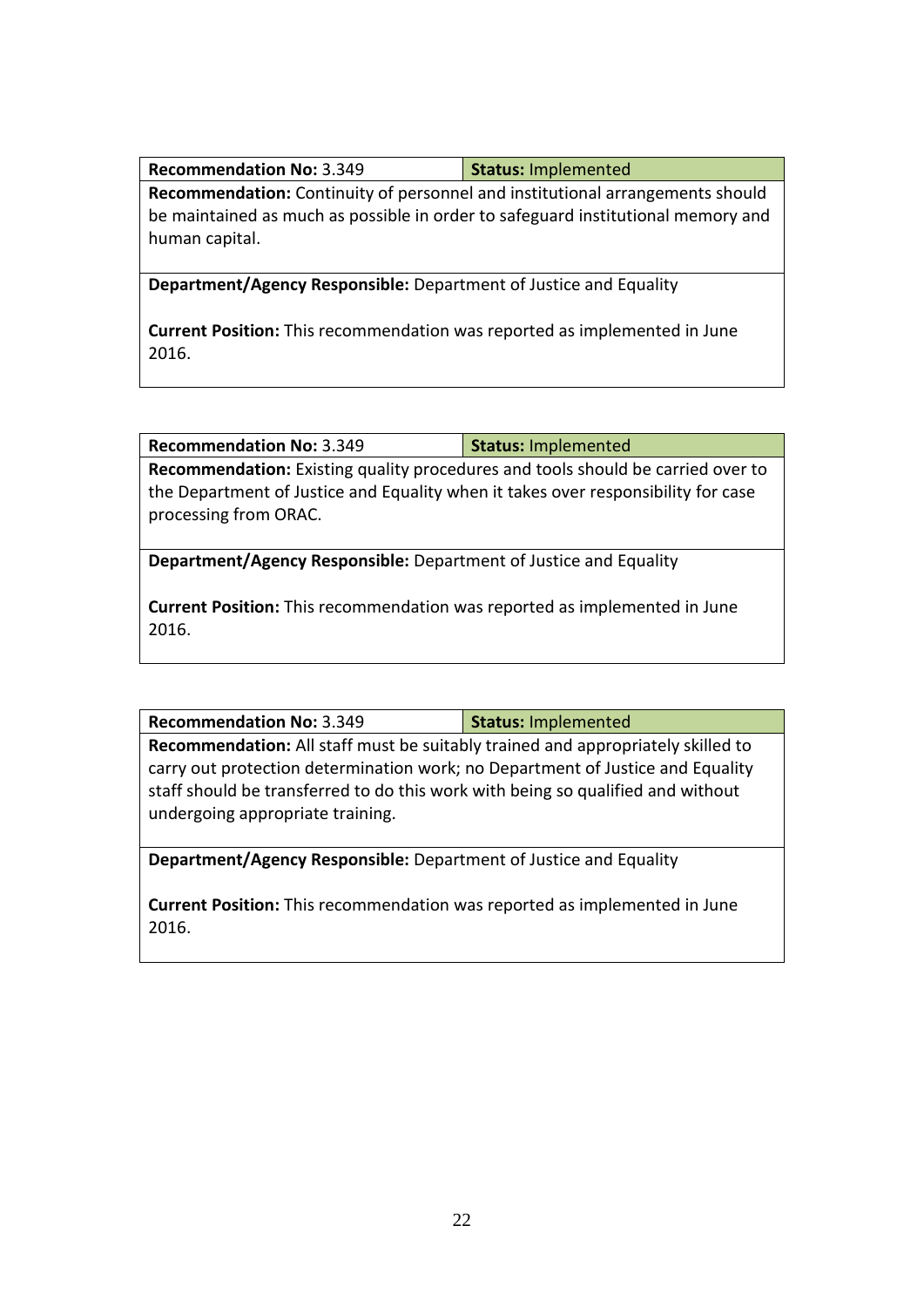#### **Advisory and Governance Arrangements**

**Recommendation No:** 3.360 **Status:** Implemented **Recommendation:** The International Protection Bill put in place appropriate governance structures to safeguard the independence of the International Protection Appeals Tribunal while providing for robust forms of accountability. Ideally this should be achieved by the introduction of a traditional board structure. For the avoidance of doubt, this would be separate to any advisory body that might be established.

**Department/Agency Responsible:** Department of Justice and Equality

**Current Position:** This recommendation was reported as implemented in June 2016.

#### **Adequate funding of the NGO Sector**

| <b>Recommendation No: 3.365</b>                                                      | <b>Status: Implemented</b> |  |  |  |
|--------------------------------------------------------------------------------------|----------------------------|--|--|--|
| <b>Recommendation:</b> The State should give consideration to providing appropriate  |                            |  |  |  |
| financial support to the NGO sector to continue to provide essential services to     |                            |  |  |  |
| protection applicants. In particular, this may be facilitated through the allocation |                            |  |  |  |
| of domestic funds as well as the funds to be distributed at the national level via   |                            |  |  |  |
| the European Asylum, Migration and Integration Fund (AMIF). Administrative           |                            |  |  |  |
| support should also be provided in applying for EU funds more generally.             |                            |  |  |  |

**Department/Agency Responsible:** Relevant Government Departments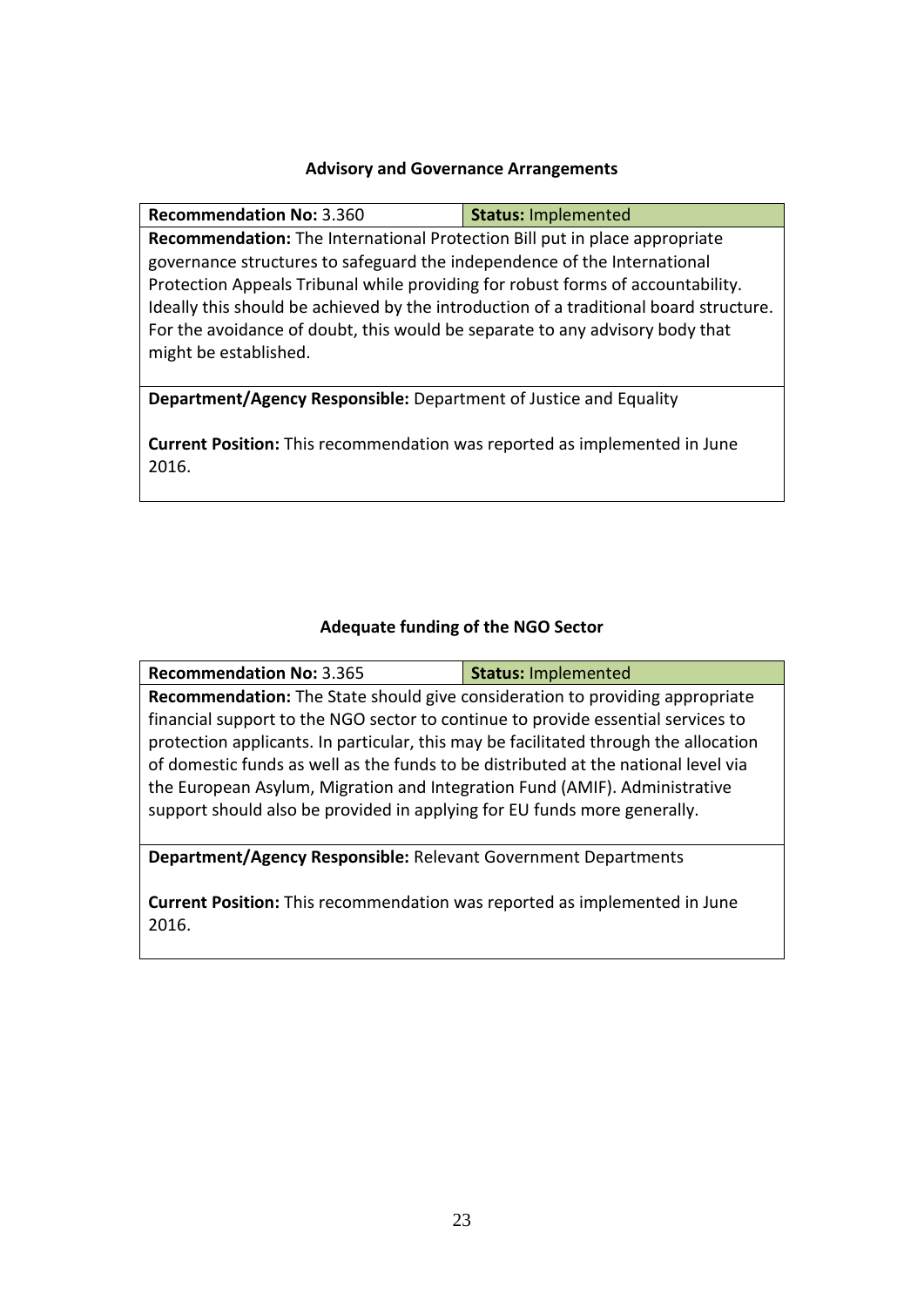#### **Communications with applications at all stages in the System**

| <b>Recommendation No: 3.379</b>                                                                                                                                                                                                                                                                                                                                                                         | <b>Status: Implemented</b> |  |  |  |
|---------------------------------------------------------------------------------------------------------------------------------------------------------------------------------------------------------------------------------------------------------------------------------------------------------------------------------------------------------------------------------------------------------|----------------------------|--|--|--|
| <b>Recommendation:</b> Applicants should be able to personally access information                                                                                                                                                                                                                                                                                                                       |                            |  |  |  |
| with State agencies on time frames applicable to the processing of their case.                                                                                                                                                                                                                                                                                                                          |                            |  |  |  |
|                                                                                                                                                                                                                                                                                                                                                                                                         |                            |  |  |  |
| Department/Agency Responsible: IPO, IPAT, Department of Justice and Equality                                                                                                                                                                                                                                                                                                                            |                            |  |  |  |
| Current Position: Applicants will receive a date for their substantive protection<br>interview some weeks in advance of the interview.                                                                                                                                                                                                                                                                  |                            |  |  |  |
| Legislation provides that if a recommendation cannot be made within 6 months of<br>the date of the application for a declaration, the applicant, on request, must be<br>provided with information on the estimated time within which a recommendation<br>may be made, although the processing body is not bound by that timeframe.                                                                      |                            |  |  |  |
| Following their substantive interview applicants may contact the Customer<br>Services Unit in the International Protection Office if they wish to enquire about<br>the status of their application.                                                                                                                                                                                                     |                            |  |  |  |
| Applications to the International Protection Appeals Tribunal for appeal against<br>the recommendations of the International Protection Office are dealt with in date<br>order. An estimated time-frame on the status of an appeal hearing, (or on the<br>issuing of a decision in relation to their case) is provided to any applicant or their<br>legal representative who requests this information. |                            |  |  |  |

| <b>Recommendation No: 3.379</b><br>Status: Implemented                                                      |  |  |  |  |
|-------------------------------------------------------------------------------------------------------------|--|--|--|--|
| <b>Recommendation:</b> Any necessary IT and administrative supports should be<br>provided for this purpose. |  |  |  |  |
|                                                                                                             |  |  |  |  |

**Department/Agency Responsible:** IPO, IPAT, Department of Justice and equality

**Current Position:** IT systems to prepare for the implementation of the Single Application procedure were introduced in December, 2016 in the International Protection Office, the International Protection Appeals Tribunal and in INIS. Admin supports are also in place to deal with applicants queries.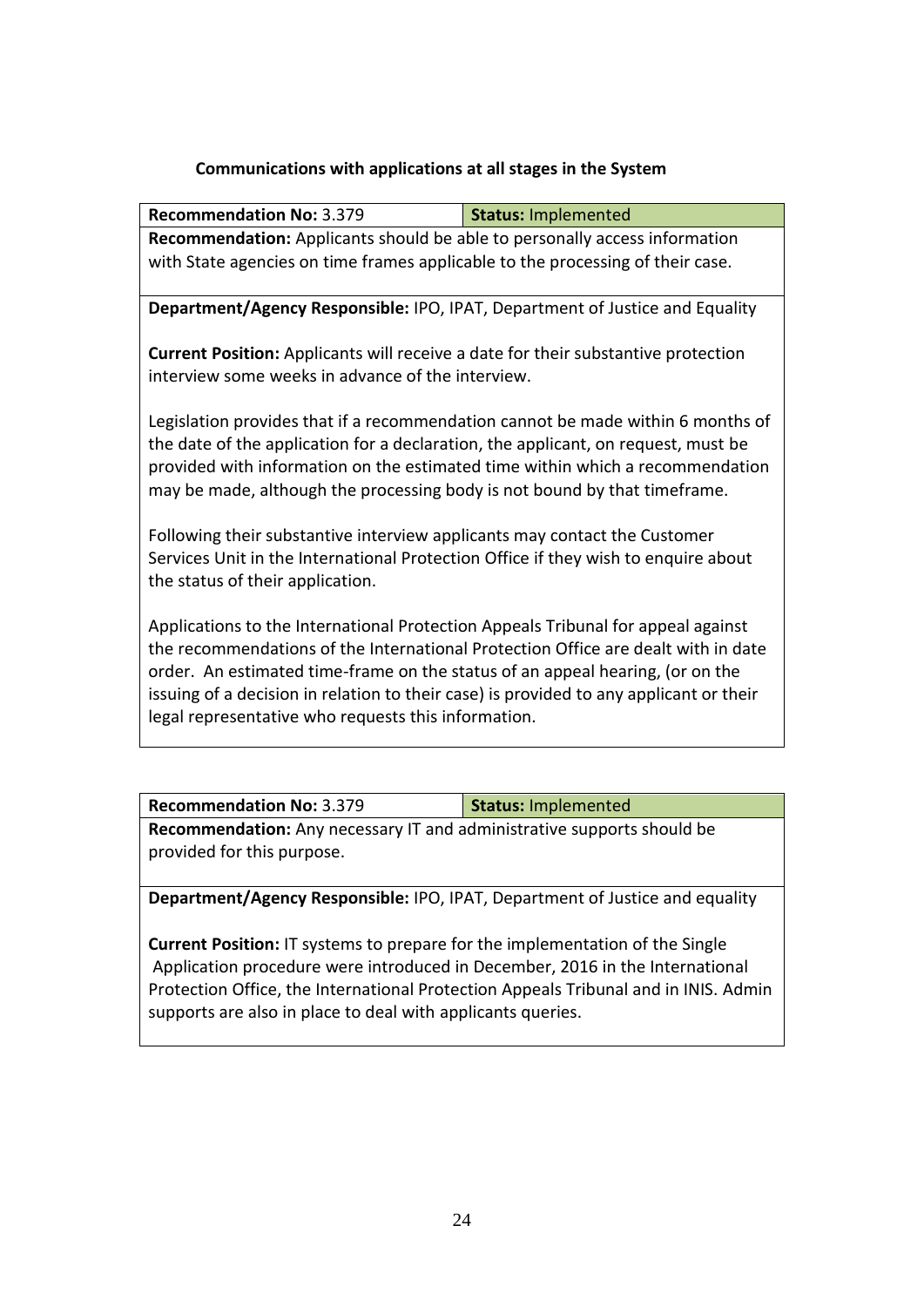# **Physical Conditions – Physical space for exclusive occupation by residents**

| <b>Recommendation No: 4.58</b>                                                        | <b>Status: In Progress</b>                                                          |  |  |  |  |
|---------------------------------------------------------------------------------------|-------------------------------------------------------------------------------------|--|--|--|--|
| Recommendation: In the short term RIA should identify spare capacity within           |                                                                                     |  |  |  |  |
|                                                                                       | accommodation centres and, subject to contractual obligations, seek to bring it on  |  |  |  |  |
| stream so that the situation of those sharing in cramped conditions can be            |                                                                                     |  |  |  |  |
| alleviated.                                                                           |                                                                                     |  |  |  |  |
|                                                                                       |                                                                                     |  |  |  |  |
| Department/Agency Responsible: RIA                                                    |                                                                                     |  |  |  |  |
|                                                                                       | Current Position: This is an ongoing project within RIA and will continue to be so. |  |  |  |  |
|                                                                                       | It is subject to variations based on demand at any given time. At the present time  |  |  |  |  |
|                                                                                       | (January 2017) 38% of single people have their own room, 44% are sharing with       |  |  |  |  |
| one other person and a further 15% are sharing with two other persons.                |                                                                                     |  |  |  |  |
|                                                                                       |                                                                                     |  |  |  |  |
| The accommodation centres are all different and feasibility and solutions will        |                                                                                     |  |  |  |  |
|                                                                                       | differ accordingly. There remain technical challenges in some instances, including  |  |  |  |  |
|                                                                                       | planning, fire safety and insurance restrictions which need to be identified and    |  |  |  |  |
| overcome. Review is ongoing.                                                          |                                                                                     |  |  |  |  |
|                                                                                       |                                                                                     |  |  |  |  |
|                                                                                       |                                                                                     |  |  |  |  |
| <b>Recommendation No: 4.58</b>                                                        | <b>Status: In progress</b>                                                          |  |  |  |  |
|                                                                                       | Recommendation: RIA should without delay develop a set of criteria for assessing    |  |  |  |  |
|                                                                                       | the bed capacity of accommodation units that takes account of the considerations    |  |  |  |  |
| identified in the Department of the Environment, Community and Local                  |                                                                                     |  |  |  |  |
| Government Guidelines, viz:                                                           |                                                                                     |  |  |  |  |
| $\circ$                                                                               | each room should facilitate the range of activities likely to be carried out in     |  |  |  |  |
| that room,                                                                            |                                                                                     |  |  |  |  |
| adequate floor areas and room sizes,<br>O                                             |                                                                                     |  |  |  |  |
| $\circ$                                                                               | spaces should be well proportioned in terms of floor shapes and ceiling             |  |  |  |  |
|                                                                                       | heights so as to provide good- quality living environments for occupants,           |  |  |  |  |
| O                                                                                     | space provision should be adequate to accommodate appropriate                       |  |  |  |  |
| furniture and equipment while allowing free circulation within that area.             |                                                                                     |  |  |  |  |
|                                                                                       |                                                                                     |  |  |  |  |
| Department/Agency Responsible: RIA                                                    |                                                                                     |  |  |  |  |
|                                                                                       |                                                                                     |  |  |  |  |
| <b>Current Position:</b> It must be noted that the criteria set out in the Guidelines |                                                                                     |  |  |  |  |
| referred to above are the minimum requirements and in many cases existing             |                                                                                     |  |  |  |  |
| accommodation exceeds those guidelines. RIA continues to engage with                  |                                                                                     |  |  |  |  |
| commercial property contractors as part of contract reviews to develop plans for      |                                                                                     |  |  |  |  |
| the re-structuring and development of solutions at family accommodation centres       |                                                                                     |  |  |  |  |
| across the portfolio. Bed space allocations within centres have been the subject of   |                                                                                     |  |  |  |  |
|                                                                                       | adjustment over the past 2 years with room capacities being reduced in order to     |  |  |  |  |
|                                                                                       | allow extra living space within rooms. A number of centres have installed adjoining |  |  |  |  |
|                                                                                       | rooms where feasible to complement the downward adjustment of room bed              |  |  |  |  |
| space capacities. Additional kitchenettes and communal rooms have also be             |                                                                                     |  |  |  |  |
|                                                                                       |                                                                                     |  |  |  |  |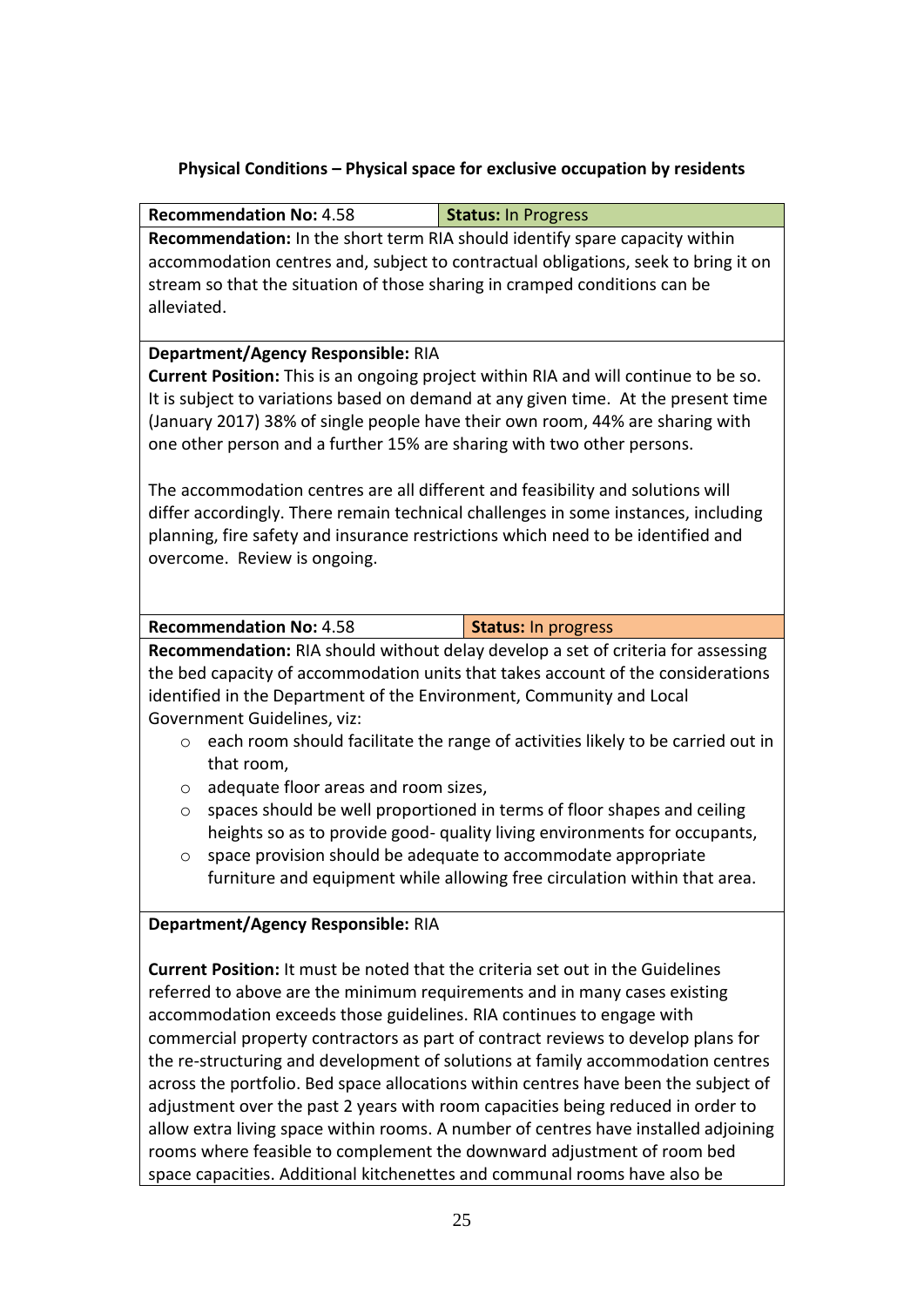designated at a number of centres, including RIA's main Reception Centre at Balseskin.

The State-Owned centres at Knockalisheen and Kinsale Road have undergone works over the same period to allow for greater accommodation flexibility in the family units with apartment-style solutions including kitchenettes and living space being applied to the layouts.

RIA is working to have recommendation included in proposals for new contracts and associated service delivery models.

RIA will continue to work with contractors, including the OPW in respect of further developments in this area across the Commercial and State-Owned portfolio. This includes assessment of technical issues in respect of costs, planning legislation, fire safety, health & safety and insurance.

RIA is developing the criteria for assessing bed capacity, taking into account the variability that exists within its accommodation portfolio.

| <b>Recommendation No: 4.58</b>                                                     | <b>Status: In progress</b> |  |  |  |
|------------------------------------------------------------------------------------|----------------------------|--|--|--|
| Recommendation: Once the revised set of criteria has been developed, RIA should    |                            |  |  |  |
| conduct a review of accommodation units with a view to ensuring that their         |                            |  |  |  |
| capacity is aligned with the revised criteria in so far as contractual obligations |                            |  |  |  |
| permit.                                                                            |                            |  |  |  |

## **Department/Agency Responsible:** RIA

**Current Position:** RIA is engaging with commercial property contractors as part of contract reviews to develop plans for the re-structuring and development of solutions at family accommodation centres across the portfolio. Bed space allocations within centres have been the subject of adjustment over the past 2 years with room capacities being reduced in order to allow extra living space within rooms. A number of centres have installed adjoining rooms where feasible to complement the downward adjustment of room bed space capacities. Additional kitchenettes and communal rooms have also be designated at a number of centres, including RIA's main Reception Centre at Balseskin.

The State-Owned centres at Knockalisheen and Kinsale Road have undergone works over the same period to allow for greater accommodation flexibility in the family units with apartment-style solutions including kitchenettes and living space being applied to the layouts.

RIA will continue to work with contractors, including the OPW in respect of further developments in this area across the Commercial and State-Owned portfolio. This includes assessment of technical issues in respect of costs, planning legislation, fire safety, health & safety and insurance.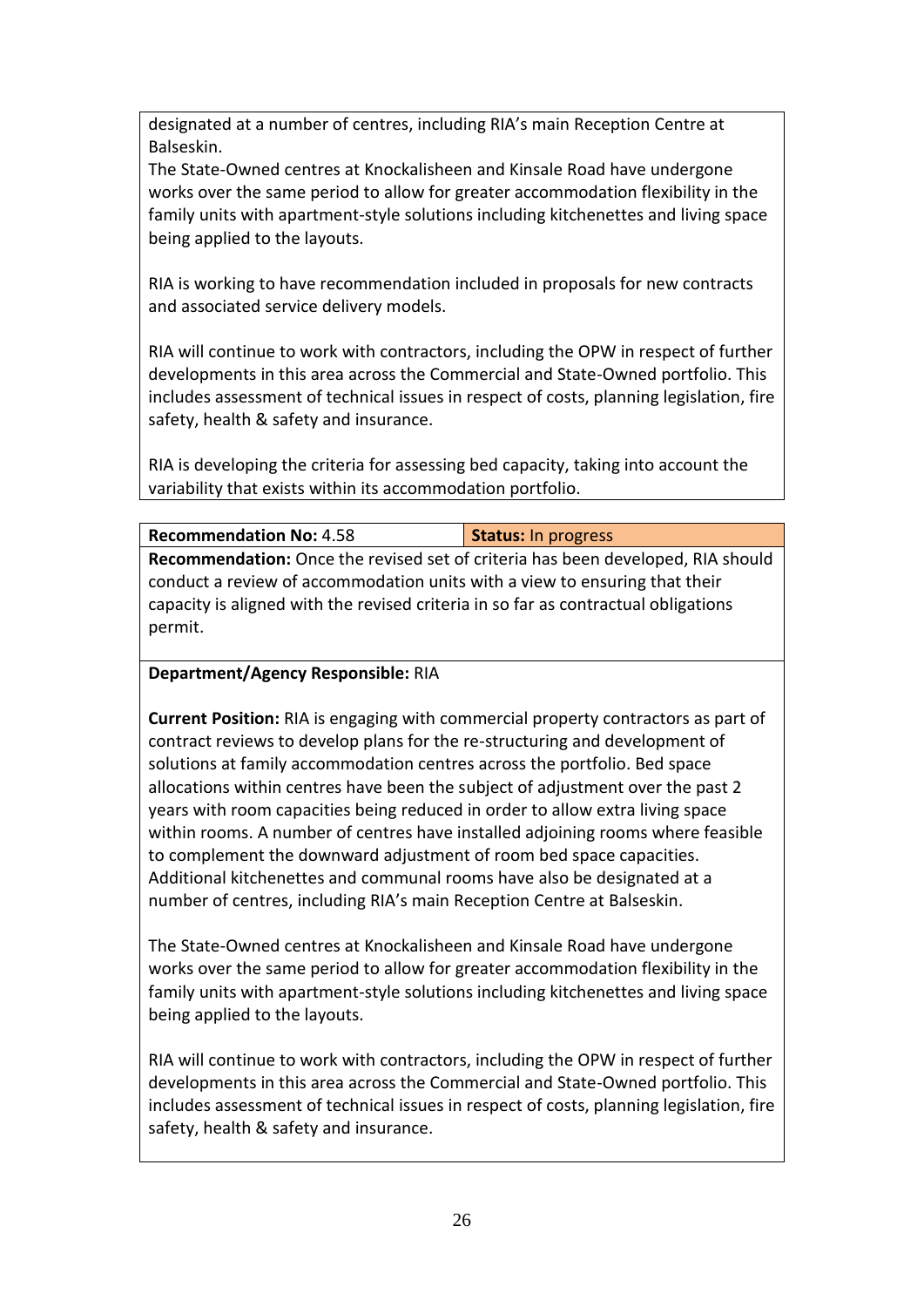Structural changes in any centre will by definition take time to implement. RIA has also ensured that existing family type accommodation eg Mosney, Athlone etc is maximised to the largest extent possible by families.

| <b>Recommendation No: 4.58</b>                                                     | <b>Status: In Progress</b> |  |  |  |
|------------------------------------------------------------------------------------|----------------------------|--|--|--|
| <b>Recommendation:</b> RIA should without delay review the minimum requirements in |                            |  |  |  |
| terms of furniture for such multipurpose rooms so that they include furniture      |                            |  |  |  |
| suited to sleeping and living, e.g. chair, desk, and adequate storage.             |                            |  |  |  |

**Department/Agency Responsible:** RIA

**Current Position:** RIA has been working on logistical solutions in respect of existing portfolio accommodations which will be rolled out across the accommodation in due course.

RIA has started a process of liaison with the Office of Government Procurement (OGP) on how best to approach a future tender in this area. In parallel, RIA is undertaking a review of the minimum requirements which is scheduled to be completed by mid-2017.

| <b>Recommendation No: 4.58</b>                                                           | <b>Status: Implemented</b> |  |  |  |
|------------------------------------------------------------------------------------------|----------------------------|--|--|--|
| <b>Recommendation:</b> All single residents sharing rooms and all family units should be |                            |  |  |  |
| provided with an individual locker for the storage of personal items. This should be     |                            |  |  |  |
| acted on without delay.                                                                  |                            |  |  |  |

**Department/Agency Responsible:** RIA

**Current Position:** This recommendation was reported as implemented in June 2016.

| <b>Recommendation No: 4.58</b>                                                                                                       | <b>Status: Implemented</b> |  |  |  |
|--------------------------------------------------------------------------------------------------------------------------------------|----------------------------|--|--|--|
| Recommendation: All centres should, in so far as practicable, provide a secure<br>storage facility for bulky items (e.g. suitcases). |                            |  |  |  |
| Department/Agency Responsible: RIA                                                                                                   |                            |  |  |  |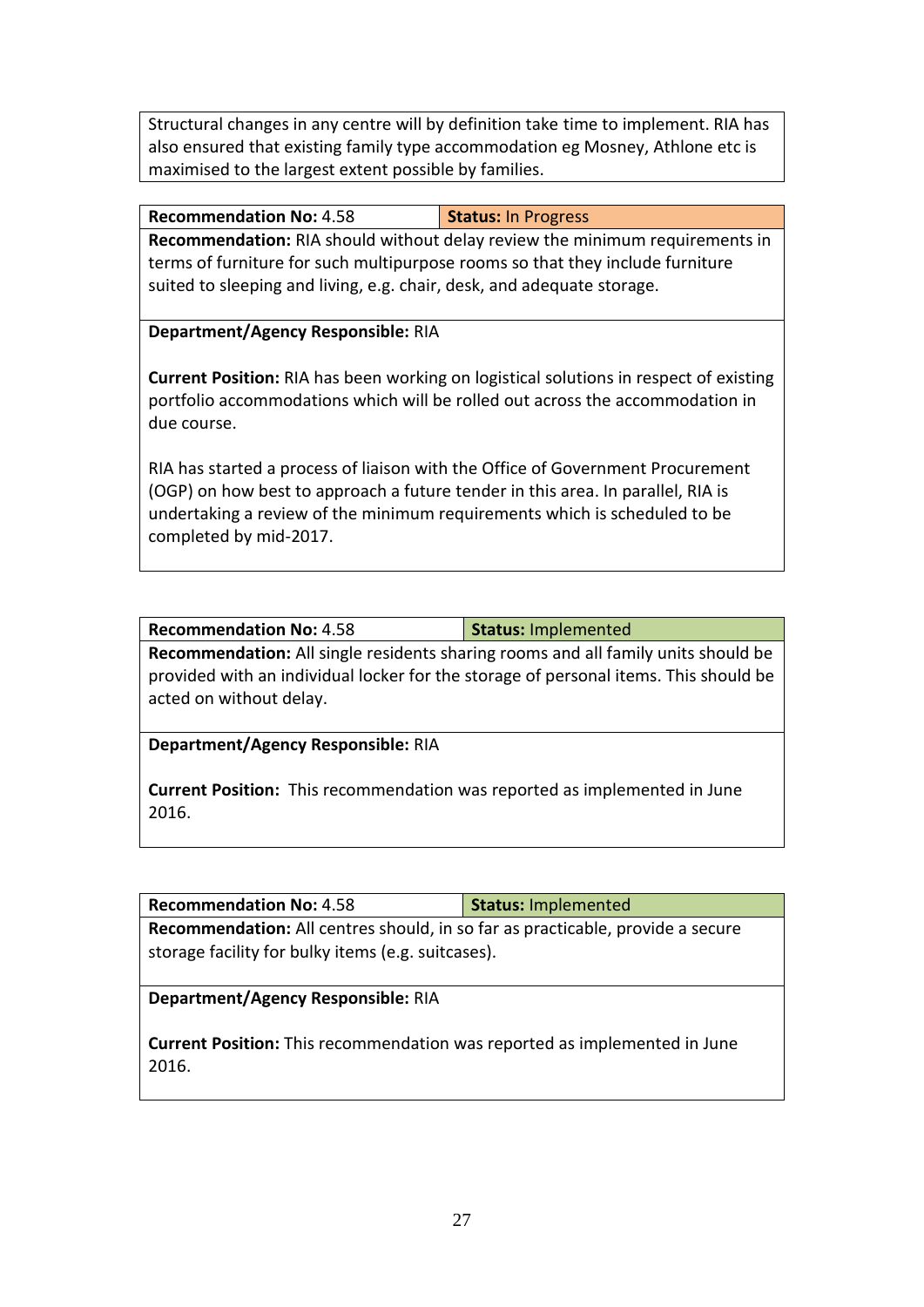| <b>Recommendation No: 4.58</b>                                                          | <b>Status:</b> In progress |  |  |  |
|-----------------------------------------------------------------------------------------|----------------------------|--|--|--|
| <b>Recommendation:</b> The revised set of criteria developed for assessing bed capacity |                            |  |  |  |
| should be incorporated in requests for tender for accommodation centres.                |                            |  |  |  |

#### **Department/Agency Responsible:** RIA

**Current Position:** RIA is working with commercial contractors on proposals to move away from a primarily bed space cost structure to an accommodation package structure. This principle is being applied to contract negotiations and to engagement on future accommodation solutions in line with recommendation on additional living space and catering solutions in particular.

RIA procures its services by way of calls for expressions of interest. The next call for expressions of interest will be published early in 2017 and will include specifics in relation to accommodation to reflect this recommendation.

#### **Family Life and Children**

|                                                                                   | <b>Recommendation No: 4.75</b>                                                    | <b>Status: In Progress</b>                                                     |  |
|-----------------------------------------------------------------------------------|-----------------------------------------------------------------------------------|--------------------------------------------------------------------------------|--|
| Recommendation: All families should have access to cooking facilities (whether in |                                                                                   |                                                                                |  |
|                                                                                   | a self-contained unit or through use of a communal kitchen) and their own private |                                                                                |  |
|                                                                                   | living space in so far as practicable. In order to achieve this:                  |                                                                                |  |
| $\circ$                                                                           | Existing centres comprising units with cooking facilities should implement,       |                                                                                |  |
|                                                                                   |                                                                                   | in so far as practicable and subject to any contractual obligations,           |  |
|                                                                                   |                                                                                   | arrangements to facilitate residents cooking for themselves within 12          |  |
|                                                                                   |                                                                                   | months of the completion of the final report of the Working Group.             |  |
| $\circ$                                                                           |                                                                                   | Where residents have the option of cooking for themselves, arrangements        |  |
|                                                                                   |                                                                                   | must be implemented by centre management, in consultation with                 |  |
|                                                                                   |                                                                                   | residents, for the provision of supplies. The option to cook for themselves    |  |
|                                                                                   |                                                                                   | should run in parallel with a catering option, as not all residents may wish   |  |
|                                                                                   | to cater for themselves.                                                          |                                                                                |  |
| $\circ$                                                                           |                                                                                   | Existing centres which do not have units with cooking facilities should        |  |
|                                                                                   |                                                                                   | implement arrangements within 6 months of the final report, subject to         |  |
|                                                                                   |                                                                                   | any contractual obligations, to facilitate parents in making their children's  |  |
|                                                                                   |                                                                                   | school lunches or to allow older children to make their own - this could be    |  |
|                                                                                   |                                                                                   | done by setting up a sandwich-making facility and providing a selection of     |  |
|                                                                                   |                                                                                   | yoghurts, juices and fruit etc. at breakfast time in the canteen as is done in |  |
|                                                                                   | some centres.                                                                     |                                                                                |  |
| $\circ$                                                                           |                                                                                   | A sufficient number of centres should be reconfigured to allow all families    |  |
|                                                                                   |                                                                                   | use of communal kitchens by end 2016 in so far as practicable, having          |  |
|                                                                                   | regard to contractual obligations.                                                |                                                                                |  |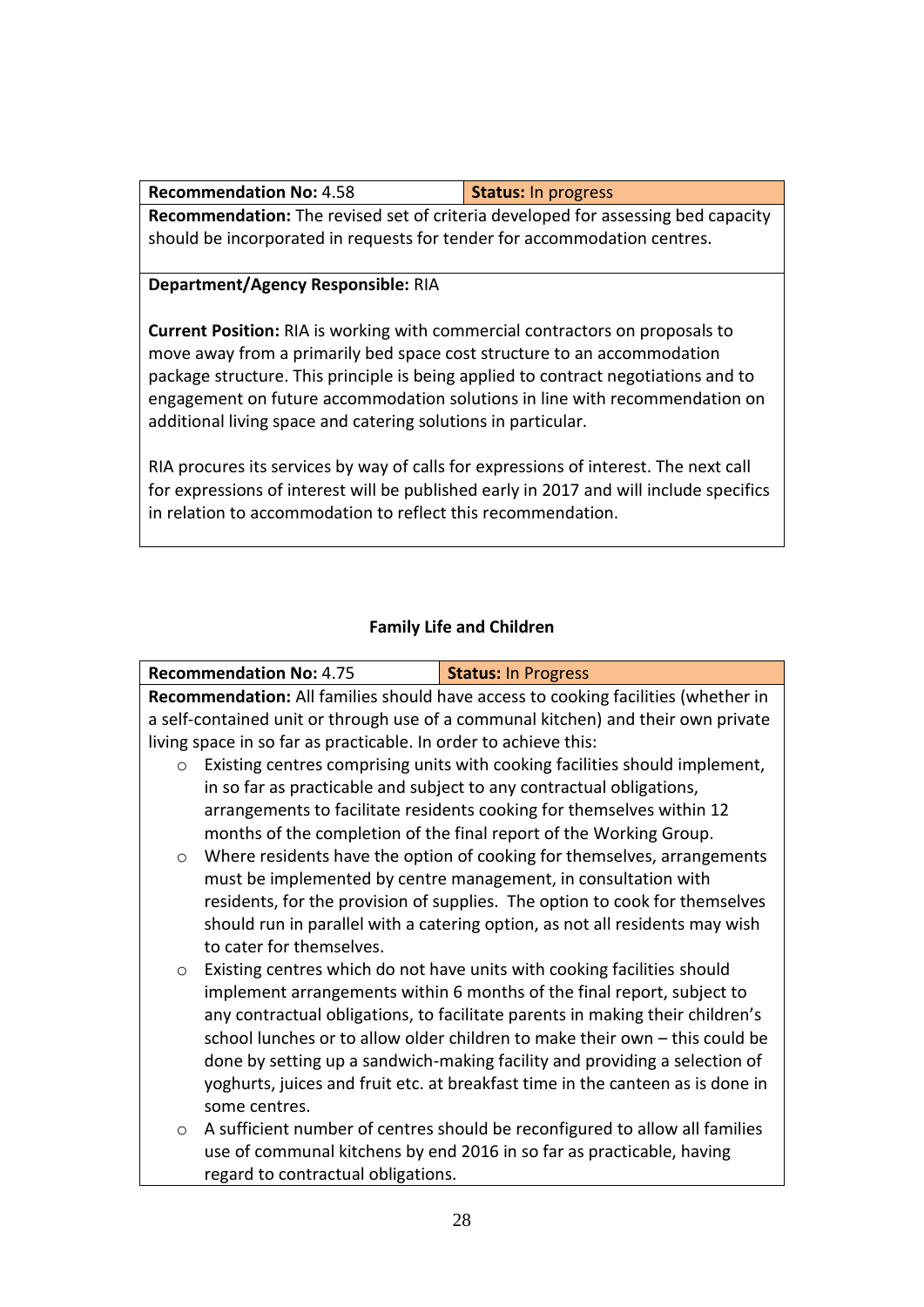o A sufficient number of centres should be reconfigured to allow all families use of their own private living space by end 2016 in so far as practicable having regard to contractual obligations.

All requests for tender should specify the requirement for self-contained units (with cooking facilities) and/or family quarters together with communal kitchens.

## **Department/Agency Responsible:** RIA

**Current Position:** 15 of 33 accommodation centres currently under contract already have some form of personal catering. These range from entirely self catering options in Watergate and Carroll Village to fully fitted kitchens in Athlone etc for reheating food and preparing breakfast to communal cooking stations in Great Western in Galway and St Patrick's in Monaghan. Fresh food is made available by contractors in areas where communal catering is provided.

RIA is also working with Contractors at a number of centres (both State owned and commercial) to commence pilot projects for full independent living for residents. This will include home cooking within the family accommodation units in some instances and access to communal cooking stations for residents in others.

The pilot projects will allow family units to cook for themselves rather than availing of the central catering services provided at the centres.

These projects will be reviewed over a number of months and refined with a view to their application across the accommodation portfolio where feasible in 2017.

| <b>Recommendation No: 4.75</b>                                                     | <b>Status: Implemented</b> |  |
|------------------------------------------------------------------------------------|----------------------------|--|
| Recommendation: All existing centres that host families should install appropriate |                            |  |
| play, recreation and study facilities in so far as practicable and should ensure   |                            |  |
| access to an on-site or off-site crèche/pre-school.                                |                            |  |

#### **Department/Agency Responsible:** RIA

**Current Position:** This recommendation was reported as implemented in June 2016.

**Recommendation No:** 4.75 **Status:** Implemented **Recommendation:** All existing centres that host families should enter into partnership agreements with local leisure centres and sports clubs by end of 2015.

#### **Department/Agency Responsible:** RIA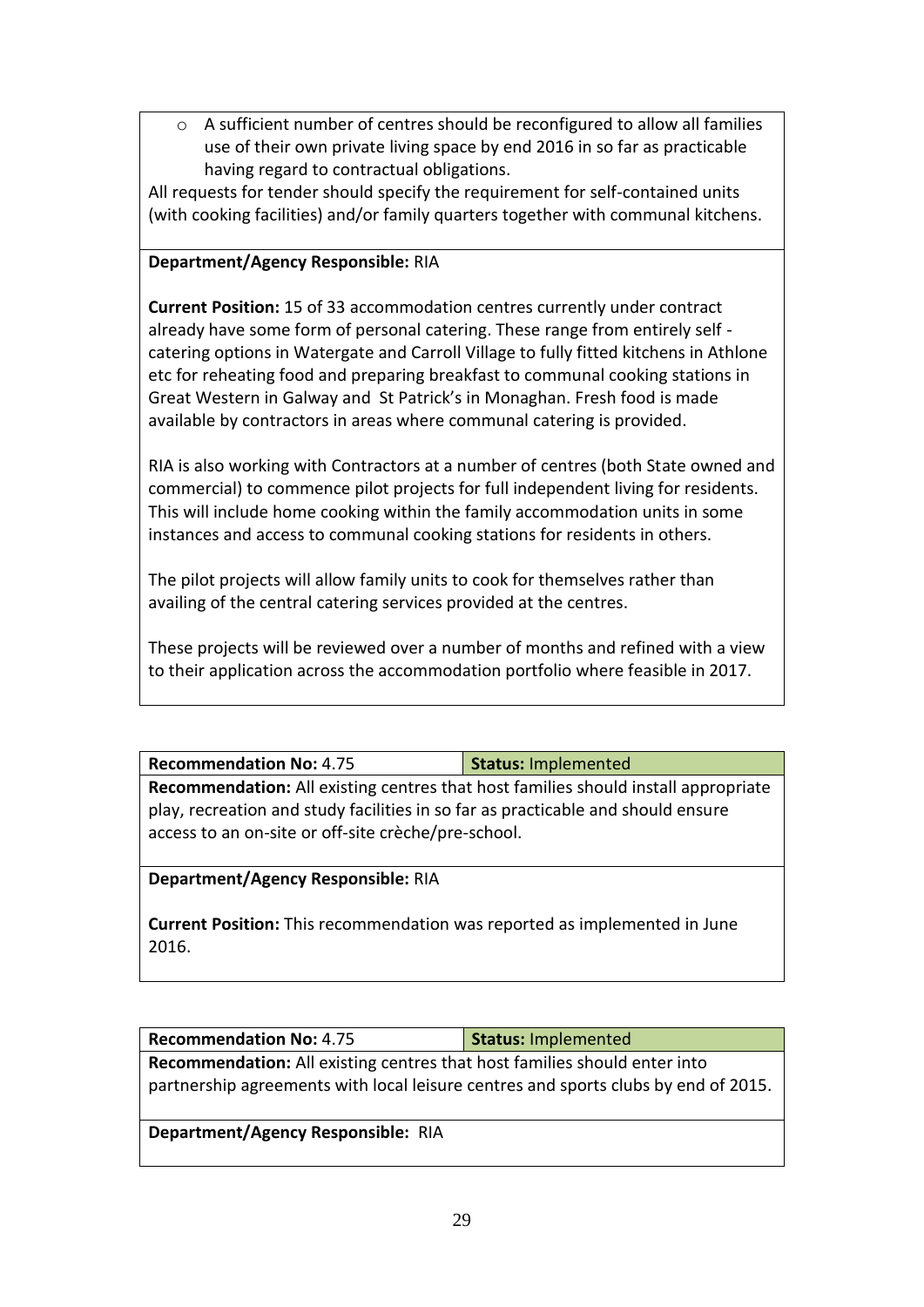**Current Position:** This recommendation was reported as implemented in June 2016.

#### **Recommendation No:** 4.75 **Status:** Implemented

**Recommendation:** All requests for tender should specify the requirement for adequate recreational space (indoor and outdoor) for children and young people. A requirement to consult with the children and young people who are resident in the centre should be built into the specifications.

#### **Department/Agency Responsible:** RIA

**Current Position:** This recommendation was reported as implemented in June 2016.

| <b>Recommendation No: 4.75</b>                                                                                                                                                                            | <b>Status: In progress</b> |  |
|-----------------------------------------------------------------------------------------------------------------------------------------------------------------------------------------------------------|----------------------------|--|
| <b>Recommendation:</b> Notwithstanding references to "as far as practicable" in the<br>above, the facilities must be in line with the standards to be agreed under the<br>recommendations at para. 4.226. |                            |  |
| Department/Agency Responsible: RIA                                                                                                                                                                        |                            |  |

**Current Position:** A standards development group is being established and, with the support of HIQA, will develop a set of suitable and appropriate standards applicable to all accommodation centres.

#### **Living conditions for single people**

| <b>Recommendation No: 4.87</b>                                                        | <b>Status: Implemented</b> |  |
|---------------------------------------------------------------------------------------|----------------------------|--|
| <b>Recommendation:</b> In the short term, and subject to contractual obligations, RIA |                            |  |
| should ensure that available capacity within existing accommodation is brought on     |                            |  |
| stream to reduce the number of single people sharing rooms.                           |                            |  |

#### **Department/Agency Responsible:** RIA

**Current Position:** Continuous implementation and subject to demand.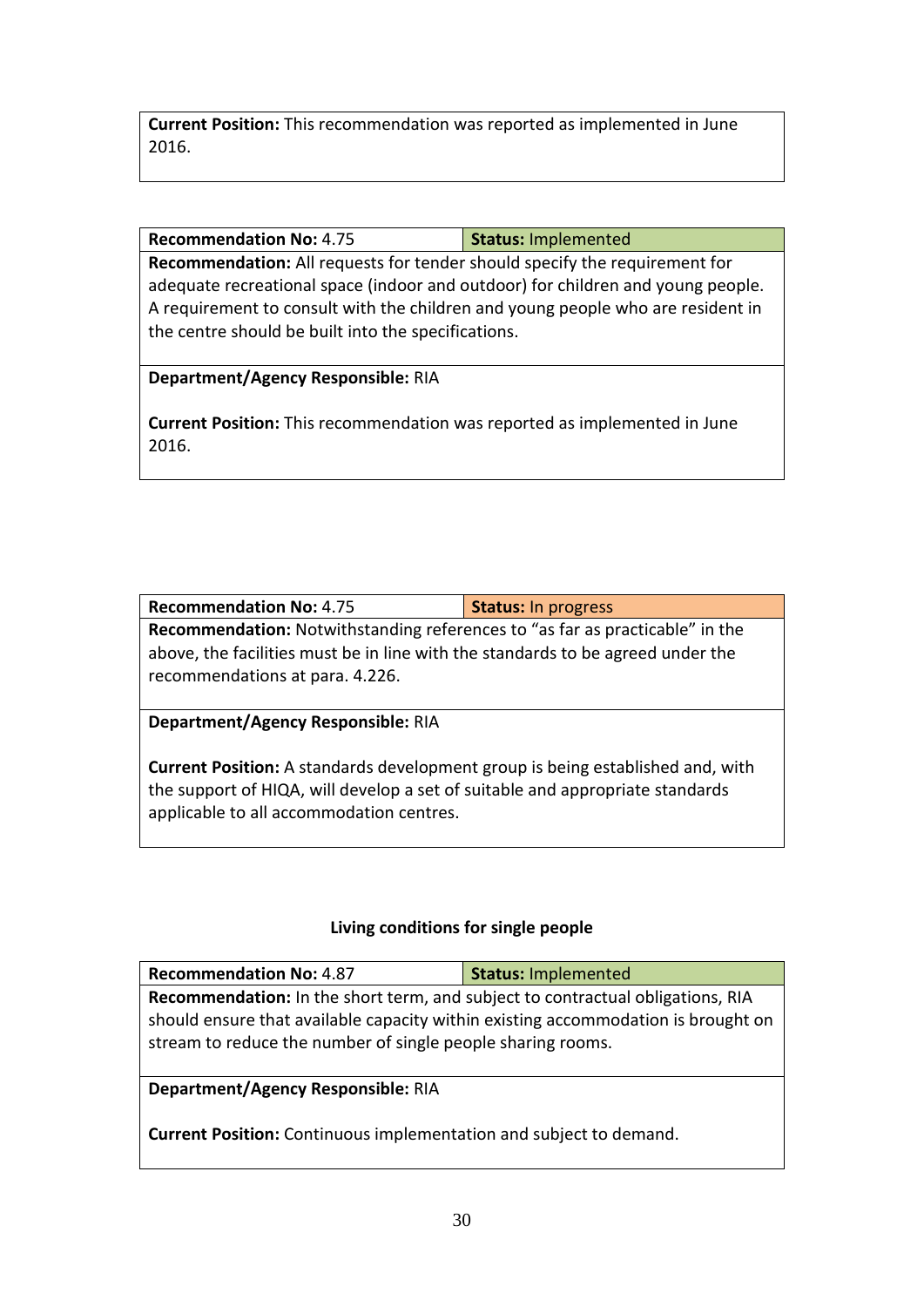**Recommendation No:** 4.87 **Status:** Implemented

**Recommendation:** Single people should be given the right to apply for a single room after nine months and it should be ensured, in so far as practicable, that they are offered a single room within 15 months.

#### **Department/Agency Responsible:** RIA

**Current Position:** While this will be implemented on 1 January 2017, it must come with the caveat that demand may exceed supply and as a consequence not every request may be granted.

## **Recommendation No:** 4.87 **Status:** In Progress

**Recommendation:** Existing centres for single people should be reconfigured to provide communal kitchens by end 2016 in so far as practicable, having regard to contractual obligations. The option to cook for themselves should run in parallel with a catering option, as not all residents may wish to cater for themselves. Single people in mixed centres should have the same opportunities as families to cook for themselves.

#### **Department/Agency Responsible:** RIA

**Current Position:** 15 of 33 accommodation centres currently under contract already have some form of personal catering. These range from entirely self catering options in Watergate and Carroll Village to fully fitted kitchens in Athlone etc for reheating food and preparing breakfast to communal cooking stations in Great Western in Galway and Mount Trenchard in Limerick and St Patrick's in Monaghan. Fresh food is made available by contractors in areas where communal catering is provided.

RIA is also working with Contractors at a number of centres (both State owned and commercial) to commence pilot projects for full independent living for residents. This will include home cooking within the family accommodation units in some instances and access to communal cooking stations for residents in others.

The pilot projects will allow family units to cook for themselves rather than availing of the central catering services provided at the centres.

These projects will be reviewed over a number of months and refined with a view to their application across the accommodation portfolio where feasible in 2017.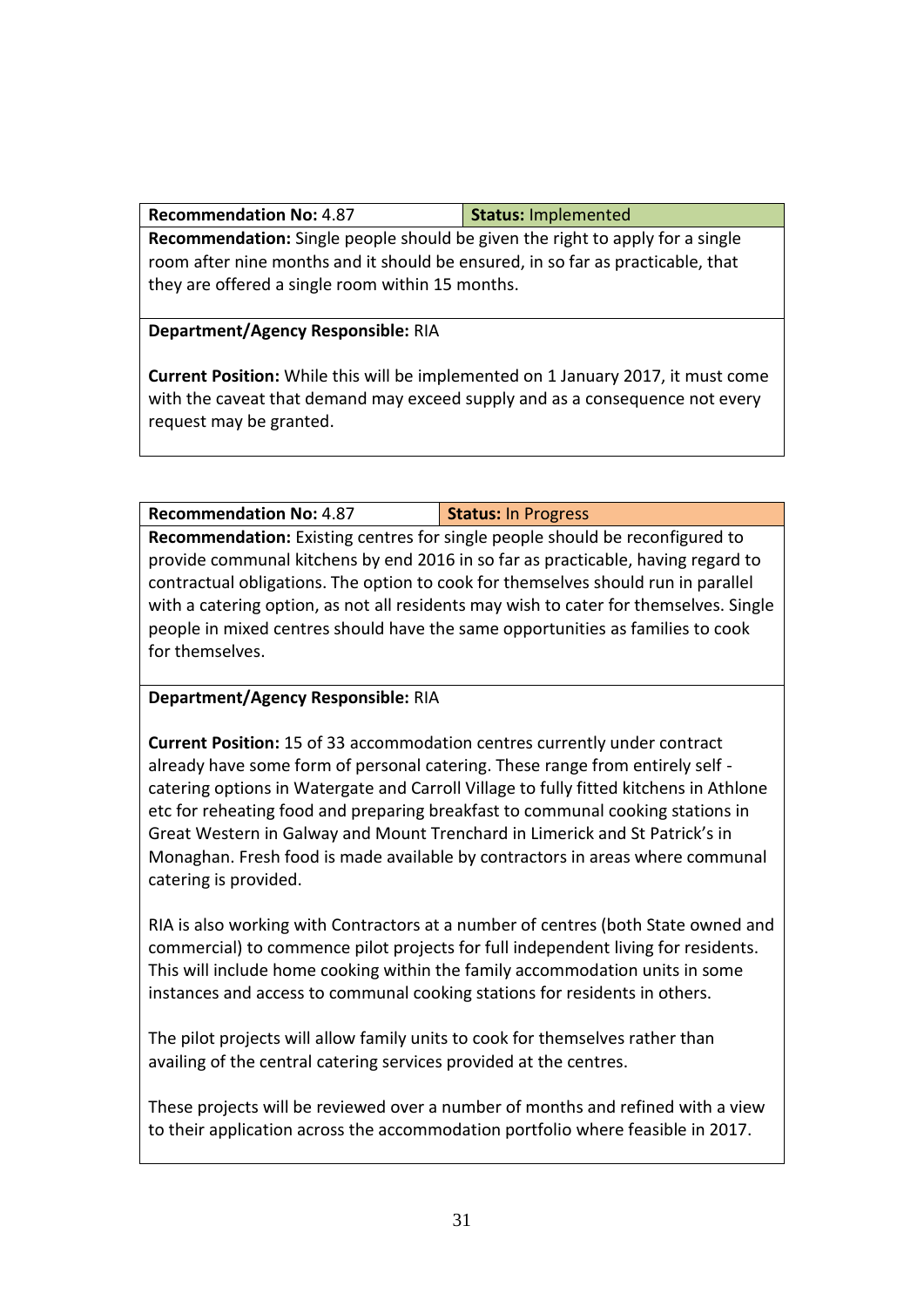**Recommendation No:** 4.87 **Status:** Implemented

**Recommendation:** All requests for tender for centres for single people should specify the requirement for communal kitchens.

### **Department/Agency Responsible:** RIA

## **Current Position:**

While no new requests for expressions of interest have issued since this recommendation was published, this will be implemented when any new premises are being examined in the future.

#### **Food**

| <b>Recommendation No: 4.102</b>                                                   | <b>Status: In Progress</b> |  |
|-----------------------------------------------------------------------------------|----------------------------|--|
| <b>Recommendation:</b> RIA should engage a suitably qualified person to conduct a |                            |  |
| nutrition audit to ensure that the food served meets the required standards       |                            |  |
| including for children, pregnant and breastfeeding women, and the needs of those  |                            |  |
| with medical conditions affected by food, such as diabetes.                       |                            |  |
| Denautusant/Aganau Desnausiklas DIA LICE                                          |                            |  |

**Department/Agency Responsible:** RIA, HSE

**Current Position:** RIA has been in contact with the HSE to progress this matter across all centres. If the HSE are not available to provide such a service, options will be explored to source this from commercial providers.

Where communal, independent or self-catering is provided in a centre, it will remain the responsibility of parents as the primary carers of their children to ensure that a balanced nutritional diet is provided.

**Recommendation No:** 4.102 **Status:** Implemented **Recommendation:** Include an obligation in new contracts to consult with residents when planning the 28-day menu cycle.

## **Department/Agency Responsible:** RIA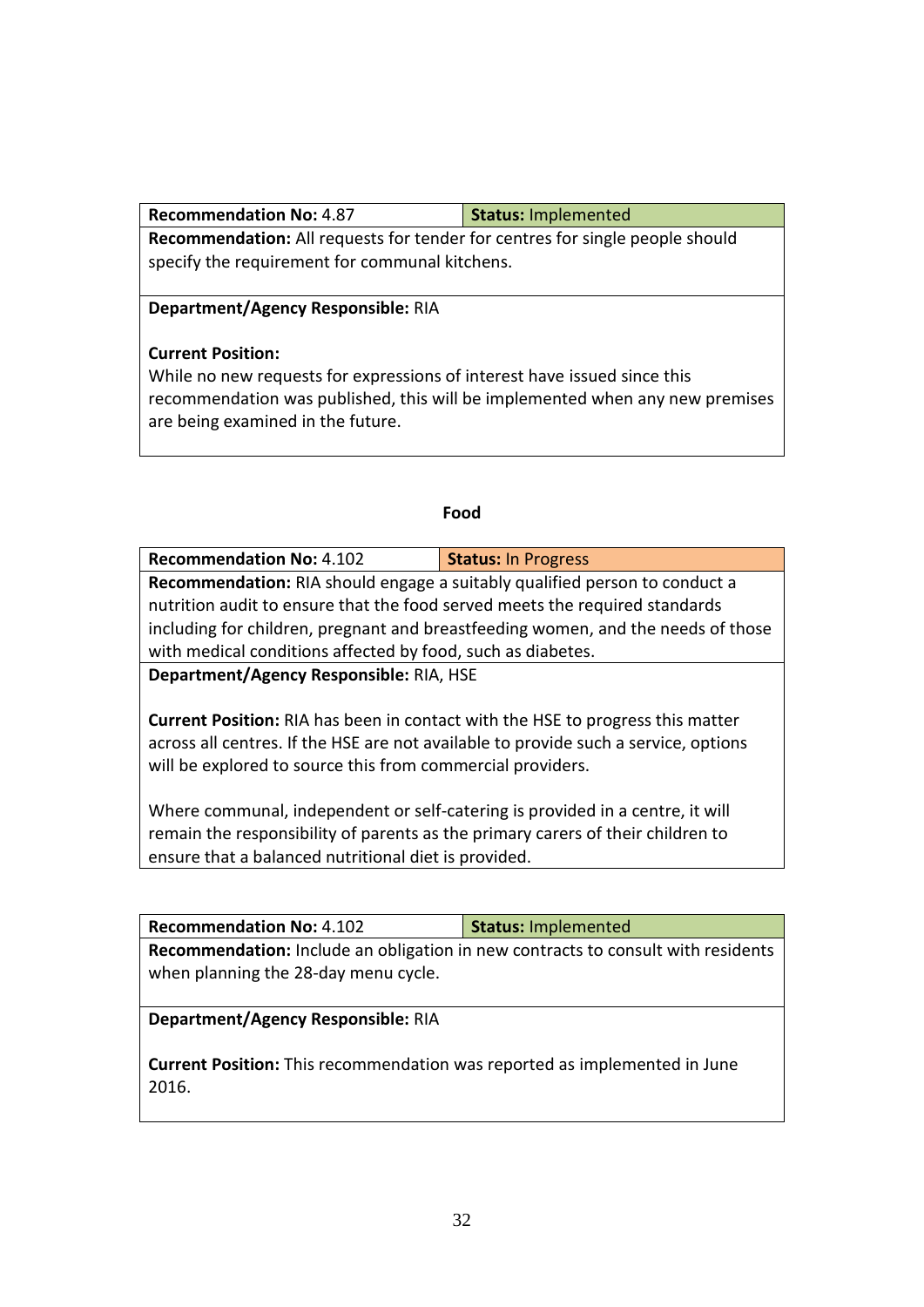#### **Location of some accommodation centres**

| <b>Recommendation No: 4.111</b>                                                           | <b>Status: Implemented</b> |  |
|-------------------------------------------------------------------------------------------|----------------------------|--|
| <b>Recommendation:</b> In the case of existing providers that provide a transport         |                            |  |
| service for residents, the plan should be reviewed to ensure that it meets the            |                            |  |
| reasonable needs of residents.                                                            |                            |  |
|                                                                                           |                            |  |
| Department/Agency Responsible: RIA                                                        |                            |  |
| <b>Current Position:</b> This recommendation was reported as implemented in June<br>2016. |                            |  |

| <b>Recommendation No: 4.111</b>                                                       | <b>Status: Implemented</b> |  |
|---------------------------------------------------------------------------------------|----------------------------|--|
| Recommendation: In the case of existing providers who do not already provide a        |                            |  |
| transport service, an obligation should be included in new contracts to draw up a     |                            |  |
| transport plan specific to the location to meet the reasonable needs of residents     |                            |  |
| (including participation in after-school activities) free of charge - the plan should |                            |  |
| be drawn up following consultation with residents on their transport needs and        |                            |  |
| reviewed from time to time.                                                           |                            |  |

#### **Department/Agency Responsible:** RIA **Current Position:** This recommendation was reported as implemented in June 2016.

| <b>Recommendation No: 4.111</b> | <b>Status: Implemented</b> |
|---------------------------------|----------------------------|
|---------------------------------|----------------------------|

**Recommendation:** It should be ensured that future requests for tender for accommodation specify that centres are sought in locations with easy access to recreational, educational, medical and other services, or in the alternative it should be specified that a transport plan specific to the location must be drawn up to meet the reasonable needs of residents (including participation in after-school activities) free of charge - the plan should be drawn up following consultation with residents on their transport needs and reviewed from time to time.

#### **Department/Agency Responsible:** RIA

**Current Position:** All future requests for tender or expressions of interest will specify that centres are sought either in locations with easy access to services or provide a transport plan enabling residents to access such centres.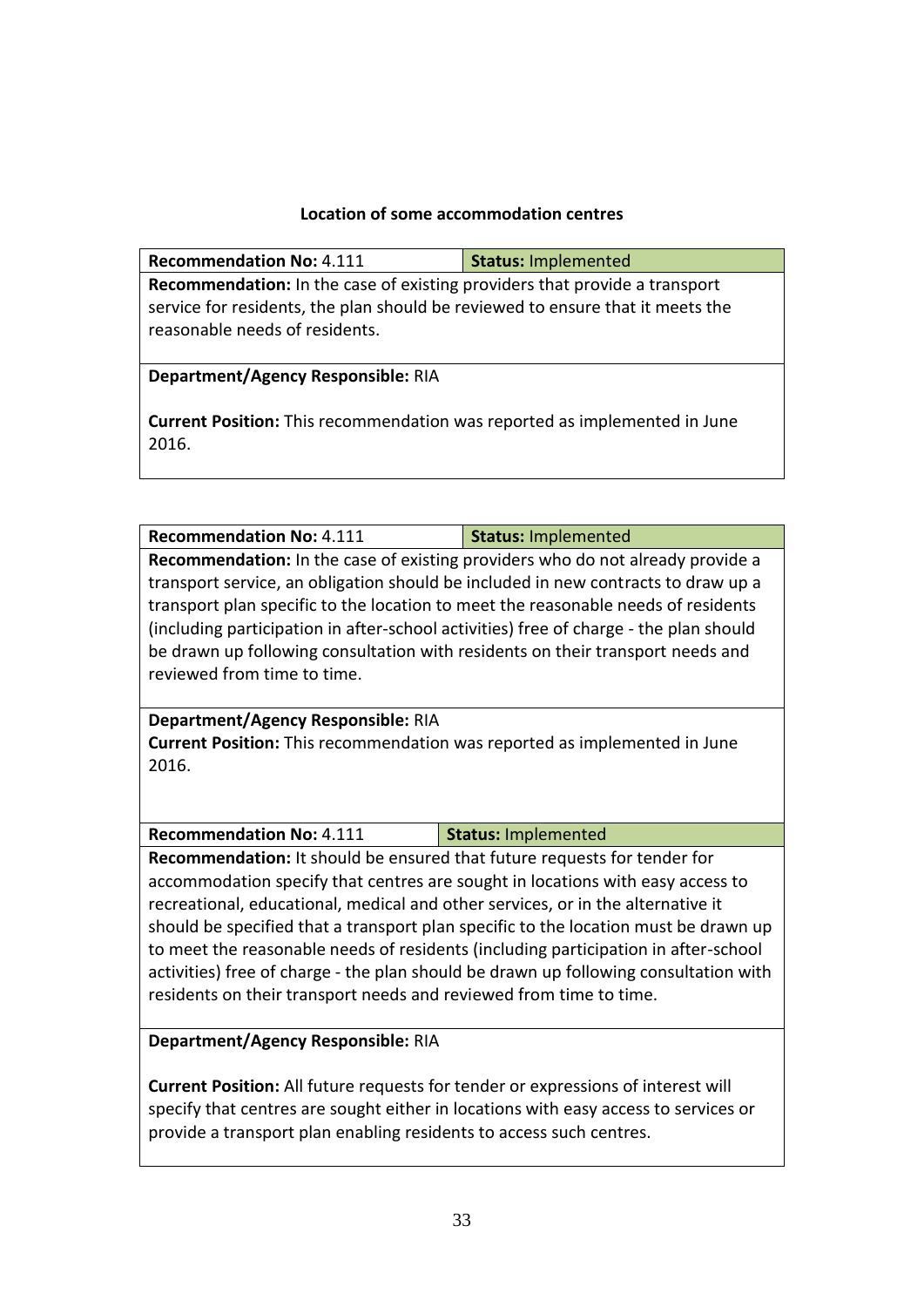**Recommendation:** Compliance with these contractual obligations should be monitored as part of an expanded inspection process referred to at para. 4.226.

**Department/Agency Responsible:** RIA

**Current Position:** The standards development group referred to in 4.226 has recently been established and will examine the setting up of an expanded inspection process. In the meantime, RIA includes compliance monitoring in its own Inspections and will also request that it be covered by any independent inspections put in place in the future.

## **Security Arrangements**

| <b>Recommendation No: 4.122</b>                                                                                                                                                                                                                                                                     | <b>Status: In Progress</b> |  |
|-----------------------------------------------------------------------------------------------------------------------------------------------------------------------------------------------------------------------------------------------------------------------------------------------------|----------------------------|--|
| <b>Recommendation:</b> RIA to conduct a review of the security arrangements across<br>the accommodation stock to ensure that the arrangements (including physical<br>barriers and gates, use of security guards, use of CCTV) are proportionate to the<br>security risks that have been identified. |                            |  |
| Department/Agency Responsible: RIA<br><b>Current Position:</b> In association with OGP, RIA is developing a tender to carry out                                                                                                                                                                     |                            |  |

this work.

| <b>Recommendation No: 4.122</b>                                                  | <b>Status: In Progress</b> |  |
|----------------------------------------------------------------------------------|----------------------------|--|
| <b>Recommendation:</b> Include in all new contracts an obligation to ensure that |                            |  |

**Recommendation:** Include in all new contracts an obligation to ensure that security arrangements (including CCTV, security barriers and gates, use of security guards) are proportionate to the security risks that have been identified.

#### **Department/Agency Responsible:** RIA

**Current Position:** Will be implemented in light of the review to be carried out as part of previous recommendation. RIA is also in consultation with the Data Protection Commissioner on this issue.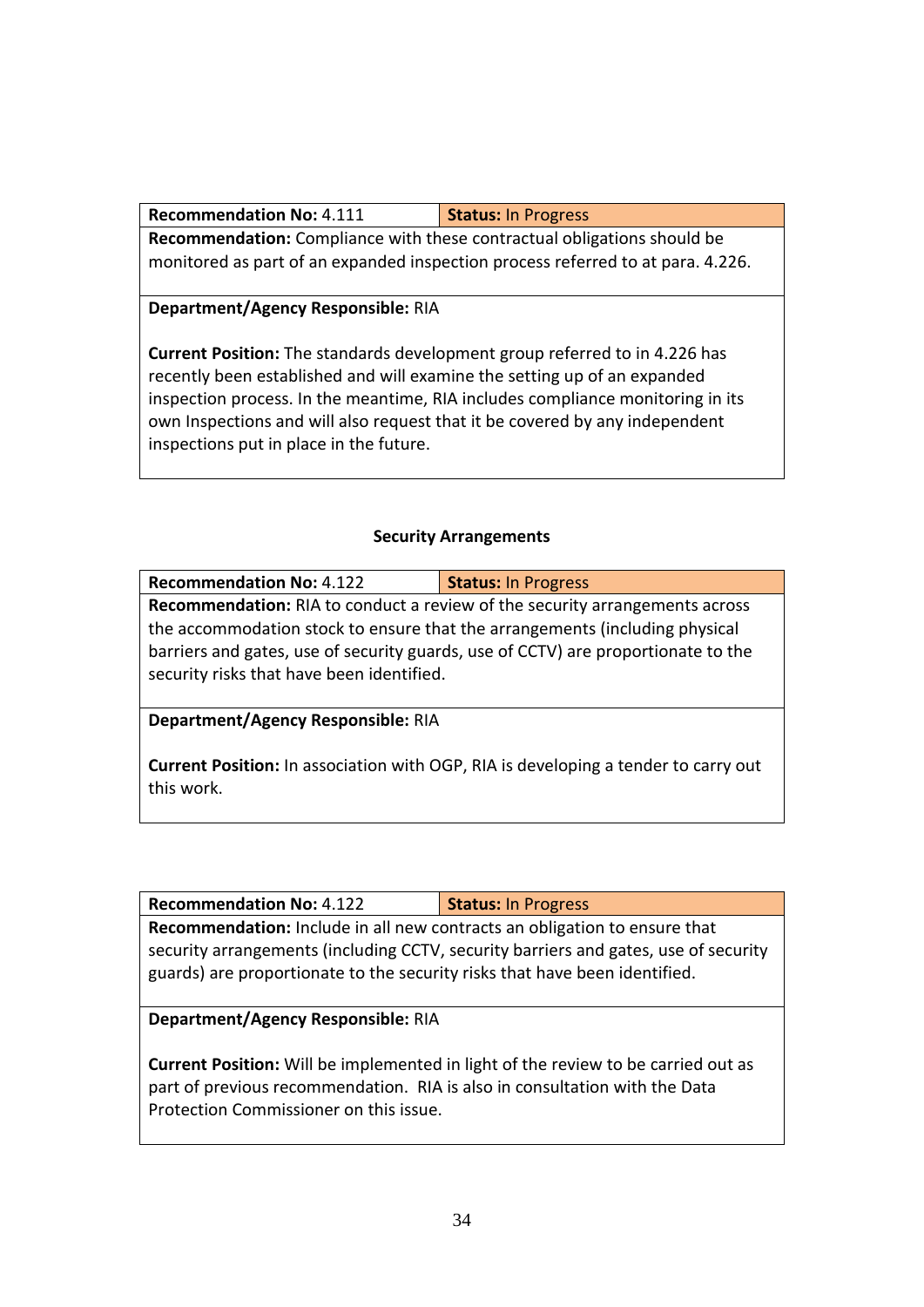**Recommendation No:** 4.122 **Status:** In Progress

**Recommendation:** Include within new contracts an obligation that security personnel must have undergone awareness training in equality and diversity issues before they come on-site.

**Department/Agency Responsible:** RIA

**Current Position:** A Request for Tender has recently issued for equality and diversity training and a pilot programme is expected to roll out in the coming weeks.

**Recommendation No:** 4.122 **Status:** Implemented **Recommendation:** Ensure that rooms without CCTV are available for receiving visitors, social workers, legal representatives and other advocates. It is noted that the response to the finding of the High Court in CA and TA that the outright ban on visitors in private quarters may go some way towards addressing this issue.

**Department/Agency Responsible:** RIA

**Current Position:** This recommendation was reported as implemented in June 2016.

**Recommendation No:** 4.122 **Status:** In Progress **Recommendation:** Compliance with these contractual obligations should be monitored as part of an expanded inspection process referred to at para. 4.226.

**Department/Agency Responsible:** RIA

**Current Position:** While the process referred to has not yet been established, RIA includes compliance monitoring in its own inspections and will also request that it be covered by independent inspections in the future.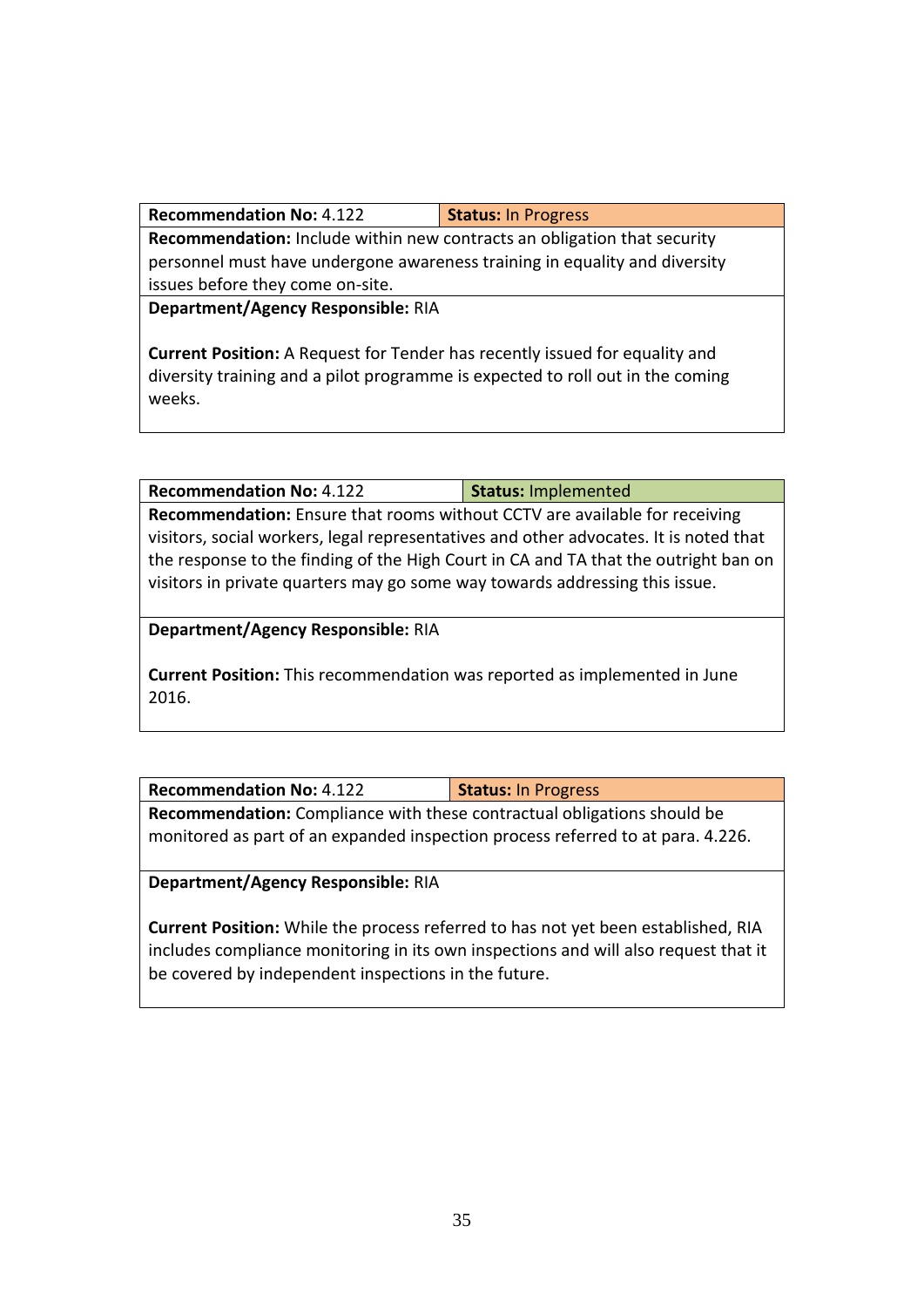## **Operation and Management Issues – Complaints procedure including implications of "CA and TA" High Court judgment**

**Recommendation No:** 4.135 **Status:** Implemented

**Recommendation:** The remit of the Office of the Ombudsman and the Office of the Ombudsman for Children should be extended to include complaints relating to:

- o services provided to residents of Direct Provision accommodation centres, and
- o transfer decisions following a breach of the House Rules.

Recourse to the two Offices should be available to a complainant who is dissatisfied with the final outcome of the RIA complaints procedure. **Department/Agency Responsible:** Department of Justice and Equality

**Current Position:** Legal issues around the extension of the remit of the Offices of the Ombudsman and Ombudsman for Children to include access for residents in Direct Provision centres have now been clarified. Information will immediately be made available by the Ombudsman and the Ombudsman for Children to residents in all accommodation centres.

|                                                                                    | <b>Recommendation No: 4.135</b>                                                                                                                                                | <b>Status: In Progress</b>                                                   |  |
|------------------------------------------------------------------------------------|--------------------------------------------------------------------------------------------------------------------------------------------------------------------------------|------------------------------------------------------------------------------|--|
|                                                                                    | Recommendation: In relation to its internal complaint procedure, RIA should:                                                                                                   |                                                                              |  |
| $\Omega$                                                                           |                                                                                                                                                                                | appoint a designated officer who is not involved in operational matters to   |  |
|                                                                                    |                                                                                                                                                                                | handle complaints that are referred to it or are submitted to it directly,   |  |
| $\circ$                                                                            |                                                                                                                                                                                | review the complaints procedure to ensure that it is accessible to residents |  |
|                                                                                    | including children and young people,                                                                                                                                           |                                                                              |  |
| $\circ$                                                                            |                                                                                                                                                                                | engage in renewed efforts to build confidence and trust in the complaints    |  |
|                                                                                    |                                                                                                                                                                                | procedures, including by ensuring that residents understand the House        |  |
|                                                                                    | Rules, are aware of the complaints procedures and how to use it, and<br>understand that it is impartial and that they will not be adversely affected<br>by making a complaint, |                                                                              |  |
|                                                                                    |                                                                                                                                                                                |                                                                              |  |
|                                                                                    |                                                                                                                                                                                |                                                                              |  |
| $\circ$                                                                            |                                                                                                                                                                                | engage in efforts to ensure that centre management buy into the              |  |
|                                                                                    | importance of ensuring an open culture that is conducive to residents                                                                                                          |                                                                              |  |
|                                                                                    | making complaints.                                                                                                                                                             |                                                                              |  |
|                                                                                    |                                                                                                                                                                                |                                                                              |  |
| <b>Department/Agency Responsible:</b> Department of Justice and Equality           |                                                                                                                                                                                |                                                                              |  |
| <b>Current Position:</b> This recommendation and its sub-recommendations are being |                                                                                                                                                                                |                                                                              |  |
| implemented on an ongoing basis. RIA amended its House Rules in 2015 and these     |                                                                                                                                                                                |                                                                              |  |
| rules now include an Independent Appeals Officer. It is expected that the relevant |                                                                                                                                                                                |                                                                              |  |
| Ombudsperson would be the final appeals person in any instance.                    |                                                                                                                                                                                |                                                                              |  |
|                                                                                    |                                                                                                                                                                                |                                                                              |  |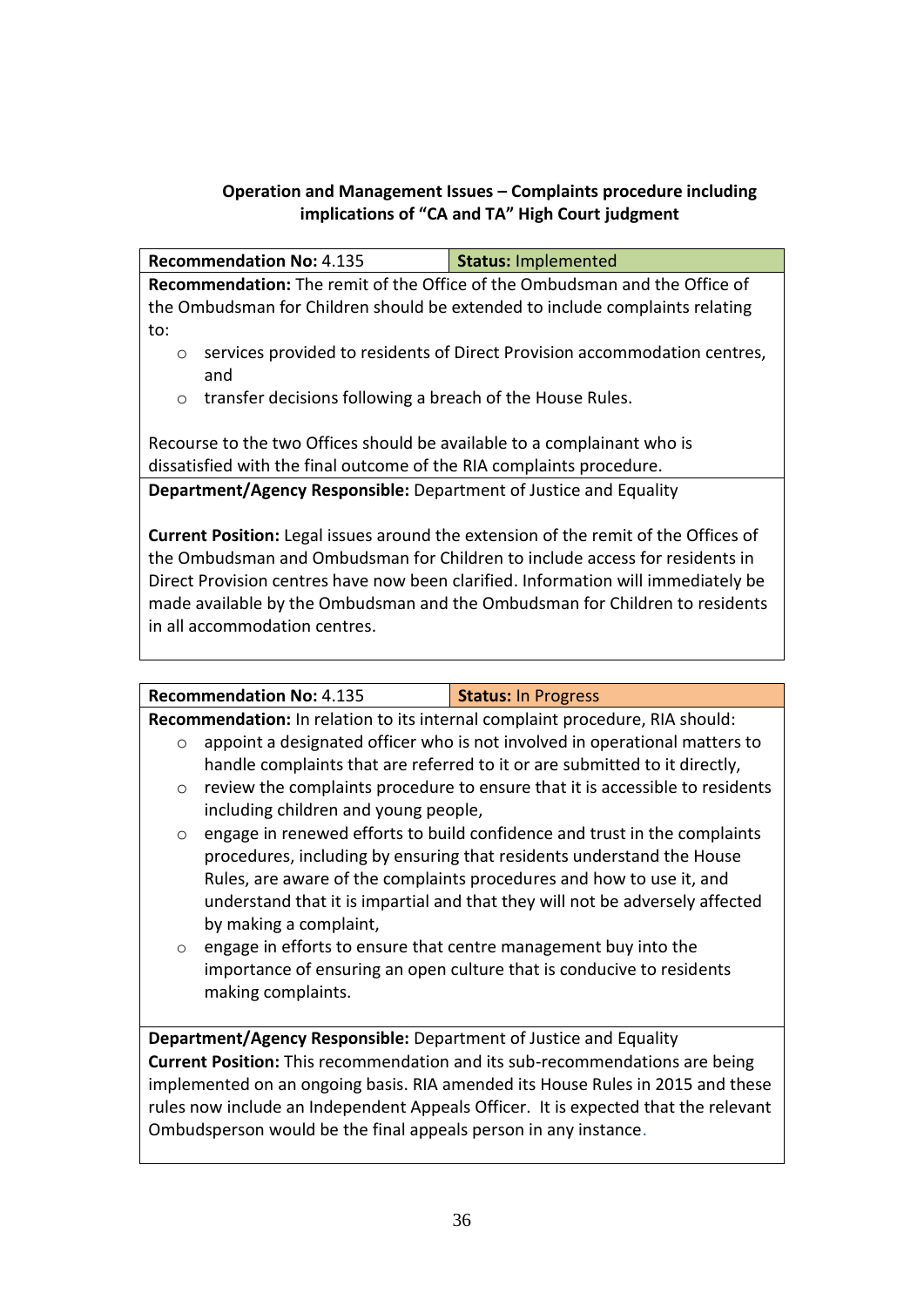See previous recommendation also re access to Ombudsman and Ombudsman for Children.

#### **Management of difficulties – transfers and expulsions**

| <b>Recommendation No: 4.146</b>                                                                                           | <b>Status: Implemented</b> |
|---------------------------------------------------------------------------------------------------------------------------|----------------------------|
| <b>Recommendation:</b> RIA should continue its policy of providing detailed written<br>reasons for involuntary transfers. |                            |
| Department/Agency Responsible: RIA                                                                                        |                            |
| <b>Current Position:</b> This recommendation was reported as implemented in June<br>2016.                                 |                            |

| <b>Recommendation No: 4.146</b>                                                        | <b>Status: Implemented</b> |
|----------------------------------------------------------------------------------------|----------------------------|
| Recommendation: RIA should define what constitutes an involuntary transfer and         |                            |
| record voluntary and involuntary transfers and include details in its Annual Report.   |                            |
|                                                                                        |                            |
| Department/Agency Responsible: RIA                                                     |                            |
|                                                                                        |                            |
| <b>Current Position:</b> Details will be included in the Annual Report for 2016 and in |                            |
| future annual reports.                                                                 |                            |
|                                                                                        |                            |

## **Management Role and Culture**

| <b>Recommendation No: 4.155</b>                                                   | <b>Status: In Progress</b>                                                 |  |
|-----------------------------------------------------------------------------------|----------------------------------------------------------------------------|--|
| Recommendation: The contract with providers should include additional             |                                                                            |  |
| requirements in relation to the qualities required of a centre manager. The       |                                                                            |  |
| Working Group considers that ideally a manger should have: substantial            |                                                                            |  |
| experience of working cross-culturally and working with protection applicants and |                                                                            |  |
| refugees; have an understanding of basic mental health issues, medical and social |                                                                            |  |
| welfare systems; have strong communication skills, and have a compassionate and   |                                                                            |  |
| empathetic style. To inform further work on the qualities required by a centre    |                                                                            |  |
| manager, RIA should commission a short piece of academic research to identify     |                                                                            |  |
| best practice by centre managers. That work should also feed into the             |                                                                            |  |
|                                                                                   | development of standards for accommodation centres as recommended at para. |  |
| 4.226.                                                                            |                                                                            |  |

# **Department/Agency Responsible:** RIA

**Current Position:** Subject to legal advice, requirements in relation to qualities required of a Centre Manager will be included in all future contracts.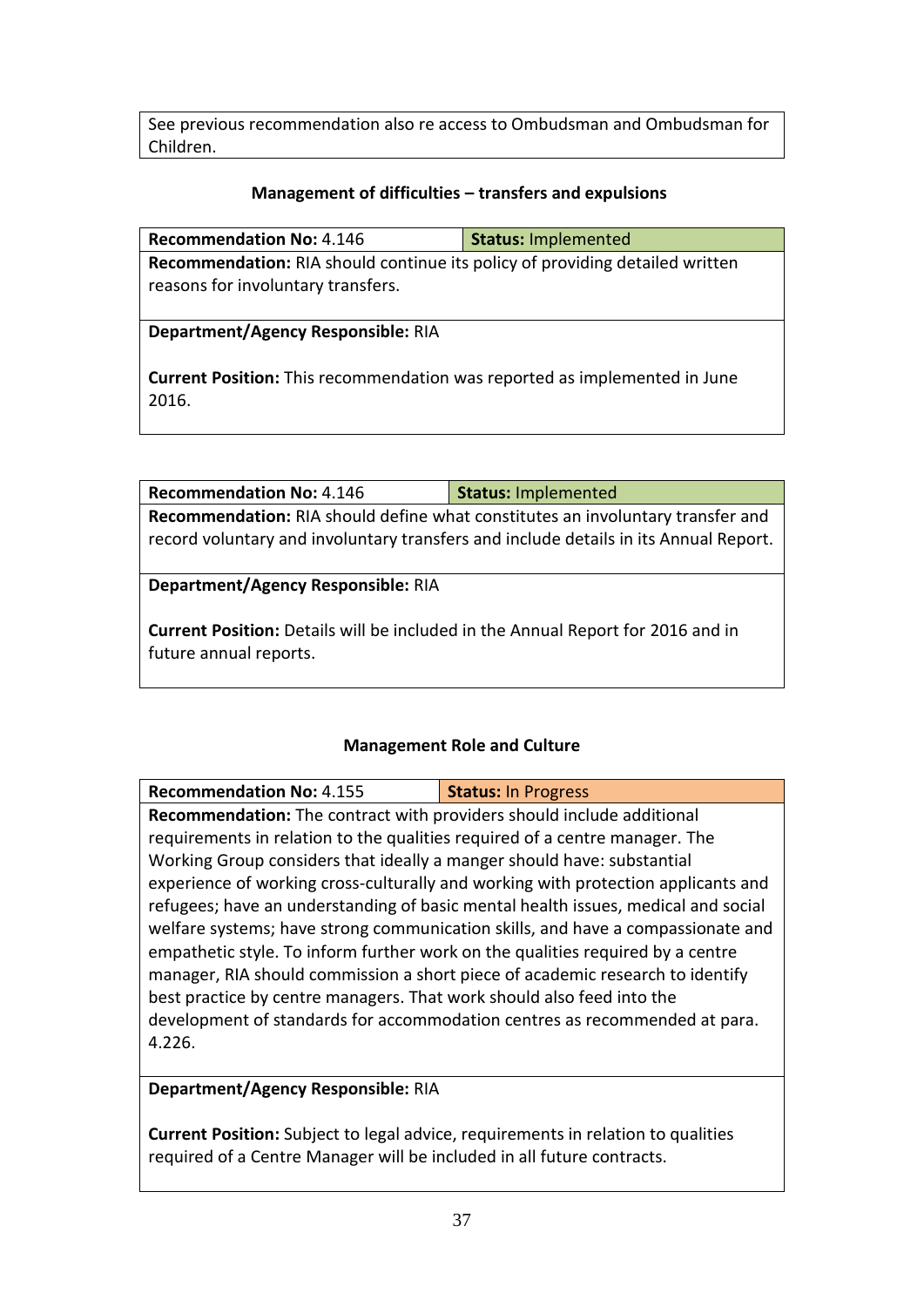The piece of academic research referred to in the recommendation has not been undertaken to date but will be considered as part of the work of the Standards group.

**Recommendation No:** 4.155 **Status:** Implemented

**Recommendation:** RIA should arrange seminars on a regular basis for managers to allow for the sharing of experiences and the dissemination of best practice.

**Department/Agency Responsible:** RIA

**Current Position:** The Inter-Agency meetings which are already in place will be expanded during the course of 2017 and beyond to include seminars as envisaged in this recommendation.

**Recommendation No:** 4.155 **Status:** Implemented **Recommendation:** RIA should ensure that managers and staff members have undergone training in equality and diversity issues – this should be included as a requirement in the contracts with providers, and would assist in ensuring that misunderstandings as potential sources of conflict are avoided. RIA should consider working with The Irish Human Rights and Equality Commission to develop equality and diversity training for centre management and staff. This training should be aimed at ensuring that centre managers and staff working directly with protection applicants are aware of their equality legal obligations towards protection applicants. It should also tackle any underlying prejudices and support centre staff to deliver a high- quality service. This training and support should be evaluated to track learnings and outcomes.

**Department/Agency Responsible:** RIA

**Current Position:** This will be in all new contracts with immediate effect. See recommendation 4.122 also.

**Recommendation No:** 4.155 **Status:** Implemented

**Recommendation:** Encouraging and facilitating the setting up of residents' committees should be included within the manager's role and within the contract with providers. Regular meetings between the committee and management should provide a forum for any issues of concern to be raised and solutions identified. They should also provide a forum for residents to be consulted on issues relevant to them including, for example, how self-catering might be organised. This should not replace consultation by managers with individual residents.

**Department/Agency Responsible:** RIA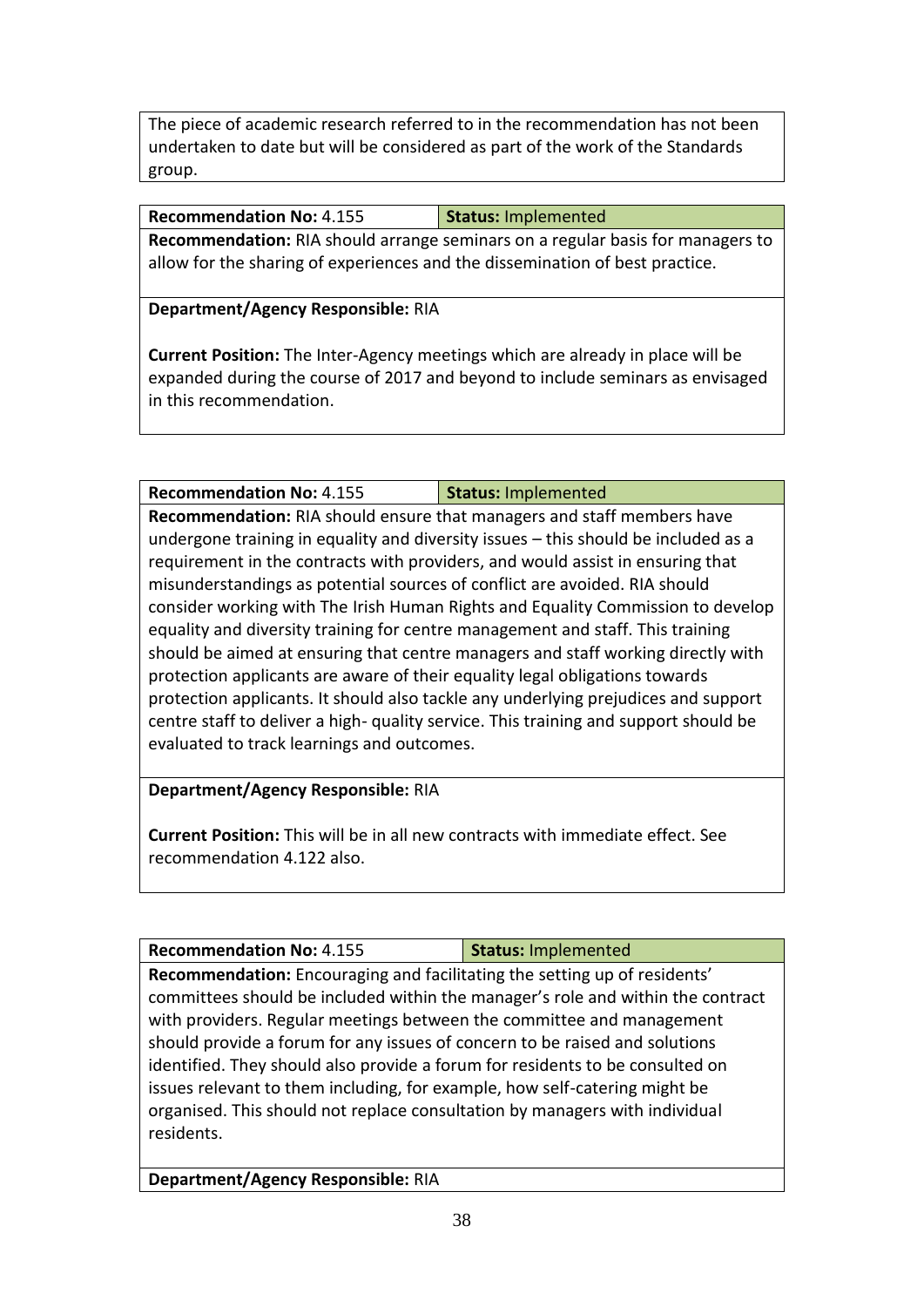**Current Position:** This recommendation was reported as implemented in June 2016.

### **Restrictions on Residents including implications of "TA and CA"**

| <b>Recommendation No: 4.172</b>                                                           | <b>Status: Implemented</b> |  |
|-------------------------------------------------------------------------------------------|----------------------------|--|
| <b>Recommendation:</b> RIA should review its proposal in relation to guests in private    |                            |  |
| quarters in terms of its proportionality.                                                 |                            |  |
| Department/Agency Responsible: RIA                                                        |                            |  |
| <b>Current Position:</b> This recommendation was reported as implemented in June<br>2016. |                            |  |

## **Safeguards and standards – Child Welfare and Protection**

| <b>Recommendation No: 4.199</b>                                                     | <b>Status: Implemented</b> |  |
|-------------------------------------------------------------------------------------|----------------------------|--|
| Recommendation: Tusla - Child and Family Agency should liaise with RIA to           |                            |  |
| develop a welfare strategy within RIA, to advise on policy and practice matters and |                            |  |
| to liaise on individual cases as required.                                          |                            |  |
|                                                                                     |                            |  |
|                                                                                     |                            |  |

# **Department/Agency Responsible:** Tusla, RIA

**Current Position:** RIA has a dedicated Child and Family Services Unit. There is a secondment post for a Tusla Officer which was filled in December 2016.

Tusla and RIA have begun discussions regarding the need to develop a wider child welfare strategy to ensure that all future policies and developments take the welfare of children as being of crucial importance. The seconded Child Protection Officer will act as conduit to ensure communication between both agencies so that consultation and advice can be sought from Tusla regarding individual cases and on wider policy matters. Principal Social Workers and duty teams will continue to be available to liaise with the seconded Child Protection Officer.

| <b>Recommendation No: 4.199</b>                                                  | <b>Status: Implemented</b> |  |
|----------------------------------------------------------------------------------|----------------------------|--|
| Recommendation: RIA, in conjunction with Tusla, should review its House Rules in |                            |  |
| so far as they require children under the age of 14 years to be attended at all  |                            |  |
| times within the accommodation centre.                                           |                            |  |
|                                                                                  |                            |  |

**Department/Agency Responsible:** RIA, Tusla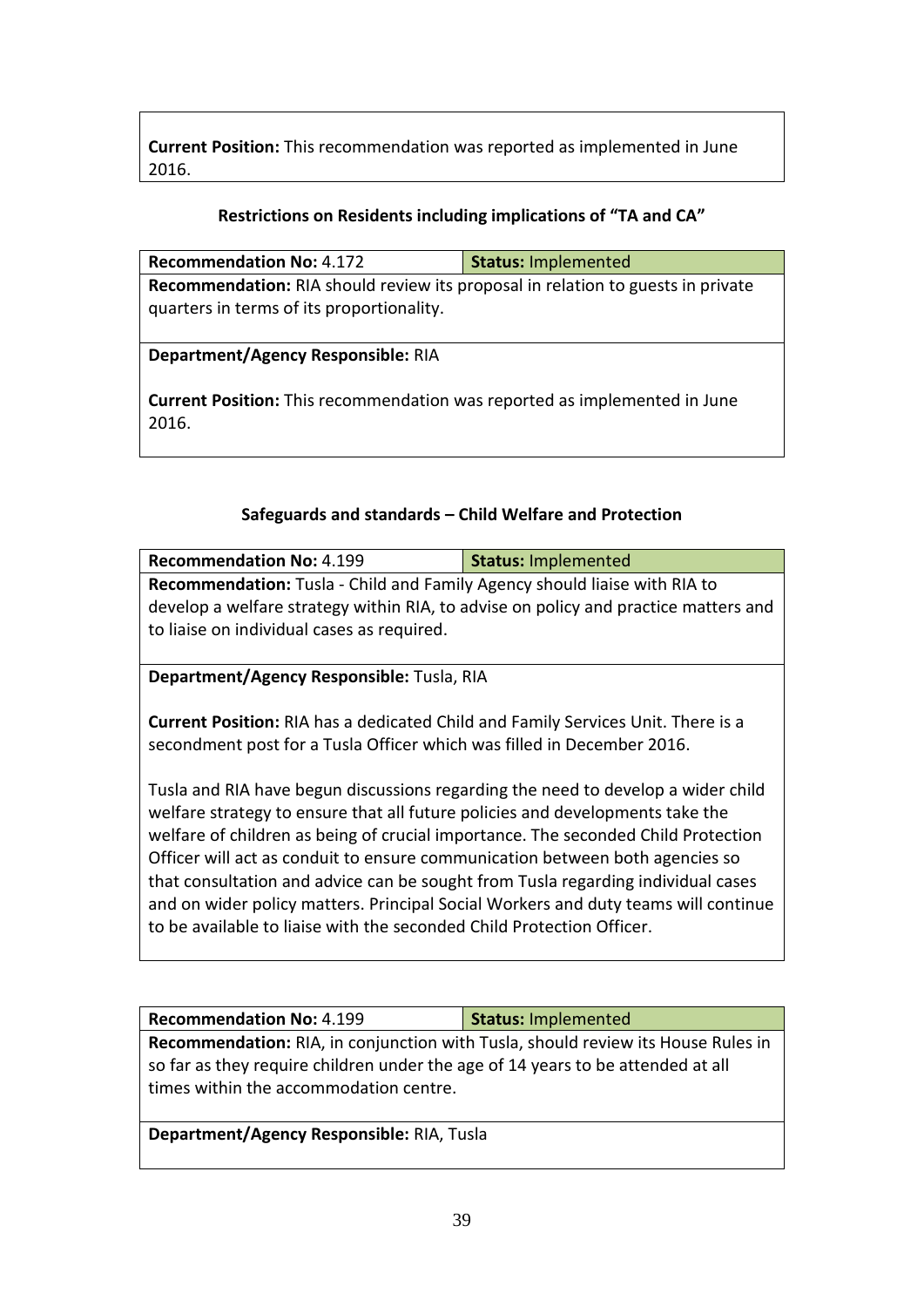**Current Position:** This recommendation was reported as implemented in June 2016.

**Recommendation No:** 4.199 **Status:** Implemented

**Recommendation:** Tusla, HSE and RIA should collaborate to provide onsite preventative and early intervention services and to gather data on national trends of referrals to services.

**Department/Agency Responsible:** Tusla, HSE, RIA

**Current Position:** This recommendation was reported as implemented in June 2016.

**Recommendation No:** 4.199 **Status:** Implemented

**Recommendation:**

RIA should continue to have consideration for child safety when assigning different categories of residents to a Direct Provision centre.

**Department/Agency Responsible:** RIA

**Current Position:** This recommendation was reported as implemented in June 2016.

**Recommendation No:** 4.199 **Status:** Implemented **Recommendation:** Tusla and HSE should identify a named social worker on their respective child protection, mental health and primary care teams to be the identified lead social worker for a Direct Provision centre in their area

**Department/Agency Responsible:** HSE, Tusla

**Current Position:** Direct Provision centres have contact details for all duty social work services in their areas. These ongoing arrangements to be closely monitored by the secondee from Tusla to RIA and if enhancements are required to the liaison arrangements this will be considered.

**Recommendation No:** 4.199 **Status:** Implemented **Recommendation:** Professional staff with the HSE and Tusla working with residents in Direct Provision should have access to cultural diversity training and interpreting services where not already available.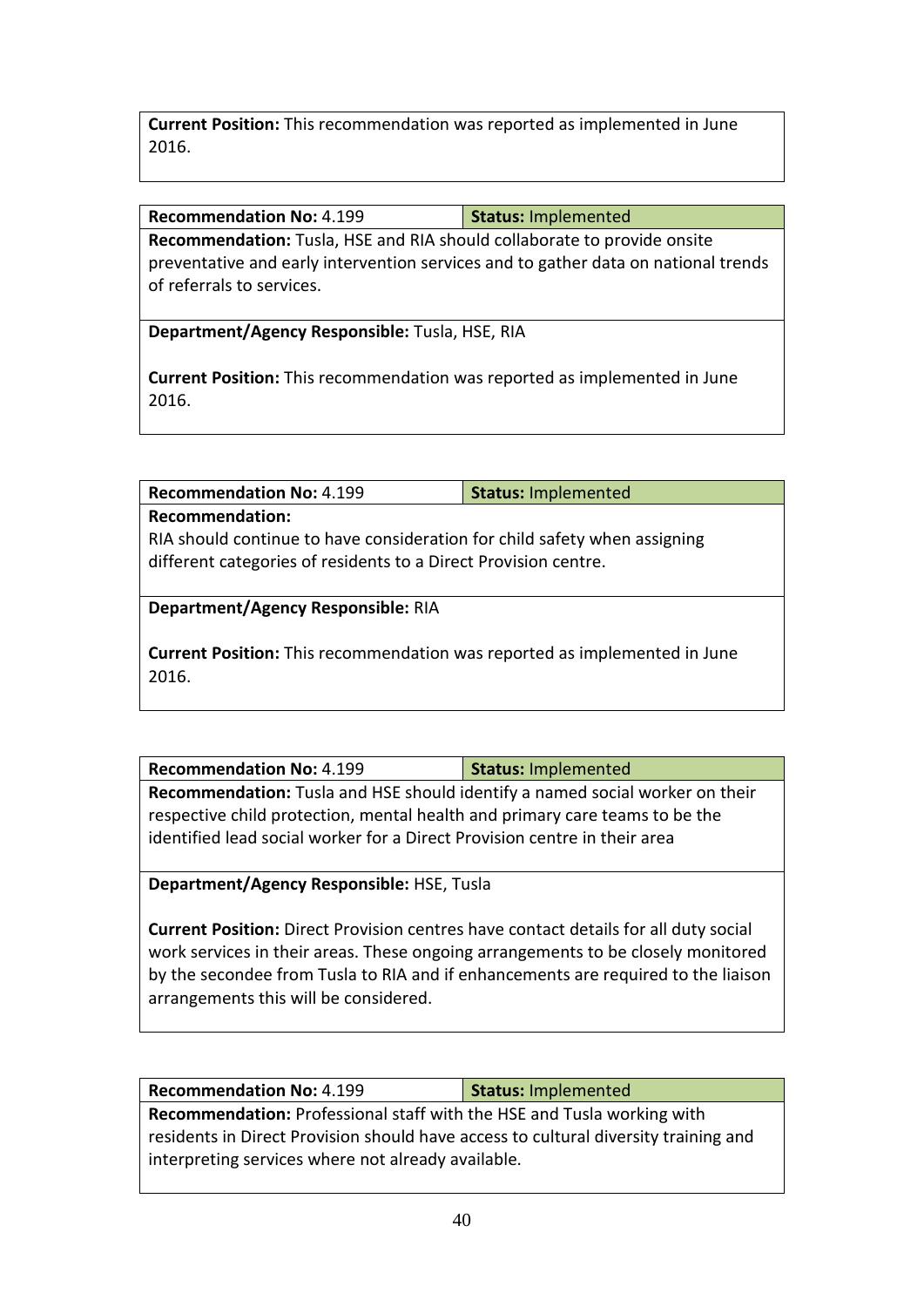**Department/Agency Responsible:** HSE, Tusla

**Current Position:** This recommendation was reported as implemented in June 2016

#### **Vulnerable Residents**

| <b>Recommendation No: 4.210</b>                                                 | <b>Status: Partially Implemented</b>                                                |  |
|---------------------------------------------------------------------------------|-------------------------------------------------------------------------------------|--|
| Recommendation: The existing voluntary health screening service provided by the |                                                                                     |  |
|                                                                                 | HSE at the Balseskin Reception Centre should be reviewed and strengthened so as     |  |
|                                                                                 | to facilitate a multi-disciplinary assessment (including medical, psychological and |  |
| social needs) of all protection applicants within 30 days of the lodging of an  |                                                                                     |  |
| application for protection to identify and appropriately assist vulnerable      |                                                                                     |  |
| applicants. * Please see recommendation 3.299*                                  |                                                                                     |  |
| <b>Department/Agency Responsible: HSE</b>                                       |                                                                                     |  |
|                                                                                 |                                                                                     |  |
| <b>Current Position:</b> Additional health staff now augment team at Balseskin. |                                                                                     |  |
| However, HSE have not been in a position to provide the level of significant    |                                                                                     |  |
| resourcing necessary to facilitate the 30-day time frame mentioned in           |                                                                                     |  |
| recommendation.                                                                 |                                                                                     |  |
|                                                                                 |                                                                                     |  |
| Commitment in draft HSE Service Plan for 2017 to develop a "Vulnerability       |                                                                                     |  |
|                                                                                 | Assessment" in collaboration with Mental Health colleagues will be progressed       |  |
| accordingly.                                                                    |                                                                                     |  |
|                                                                                 |                                                                                     |  |
| <b>Recommendation No: 4.210</b>                                                 | <b>Status: Partially Implemented</b>                                                |  |
| Recommendation: The outcome of the assessment should be taken into account      |                                                                                     |  |
| in the protection determination process.                                        |                                                                                     |  |
| Department/Agency Responsible: HSE, IPO, IPAT                                   |                                                                                     |  |
|                                                                                 |                                                                                     |  |
| <b>Current Position:</b> See previous recommendation.                           |                                                                                     |  |
| Any material submitted (including reports of this nature) in respect of an      |                                                                                     |  |
| applicant's claim (before a recommendation issues) is examined and considered.  |                                                                                     |  |
|                                                                                 |                                                                                     |  |

| <b>Recommendation No: 4.210</b>                                                    | Status: Implemented |
|------------------------------------------------------------------------------------|---------------------|
| <b>Recommendation:</b> The responsible unit should be enabled to communicate in a  |                     |
| timely fashion with RIA, legal advisors for the protection applicant, other health |                     |
| care providers including and especially the primary carer.                         |                     |

**Department/Agency Responsible:** HSE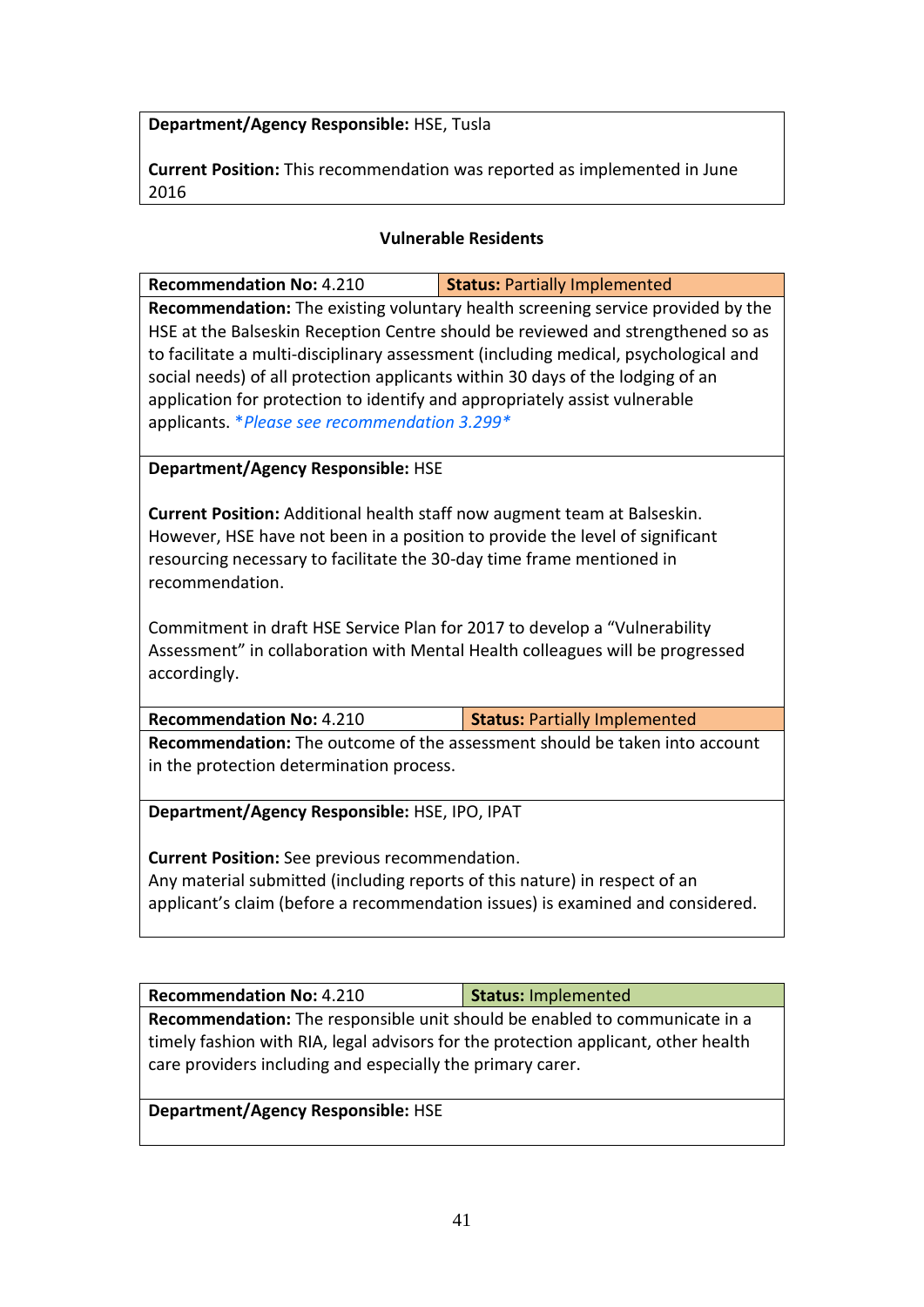**Current Position:** The HSE participates in regular high level meetings with RIA officials around issues pertaining to asylum seeker needs, emerging issues etc with the aim of resolving such issues, and addressing any that have escalated.

| <b>Recommendation No: 4.210</b>                                           | <b>Status: In Progress</b> |
|---------------------------------------------------------------------------|----------------------------|
| Recommendation: Efforts should be made by RIA, HSE, centre management and |                            |
| others to take steps to encourage applicants to avail of the assessment.  |                            |
| <b>Department/Agency Responsible: HSE</b>                                 |                            |
|                                                                           |                            |

**Current Position:** The HSE participates in regular high level meetings with RIA officials around issues pertaining to asylum seeker needs, emerging issues etc. These meetings are the forum for such discussions.

## **Oversight and Standards**

| <b>Recommendation No: 4.226</b>                                                   | <b>Status: Implemented</b> |  |
|-----------------------------------------------------------------------------------|----------------------------|--|
| <b>Recommendation:</b> The Minister for Justice and Equality should establish a   |                            |  |
| standard-setting committee to reflect fully government policy across all areas of |                            |  |
| service in Direct Provision. The committee should include relevant stakeholders   |                            |  |
| and should recommend a set of standards to the Minister within three months of    |                            |  |
| its establishment.                                                                |                            |  |
|                                                                                   |                            |  |

**Department/Agency Responsible:** Department of Justice and Equality, RIA

**Current Position:** A standards development group has been established and, with the support of HIQA, will develop a set of suitable and appropriate standards applicable to all accommodation centres.

| <b>Recommendation No: 4.226</b>                                                   | <b>Status: Partially implemented</b> |
|-----------------------------------------------------------------------------------|--------------------------------------|
| <b>Recommendation:</b> The Minister for Justice and Equality should establish an  |                                      |
| inspectorate (or identify an existing body), independent of RIA, to carry out     |                                      |
| inspections in Direct Provision centres against the newly approved standards. As  |                                      |
| is the case with RIA's existing practice, inspection reports should be written in |                                      |
| such a manner that there is no impediment to their being made available to the    |                                      |
| public.                                                                           |                                      |

**Department/Agency Responsible:** Department of Justice and Equality

**Current Position:** Awaiting outcome of work of Standard Setting Committee referred to in previous recommendation i.e. when a set of suitable and appropriate standards have been developed. It should be noted however that a contract is already in place with an independent company. This company carries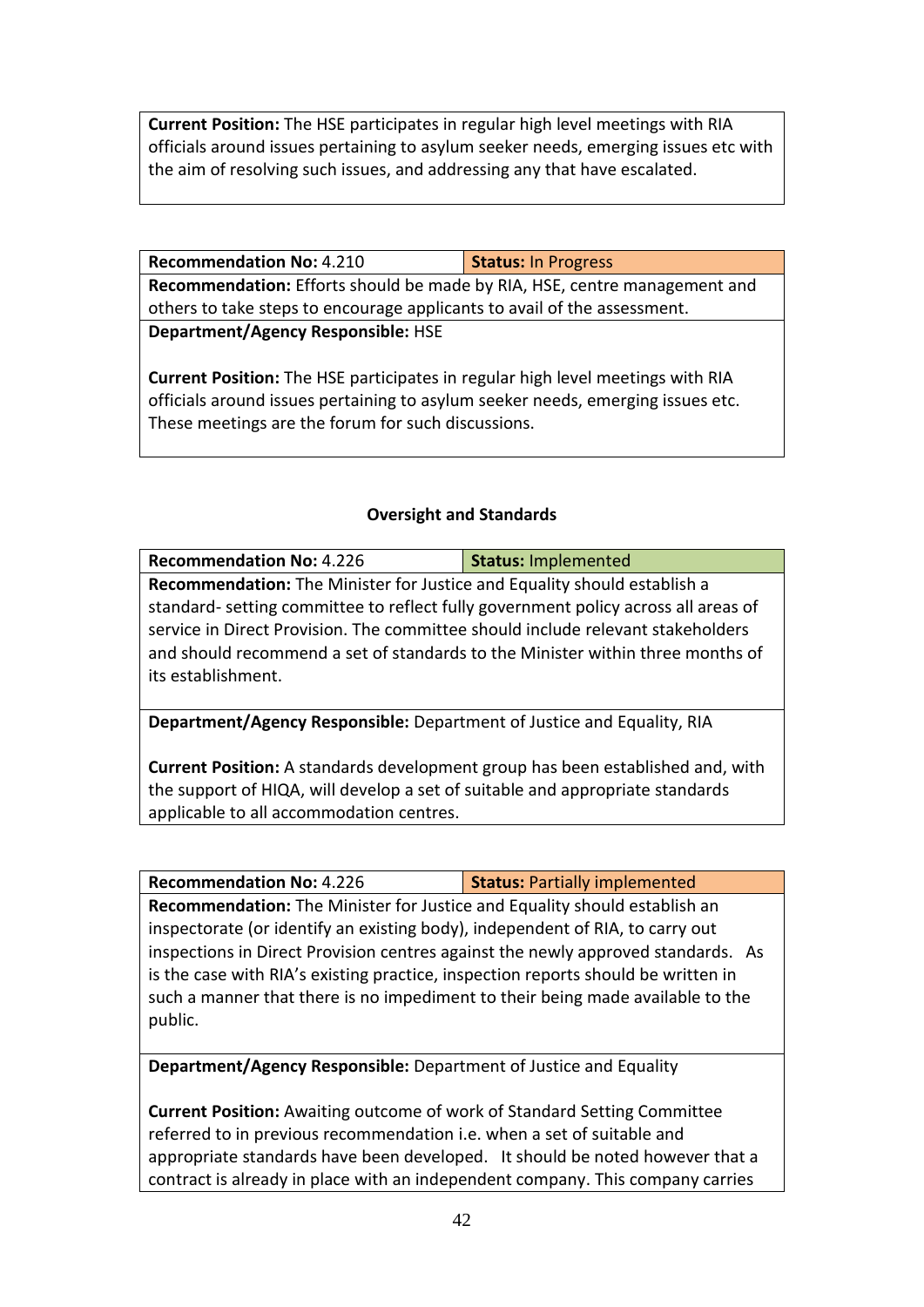out unannounced inspections as do officers from RIA on all accommodation centres. The results of these inspections are published.

| Status: Not Yet Progressed |
|----------------------------|
|                            |

**Recommendation:** The Inspectorate, based on its overall findings, should separately make regular reports to the Minister on general matters relating to the welfare of residents in Direct Provision centres.

**Department/Agency Responsible:** Department of Justice and Equality

**Current Position:** Awaiting outcome of work of Standard Setting Committee. See previous recommendation.

## **Financial Supports**

| <b>Recommendation No: 5.30</b>                                                                                   | <b>Status: Partially Implemented</b> |  |
|------------------------------------------------------------------------------------------------------------------|--------------------------------------|--|
| Recommendation: The Direct Provision weekly allowance should be increased                                        |                                      |  |
| from €19.10 to €38.74 for adults and from €9.60 to €29.80 for children.                                          |                                      |  |
|                                                                                                                  |                                      |  |
| <b>Department/Agency Responsible:</b> Department of Justice and Equality,                                        |                                      |  |
| Department of Social Protection                                                                                  |                                      |  |
| Current Position: The DP Allowance for children increased from €9.60 to €15.60<br>with effect from January 2015. |                                      |  |
|                                                                                                                  |                                      |  |

Any further increase to the DPA rate is a matter for Government and would have to be considered in a budgetary context.

| <b>Recommendation No: 5.30</b>                                                      | <b>Status: Partially Implemented</b> |  |
|-------------------------------------------------------------------------------------|--------------------------------------|--|
| <b>Recommendation:</b> The Department of Social Protection should reinstate on-site |                                      |  |
| Community Welfare Service to residents in Direct Provision accommodation            |                                      |  |
| centres.                                                                            |                                      |  |
|                                                                                     |                                      |  |

**Department/Agency Responsible:** Department of Social Protection

**Current Position:** The Department of Social Protection is providing the necessary income supports to persons in the asylum process and those under the Irish Refugee Protection Programme through the payment of Direct Provision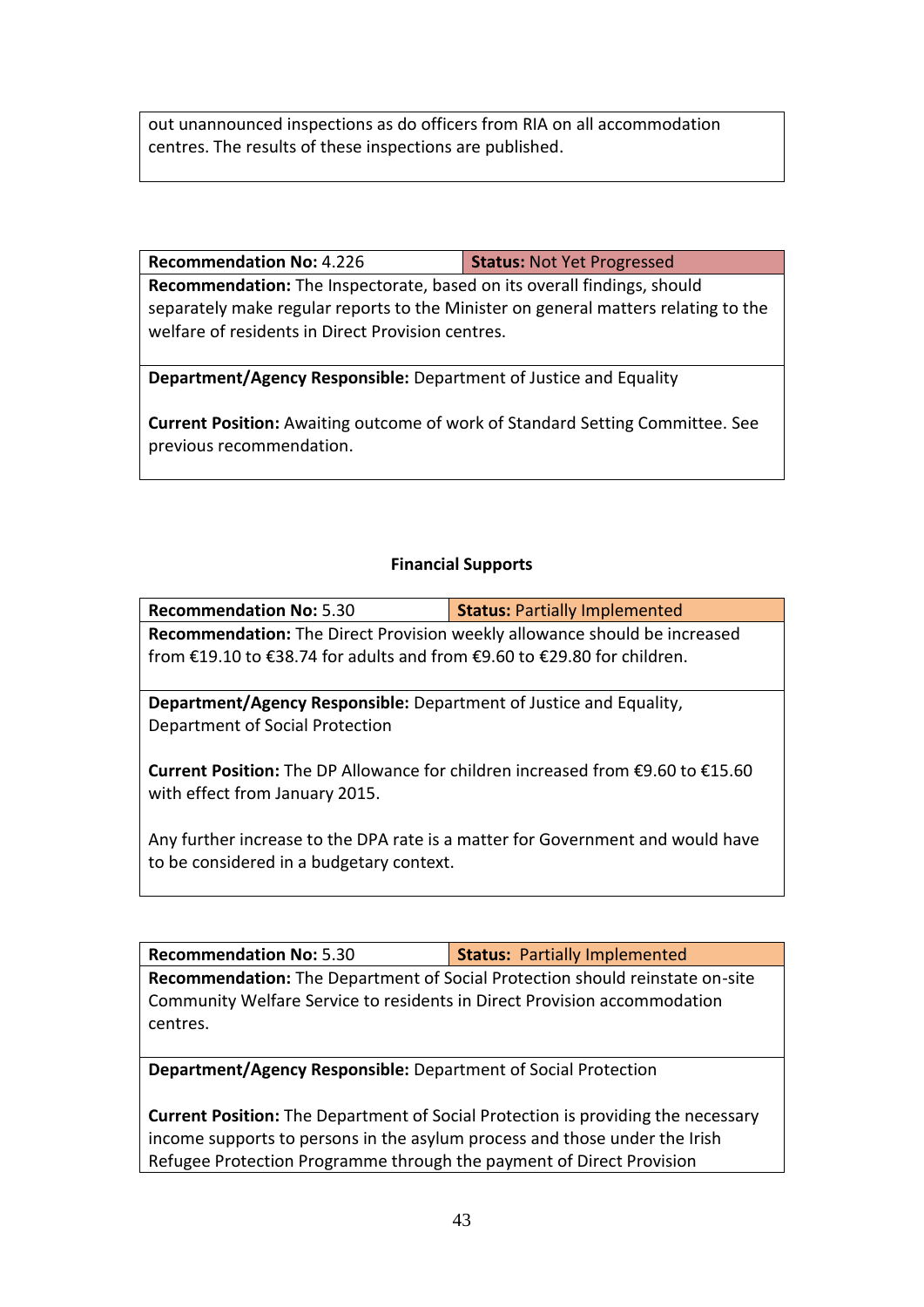Allowance, Exceptional Needs Payments (ENPs), Back to School Clothing and Footwear Allowance and other social welfare payments as appropriate. Community Welfare Services clinics are provided on-site in some Direct Provision accommodation centres and are generally provided at Intreo Centres and some 180 other locations throughout the country. If a person is unable to travel to a clinic, for example due to illness, alternative arrangements are in place including arranging a visit to the Direct Provision accommodation centre if necessary.

| <b>Recommendation No: 5.30</b> | Status: Implemented |
|--------------------------------|---------------------|
|                                |                     |

**Recommendation:** The Department of Social Protection should continue to make every effort to ensure that Designated Persons in the Community Welfare Service strive towards consistency when administering the Exceptional Needs Payment Scheme in relation to persons in the system throughout the country.

**Department/Agency Responsible:** Department of Social Protection

**Current Position:** This recommendation was reported as implemented in June 2016.

## **Access to Education – School Going Children**

| <b>Recommendation No: 5.63</b>                                                       | <b>Status: Implemented</b> |  |
|--------------------------------------------------------------------------------------|----------------------------|--|
| Recommendation: All Direct Provision accommodation centres that host families        |                            |  |
| should be required to provide or facilitate (i.e. through an NGO or local            |                            |  |
| organisation), as part of their contract, a full-time serviced after-school homework |                            |  |
| or study club, or transport to and from school-based homework or study clubs,        |                            |  |
| throughout the school year. The on-site clubs should be age-appropriate,             |                            |  |
| attractive, well-heated, appropriately supervised and equipped with Wi-Fi and        |                            |  |
| sufficient numbers of computers.                                                     |                            |  |
|                                                                                      |                            |  |
| Department/Agency Responsible: RIA                                                   |                            |  |

**Current Position:** This recommendation was reported as implemented in June 2016.

| <b>Recommendation No: 5.63</b>                                                     | <b>Status: In Progress</b> |  |
|------------------------------------------------------------------------------------|----------------------------|--|
| <b>Recommendation:</b> An awareness initiative should be rolled out to ensure that |                            |  |
| Boards of Management and school principals are familiar with the financial and     |                            |  |
| other challenges facing children in Direct Provision and their families.           |                            |  |

**Department/Agency Responsible:** Department of Education and Skills

**Current Position:** Department of Education and Skills have seconded an officer to RIA and that Officer links in with local schools and accommodation centres as appropriate and necessary.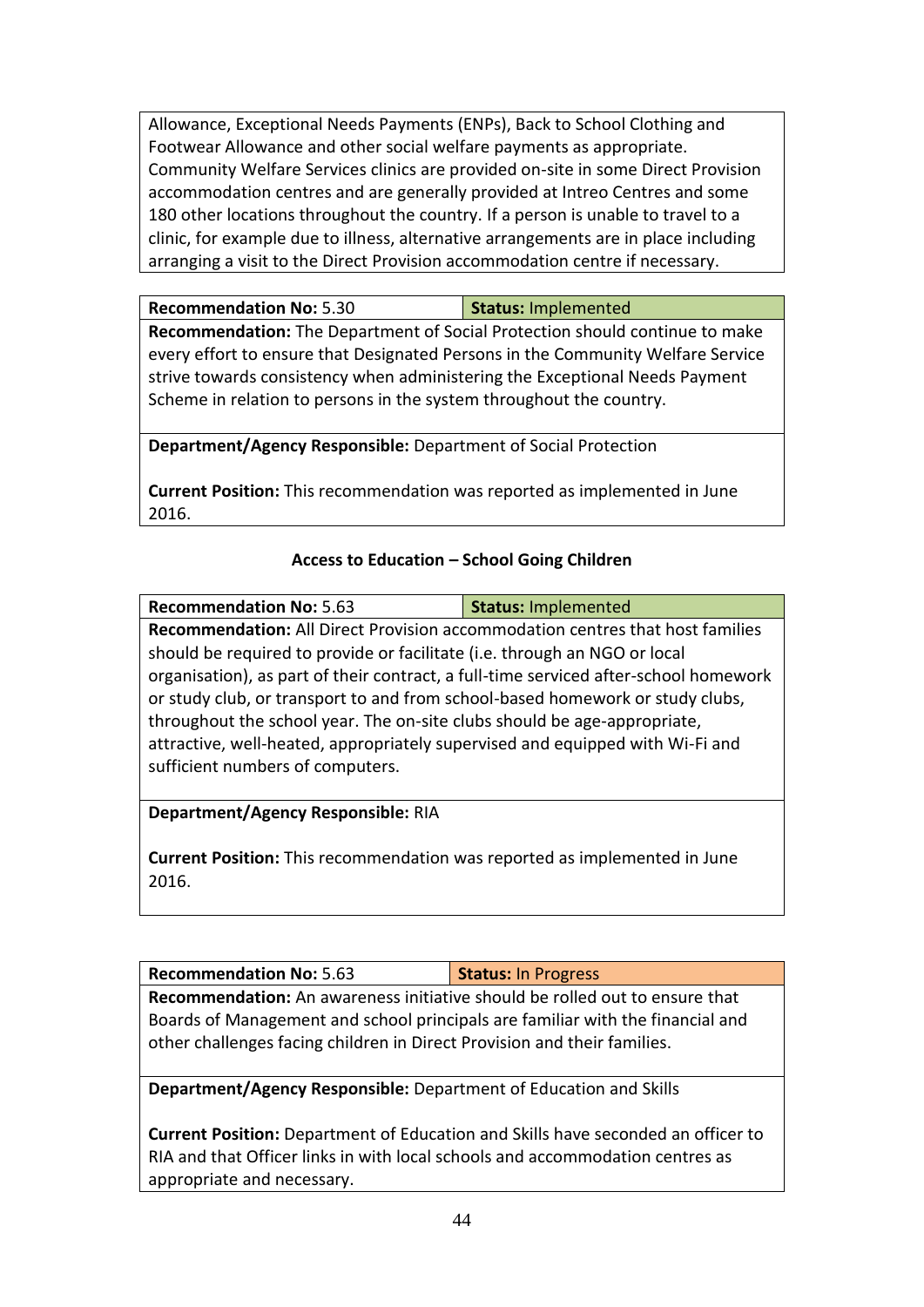#### **Access to Education – School Leavers**

**Recommendation No:** 5.70 **Status:** Implemented **Recommendation:** The extension of student supports for third- level and Post Leaving Certificate courses to persons who are protection applicants or are at the leave to remain stage, have been in the Irish school system for five years or more, and satisfy the relevant academic and other eligibility criteria. The Working Group welcomes the public commitment by the Minister for Education and Skills in this regard.

**Department/Agency Responsible:** Department of Education and Skills

**Current Position:** This recommendation was reported as implemented in June 2016.

#### **Access to Education – Adults – New Arrivals**

| <b>Recommendation No: 5.74</b>                                                      | <b>Status: In progress</b> |  |
|-------------------------------------------------------------------------------------|----------------------------|--|
| Recommendation: Orientation classes, e.g. about life in Ireland, should be          |                            |  |
| available to all protection applicants within the first month after lodging their   |                            |  |
| application. These could be provided by a non-profit organisation based at the      |                            |  |
| initial reception centre and form part of an early assessment of vulnerability. For |                            |  |
| those who are dispersed without having an opportunity to take up such classes,      |                            |  |
| classes should be provided in accommodation centres as required.                    |                            |  |
|                                                                                     |                            |  |
| Department/Agency Responsible: RIA                                                  |                            |  |
|                                                                                     |                            |  |
| <b>Current Position:</b> RIA accepts this recommendation. An initiative will be     |                            |  |
| tara barra da da basa da da dabeerta a dagaga ta Birgat Bagatata a gabaaran         |                            |  |

implemented to provide orientation classes to Direct Provision residents.

**Recommendation No:** 5.74 **Status:** Implemented **Recommendation:** Access to English language classes and adult literacy for ESOL (English for Speakers of Other Languages) classes within a month of their application for protection being submitted should be made available. Those classes should be for at least the equivalent of one day a week, for a period of up to six months, and be available at a location that is accessible easily and without cost to the protection applicant.

**Department/Agency Responsible:** Department of Education and Skills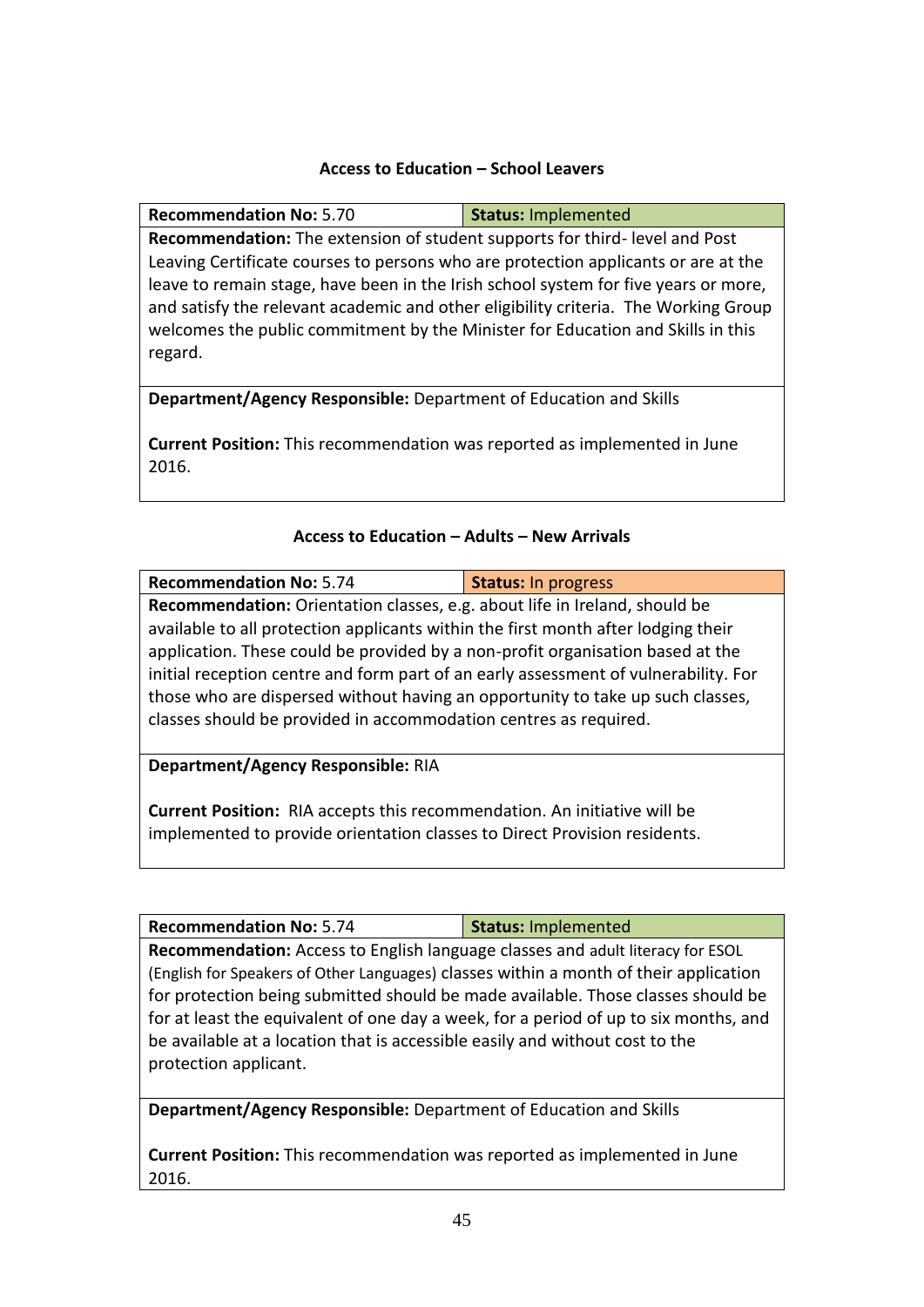#### **Adults – Access to Higher and Further Education**

| <b>Recommendation No: 5.82</b>                                                                                                                                   | <b>Status: Implemented</b> |  |
|------------------------------------------------------------------------------------------------------------------------------------------------------------------|----------------------------|--|
| <b>Recommendation:</b> An initiative to apply the EU fee rate for higher education<br>courses to persons in the system five years or more and who are protection |                            |  |
| applicants or who are at the leave to remain stage, where fees are payable.                                                                                      |                            |  |
| Department/Agency Responsible: Department of Education and Skills                                                                                                |                            |  |
| <b>Current Position:</b> This recommendation was reported as implemented in June<br>2016.                                                                        |                            |  |

| <b>Recommendation No: 5.82</b>                                                                                                                                                                                                                                                              | <b>Status: Implemented</b> |
|---------------------------------------------------------------------------------------------------------------------------------------------------------------------------------------------------------------------------------------------------------------------------------------------|----------------------------|
| Recommendation: After six months in the protection process, whether their<br>application has been determined at first instance or not, adult protection<br>applicants should be provided with information in relation to their eligibility to<br>access further education or other courses. |                            |
|                                                                                                                                                                                                                                                                                             |                            |
| Department/Agency Responsible: Department of Education and Skills                                                                                                                                                                                                                           |                            |

**Current Position:** This recommendation was reported as implemented in June 2016.

| <b>Recommendation No: 5.82</b>                                                                                                                                                        | <b>Status: Implemented</b> |  |
|---------------------------------------------------------------------------------------------------------------------------------------------------------------------------------------|----------------------------|--|
| Recommendation: Notwithstanding any restriction on access to the labour                                                                                                               |                            |  |
| market, work experience components in educational courses should not act as a<br>bar to protection applicants or persons at the leave to remain stage from<br>accessing such courses. |                            |  |

**Department/Agency Responsible:** Department of Education and Skills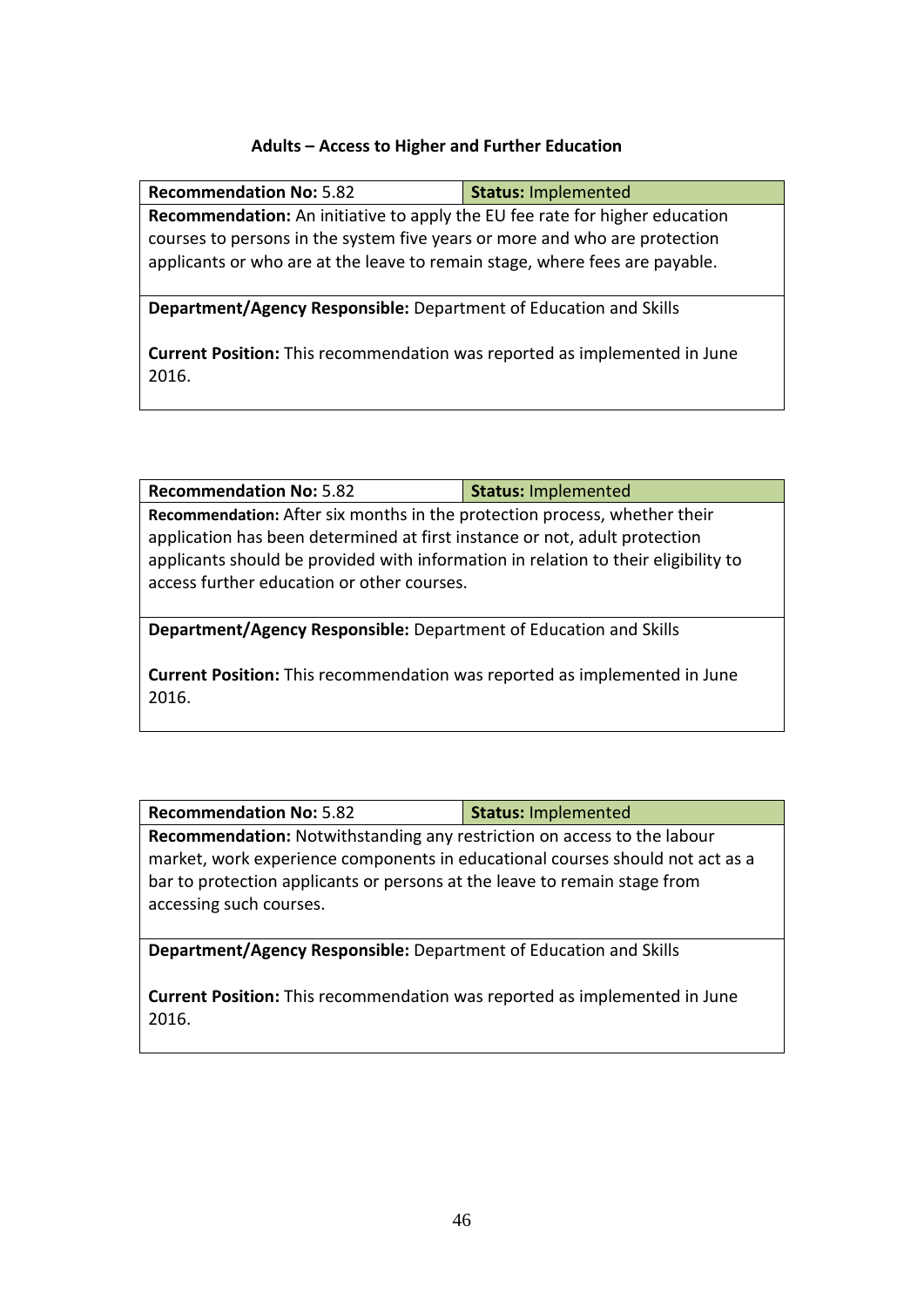## **Healthcare Supports**

| <b>Recommendation No: 5.100</b>                                                                                                                                                      | <b>Status: Implemented</b> |  |
|--------------------------------------------------------------------------------------------------------------------------------------------------------------------------------------|----------------------------|--|
| <b>Recommendation:</b> Recommends that the HSE initiative to exempt residents from<br>prescription charges, which the Working Group welcomes, be implemented as<br>soon as possible. |                            |  |
| <b>Department/Agency Responsible: HSE, Department of Justice and Equality</b>                                                                                                        |                            |  |
| <b>Current Position:</b> This recommendation was reported as implemented in June<br>2016.                                                                                            |                            |  |

| <b>Recommendation No: 5.100</b>                                                   | <b>Status: Implemented</b> |  |
|-----------------------------------------------------------------------------------|----------------------------|--|
| Recommendation: Recommends that a health promotion initiative be targeted at      |                            |  |
| residents of Direct Provision centres to inform them about access to breast       |                            |  |
| screening, cervical checks, bowel and diabetic screening services free of charge. |                            |  |
| <b>Department/Agency Responsible: HSE</b>                                         |                            |  |
| <b>Current Position:</b> This recommendation was reported as implemented in June  |                            |  |
| 2016.                                                                             |                            |  |

| <b>Recommendation No: 5.100</b>                                                      | <b>Status: Implemented</b> |  |
|--------------------------------------------------------------------------------------|----------------------------|--|
| <b>Recommendation:</b> Strongly urges that a review by the relevant organisations of |                            |  |
| services for persons in the system experiencing a crisis pregnancy be undertaken     |                            |  |
| immediately with a view to a protocol being agreed to guide State agencies and       |                            |  |
| NGOs supporting such persons. Particular attention should be paid to addressing      |                            |  |
| the needs of the individual in the context of the legislative framework. Issues      |                            |  |
| relating to travel documents, financial assistance, confidentiality, and access to   |                            |  |
| information and support services should be addressed.                                |                            |  |

**Department/Agency Responsible:** HSE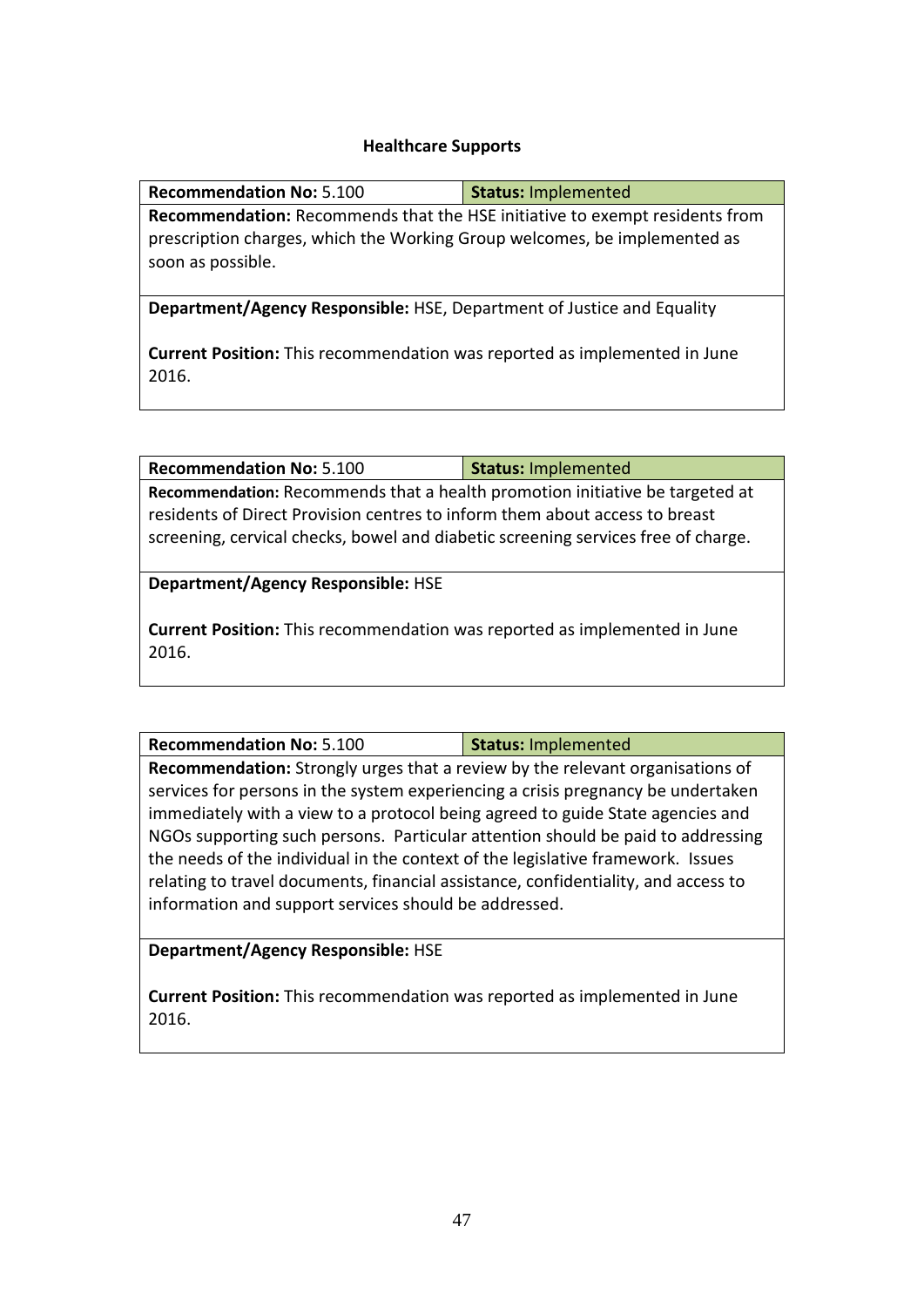| <b>Recommendation No: 5.100</b>                                                | Status: Implemented |  |
|--------------------------------------------------------------------------------|---------------------|--|
| Recommendation: Welcomes the development by RIA of a Sexual and Gender-        |                     |  |
| based Violence Policy and recommends that it be rolled out as soon as possible |                     |  |
| and accompanied by an awareness-raising and training plan.                     |                     |  |

#### **Department/Agency Responsible:** RIA

**Current Position:** This recommendation was reported as implemented in June 2016.

| <b>Recommendation No: 5.100</b> | Status: Implemented |
|---------------------------------|---------------------|
|                                 |                     |

**Recommendation:** Recommends that an initiative be put in train to facilitate access by persons in the system to information and services concerning sexual and reproductive health and family planning.

**Department/Agency Responsible:** HSE

**Current Position:** This recommendation was reported as implemented in June 2016.

**Recommendation No:** 5.100 **Status:** In Progress

**Recommendation:** Recommends that an adequately trained and resourced interpreting service be put in place where demand exists. Interpreters dealing with persons in the system should be sensitivity trained, especially when interpreting the disclosure of needs, experiences and values of vulnerable groups. General Practitioners should be encouraged to offer interpreting services to this client group. \**Please also see recommendation 3.275\**

**Department/Agency Responsible:** HSE

## **Current Position:**

Interpreting provision remains a key issue - and is one where a coherent coordinated approach is required - together with core resourcing. Within the HSE, we continue to be engaged in improving elements of interpreting provision - a number of general actions targeted at interpreting for all migrants have been undertaken, with a group currently in place to explore and progress aspects of this.

See also response to recommendation 3.275 above.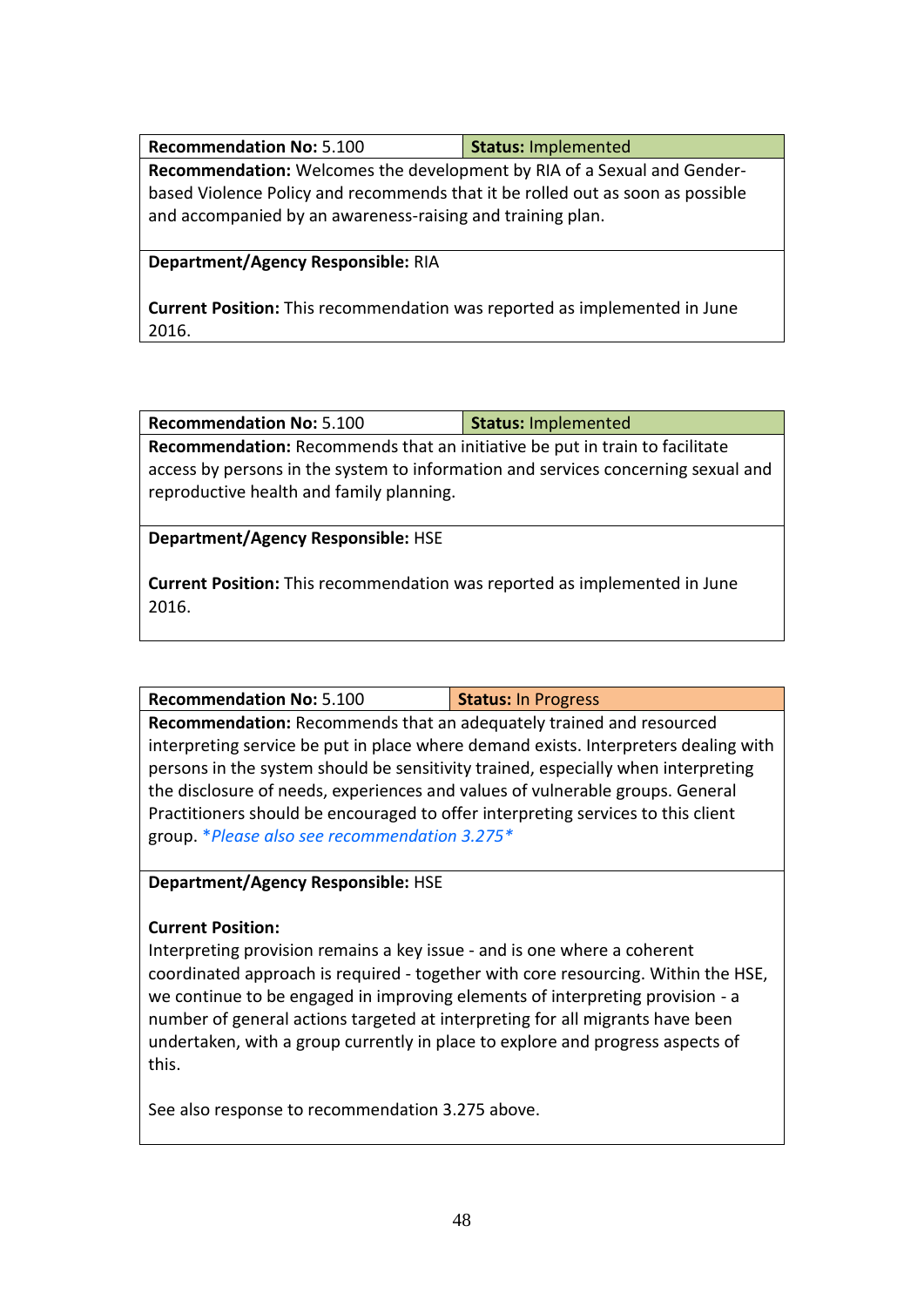| <b>Recommendation No: 5.100</b>                                                        | <b>Status: In Progress</b> |  |
|----------------------------------------------------------------------------------------|----------------------------|--|
| Recommendation: Notes the actions identified in the HSE's Mental Health                |                            |  |
| Division's Operational Plan. To address the overriding need to provide health-         |                            |  |
| related targeted education and training to staff working in Direct Provision           |                            |  |
| accommodation centres, all centre staff should be provided with mental health          |                            |  |
| awareness training by the HSE or designated NGOs. This training should cater for       |                            |  |
| recognition of mental health issues and assist staff in alerting appropriate services, |                            |  |
| while ensuring the safety and well-being of the individual and all those who work      |                            |  |
| and live in the centre.                                                                |                            |  |

## **Department/Agency Responsible:** HSE

**Current Position:** Efforts are underway to support a coordinated framework of training across all elements of Intercultural health – aimed at supporting those working with asylum seekers, migrants, refugees, Roma etc. Rollout of training will continue under this framework in 2017.

# **Recommendation No: 5.100 <br>Status: In Progress**

**Recommendation:** Recommends that sensitivity training on issues that impact on vulnerable groups should be provided to all relevant Direct Provision staff. Each centre should have a strong visible presence of a safety, dignity and free from harassment statement, reminding both residents and staff of their requirement to ensure a safe and respectful living environment. Such visible messages may facilitate disclosure by vulnerable groups, which must result in immediate contact with relevant services.

## **Department/Agency Responsible:** RIA

**Current Position:** This recommendation will be included in all future contracts. Also to be included as part of future training and information seminars.

Recommendation No: 5.100 **Status:** Implemented

**Recommendation:** Recommends that information leaflets, posters, talks and confidential contact details be provided in every centre and kept up to date to target vulnerable groups and promote dignity. Issues to be identified include e.g. FGM, torture, HIV, mental health, LGBT, +disability, religion, domestic violence, human trafficking, exploitation, prostitution and older people's needs.

**Department/Agency Responsible:** HSE, RIA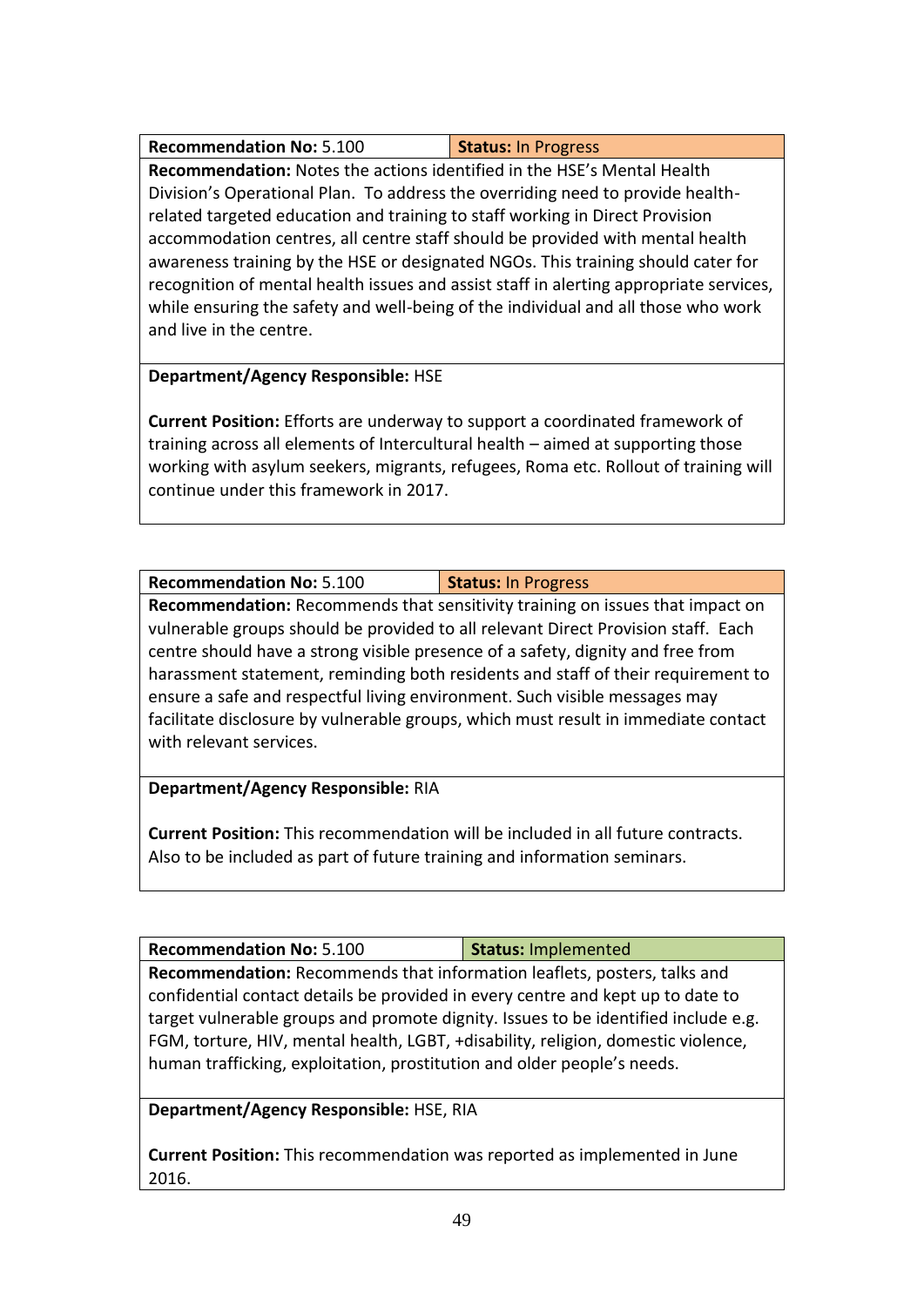| <b>Recommendation No: 5.100</b> | Status: Implemented |
|---------------------------------|---------------------|
|---------------------------------|---------------------|

**Recommendation:** Recommends that residents be able to access appropriate transport provision or financial assistance to ensure attendance at medical appointments and safe return to the centre. \**Please see recommendation 4.111 (part 3)\**

**Department/Agency Responsible:** HSE, Department of Social Protection

**Current Position:** The Department of Social Protection provides support under the Exceptional Needs Payments to persons in Direct Provision towards travel. In 2016, approximately 11,500 payments issued to persons in Direct Provision towards travel costs, including medical related travel, to the value of almost €500,000.

| <b>Recommendation No: 5.100</b>                                                                                                                                                                                                     | <b>Status: Implemented</b> |
|-------------------------------------------------------------------------------------------------------------------------------------------------------------------------------------------------------------------------------------|----------------------------|
| Recommendation: Recommends that the HSE National Operational Plan should<br>include an account of progress on the implementation of the health-related<br>recommendations made by the Working Group that are adopted by Government. |                            |
|                                                                                                                                                                                                                                     |                            |
| <b>Department/Agency Responsible: HSE</b>                                                                                                                                                                                           |                            |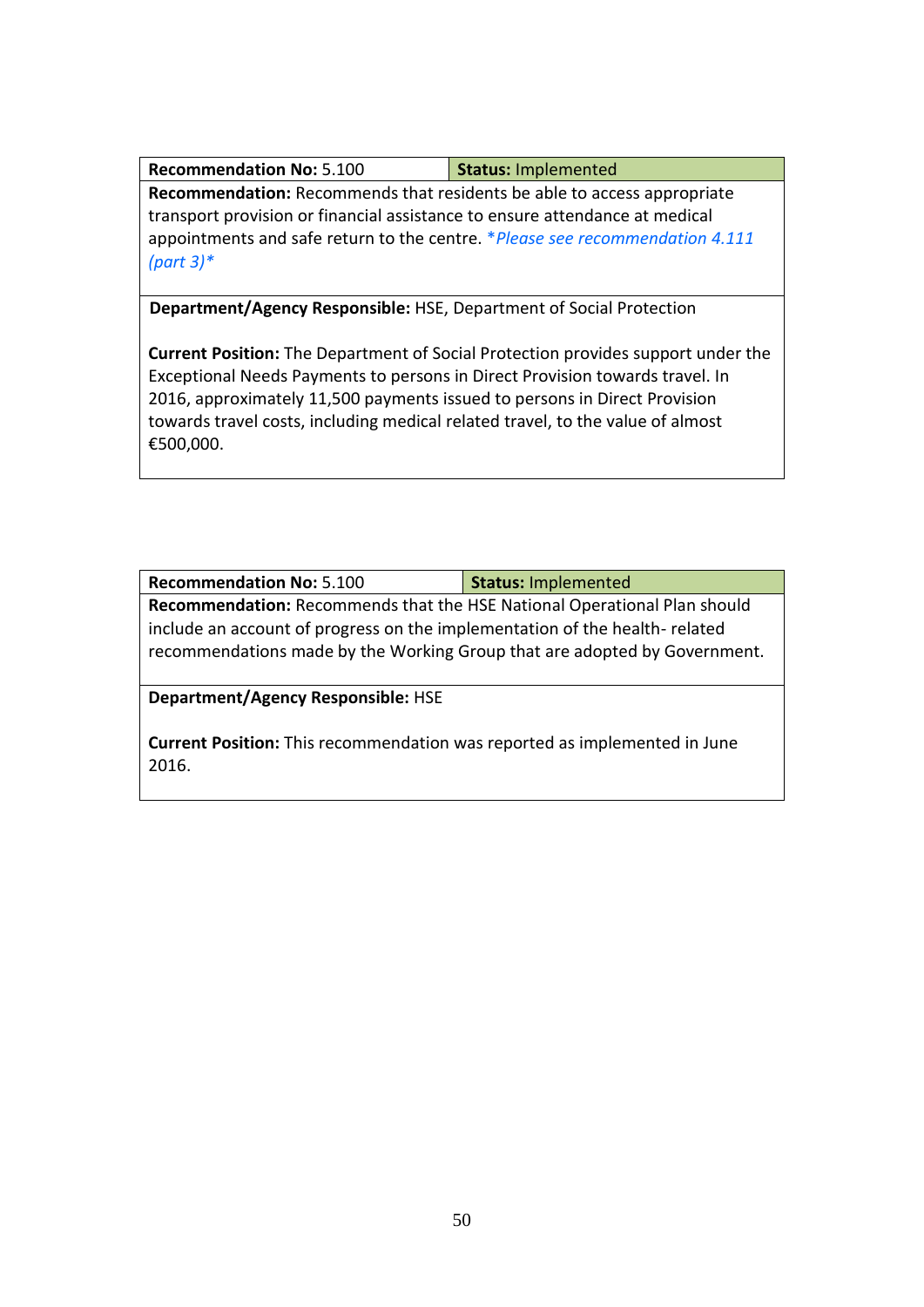#### **Supports for Persons who are LGBT**

| <b>Recommendation No: 5.113</b>                                                      | <b>Status: In Progress</b>                                                            |  |
|--------------------------------------------------------------------------------------|---------------------------------------------------------------------------------------|--|
|                                                                                      | <b>Recommendation:</b> Recommends that organisations that provide services relevant   |  |
|                                                                                      | to persons in the system should consider training staff in LGBT issues to sensitively |  |
|                                                                                      | deal with queries and build trust so as to encourage disclosure. Where possible, a    |  |
|                                                                                      | trained staff member should be identified as a point of contact and their details     |  |
|                                                                                      | made available in centres. This is important to ensure that appropriate services      |  |
| are extended to members of the LGBT community in the system.                         |                                                                                       |  |
|                                                                                      |                                                                                       |  |
| Department/Agency Responsible: HSE                                                   |                                                                                       |  |
|                                                                                      |                                                                                       |  |
| <b>Current Position:</b> The HSE Primary Care Division National Operational Plan for |                                                                                       |  |
| 2016 contains an action 'Provide LGBT training for health service staff across 3     |                                                                                       |  |
| community Health organisations'. This action currently being progressed.             |                                                                                       |  |
|                                                                                      |                                                                                       |  |
| The HSE National Social Inclusion Office funds a development worker position in      |                                                                                       |  |
| TENI; part of this remit is provision of training to staff and service providers in  |                                                                                       |  |
| respect of ensuring sensitive service delivery to persons who are transgender. This  |                                                                                       |  |
| training is delivered in a phased manner across the health system e.g. 3             |                                                                                       |  |
| outreach/health advocate staff who work with the 5 Reception centres in the          |                                                                                       |  |
| South East completed Transgender Health training.                                    |                                                                                       |  |
|                                                                                      |                                                                                       |  |

**Recommendation No:** 5.113 **Status:** Implemented

**Recommendation:** Recommends that Designated Persons in the Community Welfare Service should exercise discretion in administering the Exceptional Needs Payment scheme to support LGBT people in the system to access appropriate supports and services.

**Department/Agency Responsible:** Department of Social Protection

**Current Position:** This recommendation was reported as implemented in June 2016.

| <b>Recommendation No: 5.113</b>                                               | Status: Implemented |  |
|-------------------------------------------------------------------------------|---------------------|--|
| Recommendation: Recommends that information by way of posters, pamphlets,     |                     |  |
| contact numbers and visits by relevant NGOs, Garda LGBT Liaison Officers, and |                     |  |
| Sexual Health Promotion Officers should be available in all centres.          |                     |  |

**Department/Agency Responsible:** RIA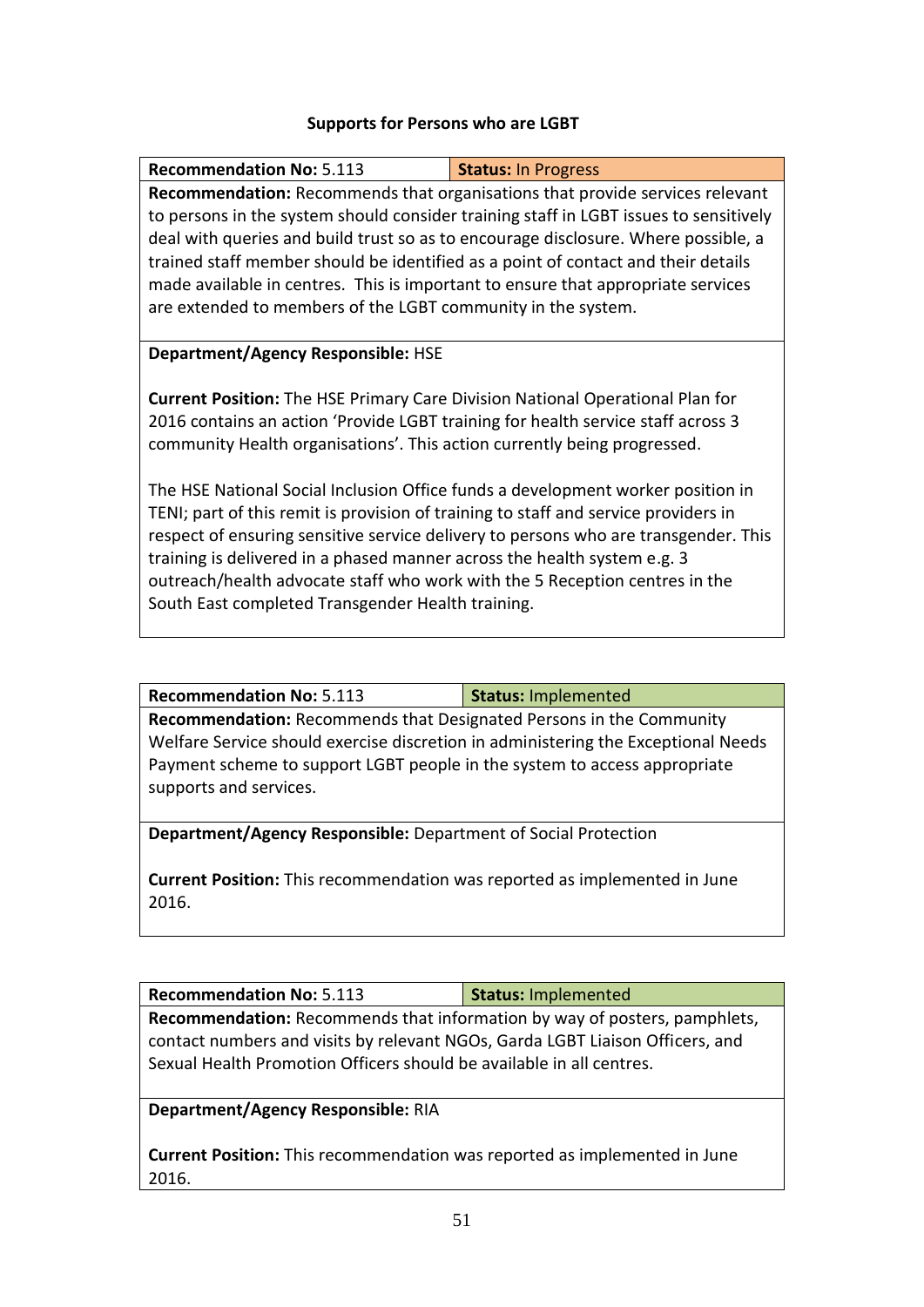| <b>Recommendation No: 5.113</b>                                                | <b>Status: Implemented</b> |  |
|--------------------------------------------------------------------------------|----------------------------|--|
| Recommendation: Notes that RIA has a safety statement and recommends that all  |                            |  |
| Direct Provision centres should have safety statements and dignity and respect |                            |  |
| policies incorporating the rights of LGBT people prominently displayed.        |                            |  |
|                                                                                |                            |  |

#### **Department/Agency Responsible:** RIA

**Current position:** This recommendation was reported as implemented in June 2016.

#### **Supports for separated children**

| <b>Recommendation No: 5.134</b>                                                      | <b>Status: Implemented</b> |  |
|--------------------------------------------------------------------------------------|----------------------------|--|
| Recommendation: Tusla- The Child and Family Agency should ensure its Equity of       |                            |  |
| Care principle is applied equally to separated children in aftercare planning and    |                            |  |
| supports, irrespective of the child's status. All separated children over the age of |                            |  |
| 16 should have an aftercare plan.                                                    |                            |  |
|                                                                                      |                            |  |

**Department/Agency Responsible:** Tusla

**Current Position:** This recommendation was reported as implemented in June 2016.

| <b>Recommendation No: 5.134</b> | Status: Implemented |
|---------------------------------|---------------------|
|---------------------------------|---------------------|

**Recommendation:** The aftercare plan for a separated child who is awaiting a decision regarding their status should, as far as is practicable and subject to their wishes, accommodate them in a Direct Provision centre located near to their foster care or residential placement to facilitate on-going support

**Department/Agency Responsible:** Tusla, RIA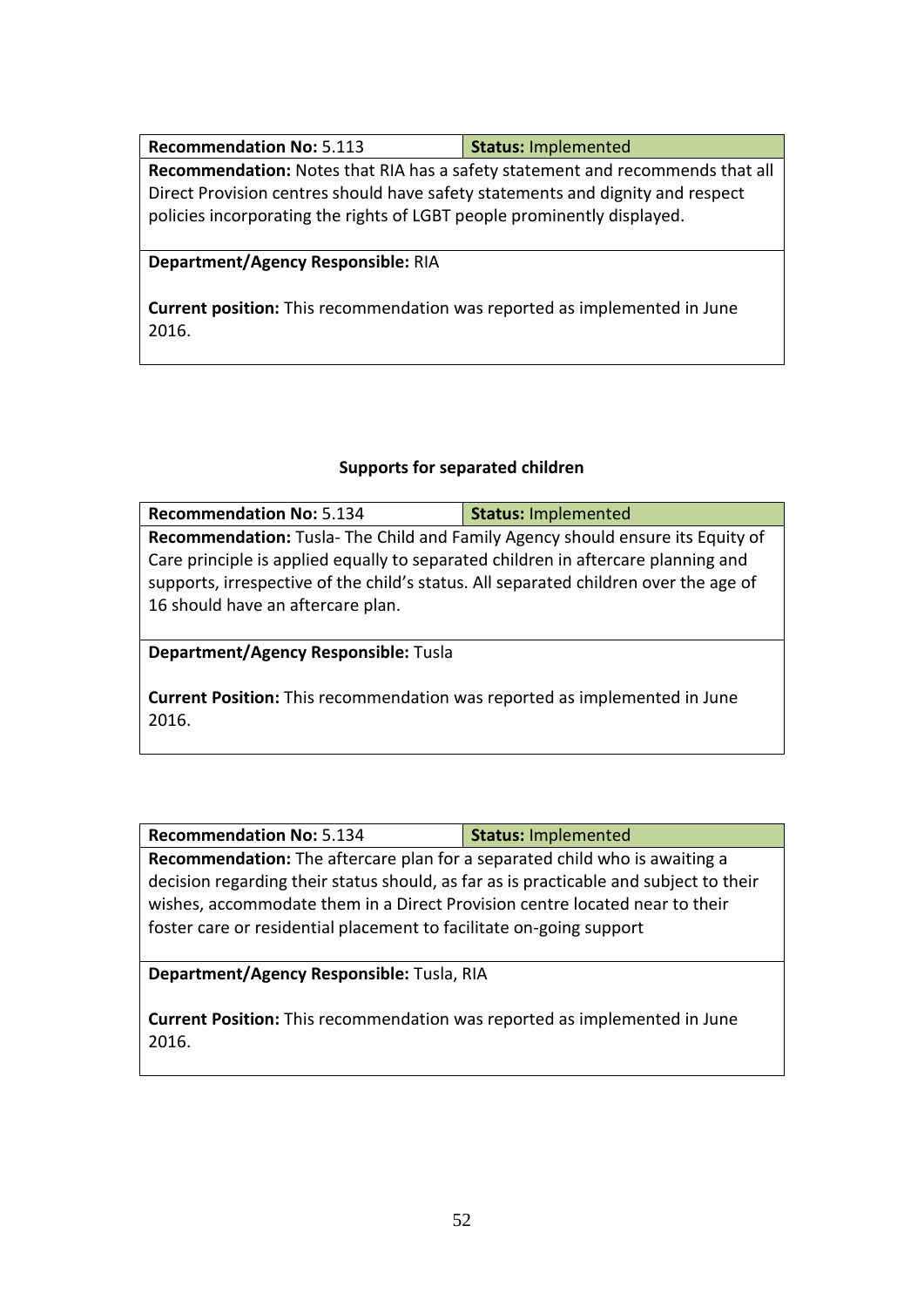| <b>Recommendation No: 5.134</b>                                               | <b>Status: Implemented</b> |  |
|-------------------------------------------------------------------------------|----------------------------|--|
| Recommendation: Training and support provided to foster carers of separated   |                            |  |
| children should include a focus on independence and resilience, to ensure the |                            |  |
| young person has the life skills necessary to make the transition to a Direct |                            |  |
| Provision accommodation centre or independent living at 18.                   |                            |  |

#### **Department/Agency Responsible:** Tusla

**Current position:** This recommendation was reported as implemented in June 2016.

| <b>Recommendation No: 5.134</b> | Status: Implemented |
|---------------------------------|---------------------|
|---------------------------------|---------------------|

**Recommendation:** The Department of Children and Youth Affairs should convene a stakeholder group to consider the optimum supports for separated children while in care and aftercare, including support with the process of integration to Irish society.

**Department/Agency Responsible:** Department of Children and Youth Affairs

**Current Position:** This recommendation was reported as implemented in June 2016.

## **Linkages with Local Communities**

| <b>Recommendation No: 5.152</b>                                                   | <b>Status: In Progress</b> |  |
|-----------------------------------------------------------------------------------|----------------------------|--|
| Recommendation: Every Direct Provision centre should be contractually obliged     |                            |  |
| to encourage and facilitate linkages with the local community. The centre         |                            |  |
| management should facilitate the setting up a "Friends of the Centre" Group       |                            |  |
| consisting of residents, local statutory services and community/voluntary groups. |                            |  |
| The centre management should be required to report to RIA every six months on     |                            |  |
| activities in this regard.                                                        |                            |  |
| Department/Agency Responsible: RIA                                                |                            |  |

**Current Position:** Centres have made contacts in their local communities and outcomes will be analysed and used to improve linkages across the portfolio. Friends of the Centre groups will be established in all centres in 2017.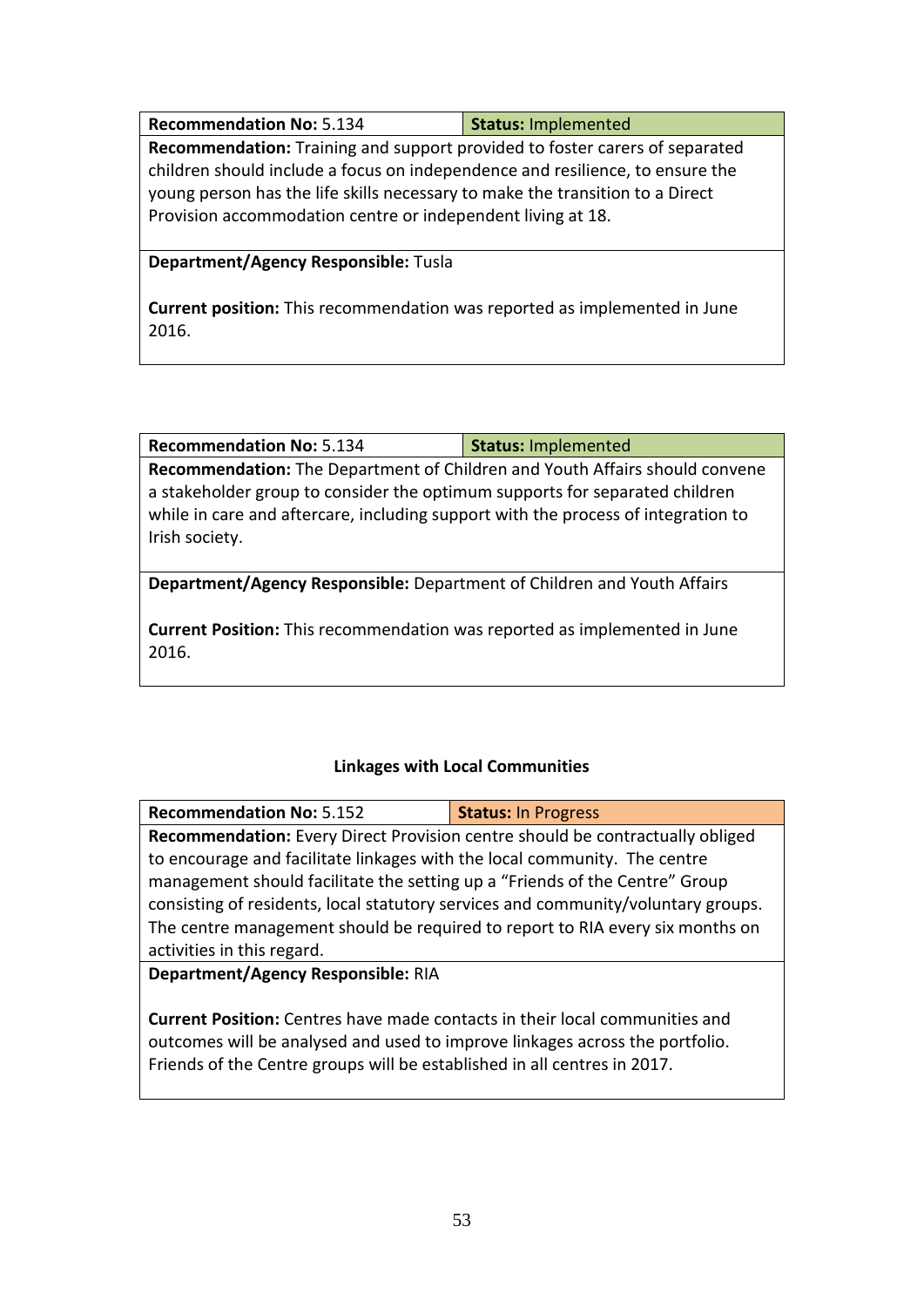**Recommendation No: 5.152 Status: In-Progress** 

**Recommendation:** Work to develop community linkages should include a focus on developing reciprocal linkages with residents participating in activities in the local community and vice versa. The centre management should consider making facilities in the centre, e.g. meeting rooms and grounds available for meetings and other activities to create and should strengthen two-way links between residents and the local community.

## **Department/Agency Responsible:** RIA

**Current Position:** Centres have made contacts in their local communities and outcomes will be analysed and used to improve linkages across the portfolio. Friends of the Centre groups will be established in all centres in 2017.

## **Transitional Supports**

| <b>Recommendation No: 5.169</b>                                                      | <b>Status: Implemented</b> |  |
|--------------------------------------------------------------------------------------|----------------------------|--|
| Recommendation: The Minister of State for Equality, New Communities and              |                            |  |
| Integration as a matter high priority should convene a task force of cross -         |                            |  |
| departmental representatives, State agencies and relevant NGOs to roll out a         |                            |  |
| consistent integration plan for the legacy cohort in Direct Provision who have       |                            |  |
| been, or will be, granted status, and also to address the transitional support needs |                            |  |
| of future applicants who will be processed under the proposed Single Procedure.      |                            |  |
|                                                                                      |                            |  |

**Department/Agency Responsible:** Department of Justice and Equality and other Government Departments.

**Current position:** This recommendation was reported as implemented in June 2016.

## **Training for organisations/persons**

| <b>Recommendation No: 5.186</b>                                                       | <b>Status: Implemented</b> |  |
|---------------------------------------------------------------------------------------|----------------------------|--|
| <b>Recommendation:</b> The Irish Human Rights and Equality Commission (IHREC)         |                            |  |
| should consider, in the preparation of its Strategic Plan, the inclusion of education |                            |  |
| and training on equality and diversity issues for public bodies engaged in the        |                            |  |
| provision of supports to persons in the system.                                       |                            |  |
| Department/Agency Responsible: IHREC                                                  |                            |  |
|                                                                                       |                            |  |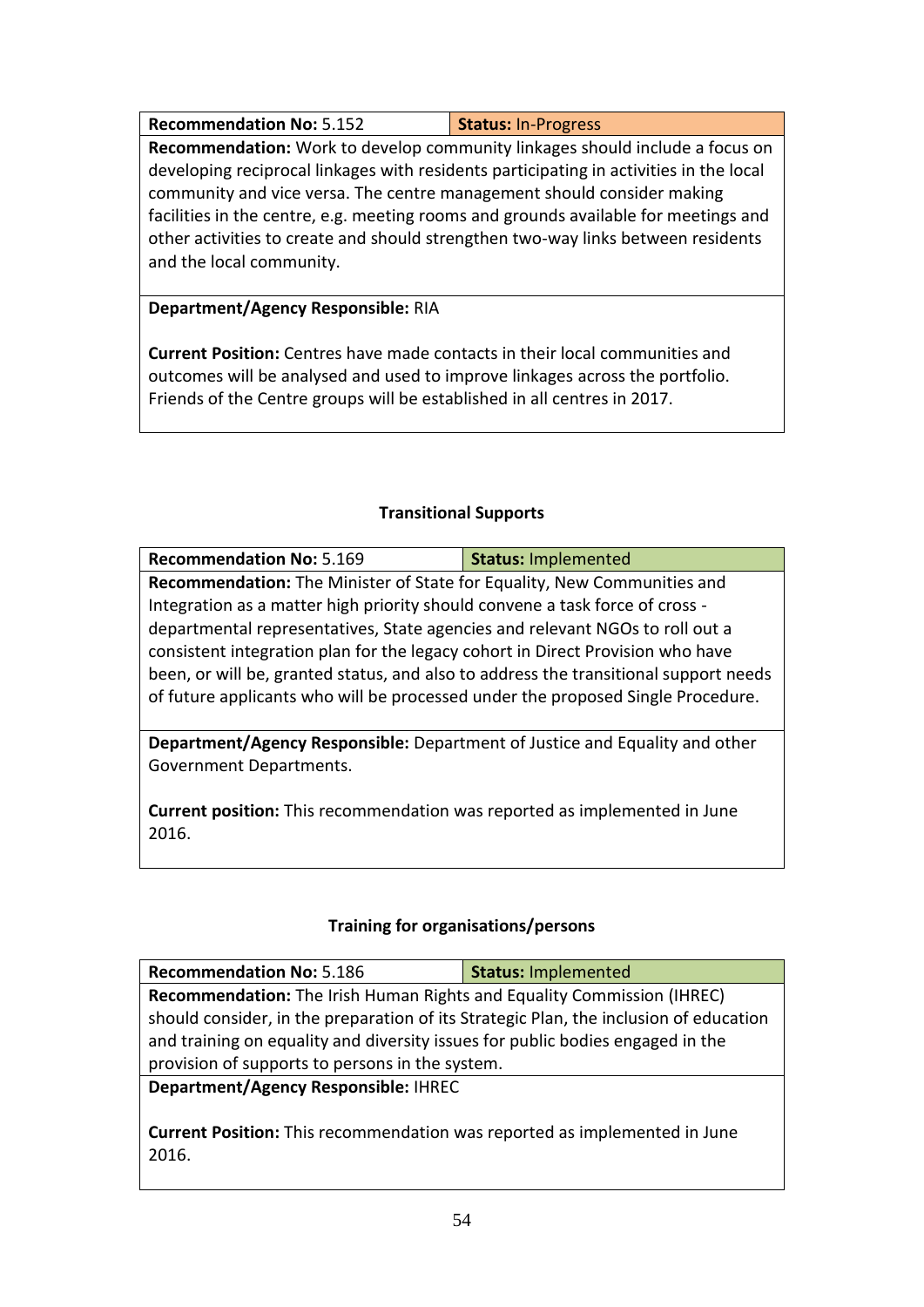|                                                                                   | <b>Recommendation No: 5.186</b>                              | <b>Status: In Progress</b>                                               |
|-----------------------------------------------------------------------------------|--------------------------------------------------------------|--------------------------------------------------------------------------|
| <b>Recommendation: Recommends that:</b>                                           |                                                              |                                                                          |
| Persons who provide health and other services to persons in the system<br>$\circ$ |                                                              |                                                                          |
| should receive on-going training in cultural competency and sensitivity;          |                                                              |                                                                          |
| Training should be provided for accredited interpreters and for staff<br>$\circ$  |                                                              |                                                                          |
| working with interpreters, who provide interpreting services either in            |                                                              |                                                                          |
|                                                                                   | person or over the phone;                                    |                                                                          |
| $\circ$                                                                           |                                                              | Training should include skill development for dealing with people who do |
|                                                                                   | not have English as a first language;                        |                                                                          |
| $\circ$                                                                           | These programmes should be evaluated to ensure relevance and |                                                                          |
|                                                                                   | effectiveness.                                               |                                                                          |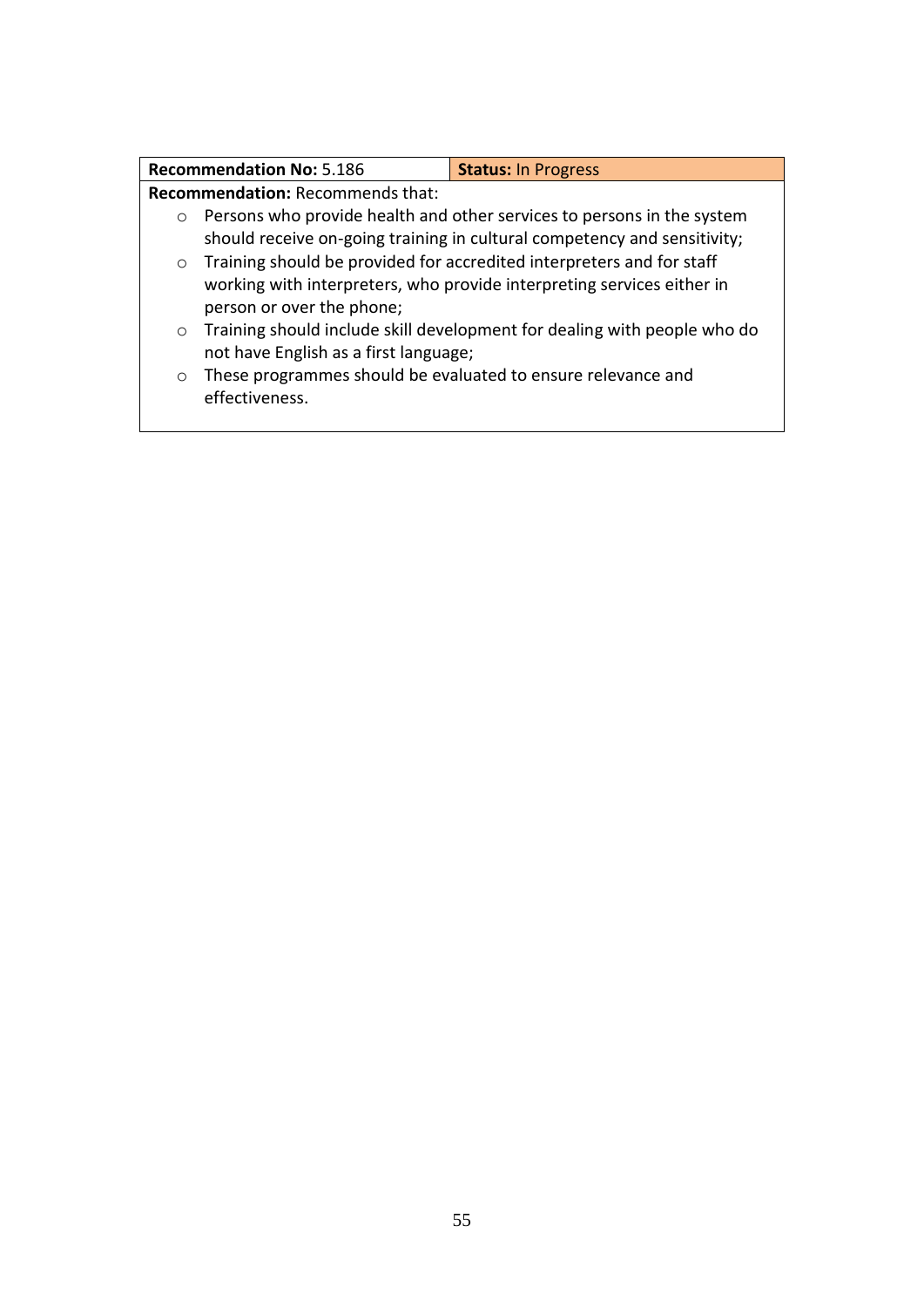#### **Department/Agency Responsible:**

HSE, Department of Social Protection, Department of Education and Skills, RIA

### **Current Position:**

**HSE:** Some intercultural health training continues to be provided across the health system with a number of staff, service providers, Community knowledge workers and Roma health advocates trained in this regard. Currently all training in this area is being reviewed with a view to agreeing a model of intercultural health training that can be used consistently across the HSE.

**Tusla:** Regarding the Child Welfare and Protection services and Alternative Care services under the remit of Tusla a number of courses were organised by Tusla in 2015. These were locally based involving Tusla Training and Development officers or externally commissioned personnel.

During 2015 Tusla commissioned the development of a standardised programme entitled 'Diversity in modern Ireland'. The programme is currently being established and training of social work staff is due to begin in the coming months. It is expected that the training will be delivered to Tusla staff initially and there is a specific piece on the Roma Child Care Case from October 2013 and Roma Culture.

**DSP:** DSP's Customer charter and Action Plan sets out the Department's commitments to providing a professional, efficient and courteous service to all customers. Specific commitments are included relating to the provision of interpretive and translation services and the provision of information in alternative formats such as Braille or Audio. The following services are provided to customers where required:

- A translation service for documents required to process acclaim
- A language interpretive service provided by 3 way phone conversation
- A face to face service where an accredited language interpreter attends in person, to facilitate customer/staff interaction
- A sign language interpreter to facilitate customer/staff interaction

Written information or application forms in Braille, Audio, or large print Department staff will assist customers in accessing the required service.

**DES:** Persons providing educational services receive on-going cultural training through CPD (Continuing Professional Development).

**RIA:** RIA is currently examining the options available to it to ensure that relevant and appropriate training is made available and provided to all staff in all DP centres.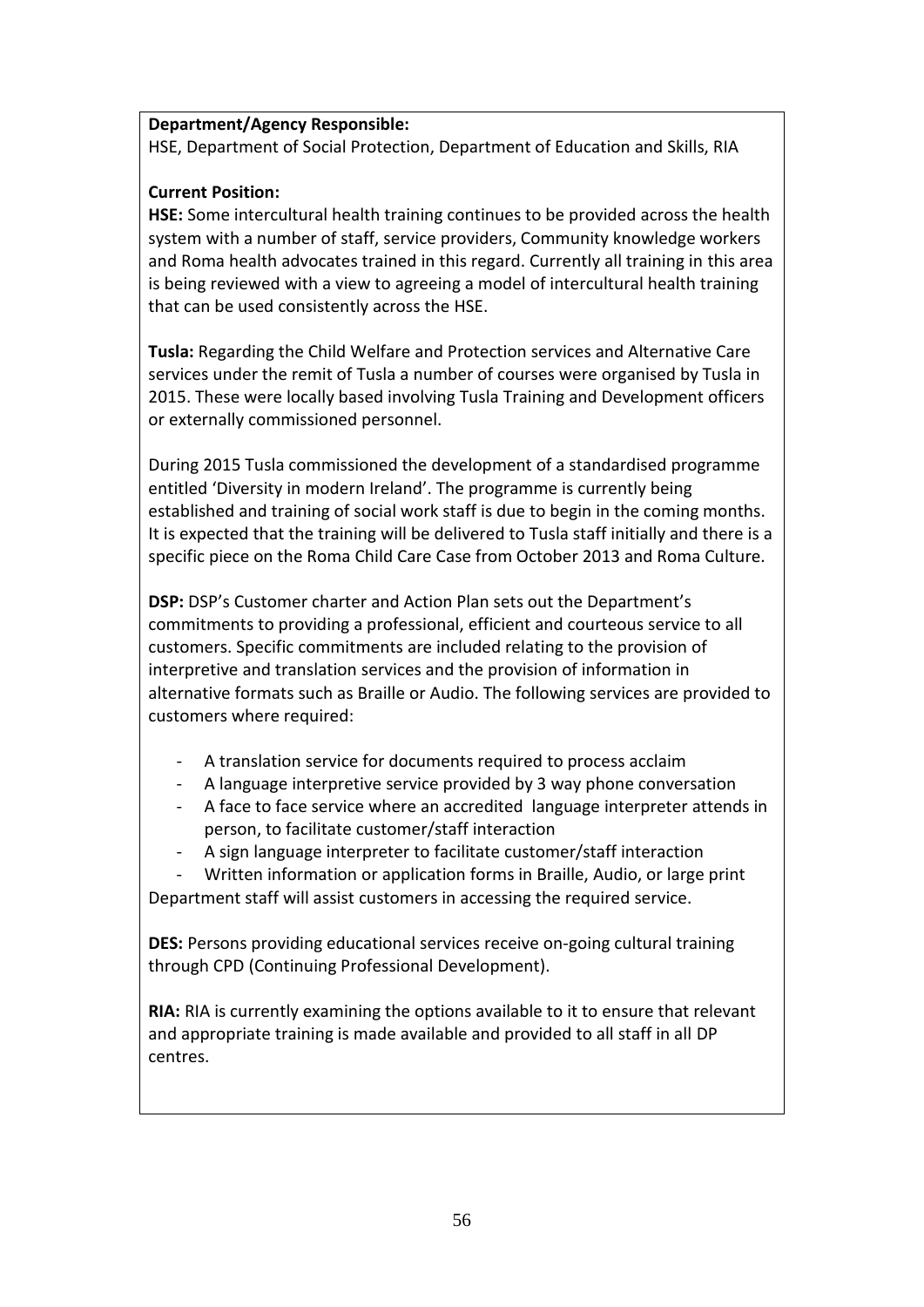| <b>Recommendation No: 5.186</b> | Status: Implemented |
|---------------------------------|---------------------|
|---------------------------------|---------------------|

**Recommendation:** Notes the various initiatives that An Garda Síochána has undertaken to address the needs of the protection-seeking community and urges it to continue to ensure the effectiveness of its various initiatives by, i*nter alia*, naming a "Diversity Champion" at a senior level, ensuring that the Garda Racial Integration and Diversity Office is adequately resourced, promoting awareness of its Ethnic and LGBT Liaison Officer Services among protection-seeking community; and rolling-out diversity training and cultural awareness programmes at all levels in an Garda Síochána.

**Department/Agency Responsible:** An Garda Síochána

**Current Position:** The Garda Racial, Intercultural and Diversity Office (GRIDO) ensures the provision of a quality service to members of the protection seeking community and acts as necessary to meet emerging needs of groups and/or individuals which is central to AGS's anti-discrimination and integration policy by continuing to identify local issues and problems; assisting in informing minorities about current Garda strategy through community engagement, consultation and meeting with newly arriving immigrants; creating awareness among the protection seeking community of the specialist services available through the medium of Garda Ethnic Liaison Officers/LGBT Officers; developing a two-way process where members become au-fait with customs, protocols, and practices of all religious denominations that they are required to police within the community; creating an environment of trust with minority communities through national and local initiatives.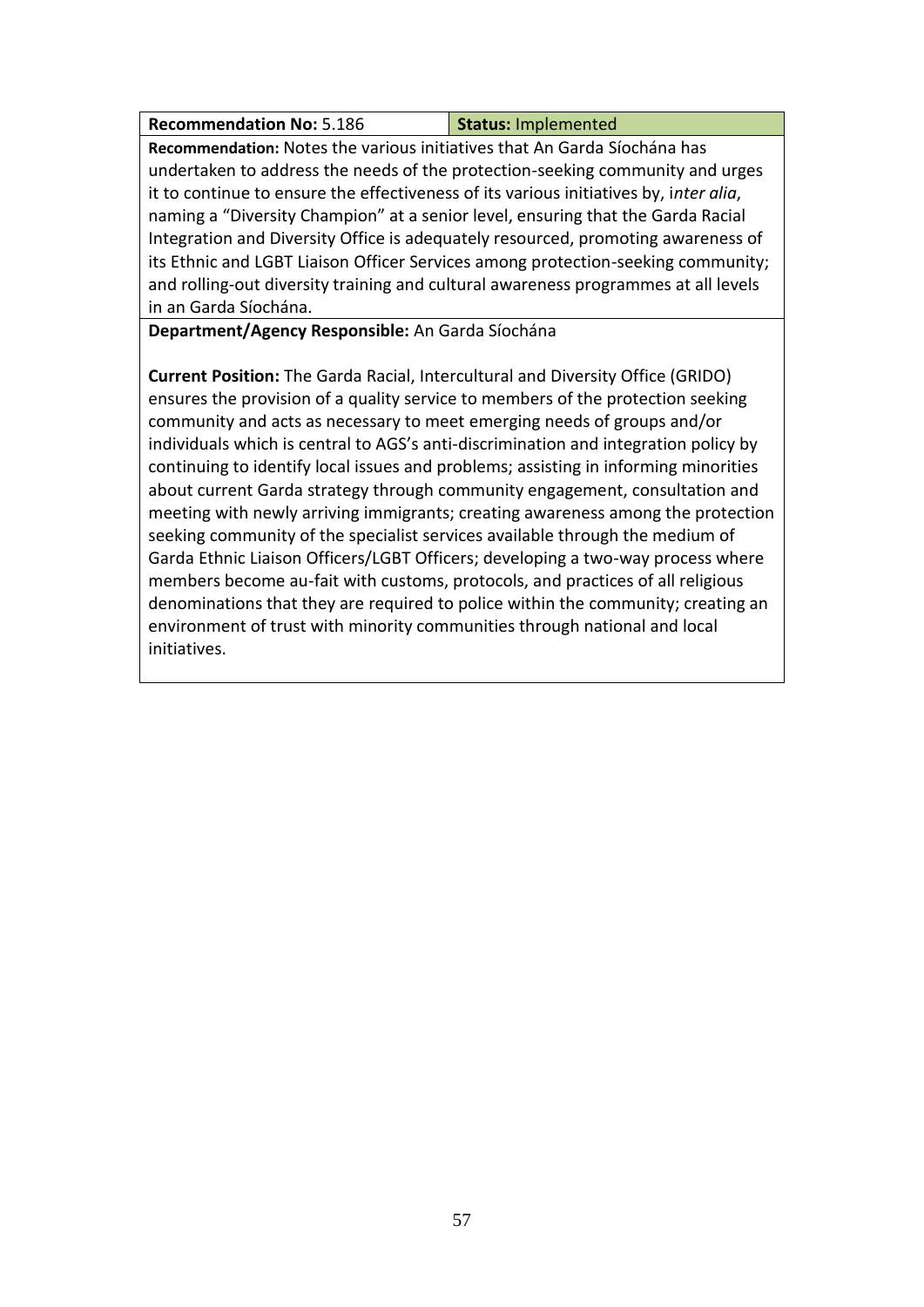**Recommendations not being progressed because they are either superseded by/not accepted on the basis of Government Policy or cannot currently be progressed due to Resource Dependency**

### **Recording of interviews/hearings**

| <b>Recommendation No: 3.286</b>                                                                                                                                                                                                                                                      | <b>Status: Not Being Progressed</b> |
|--------------------------------------------------------------------------------------------------------------------------------------------------------------------------------------------------------------------------------------------------------------------------------------|-------------------------------------|
| Recommendation: An expert group to consider the issue in more detail in order to<br>fully explore the implications and costs concerned and to come to a conclusion on<br>whether or not recording of interviews / hearings should be implemented at first<br>instance and/or appeal. |                                     |
| <b>Department/Agency Responsible:</b> Department of Justice and Equality                                                                                                                                                                                                             |                                     |

**Current Position:** Recording of interviews is not provided for in the International Protection Act, 2015 and is not currently under consideration.

#### **Advisory and Governance Arrangements**

| <b>Recommendation No: 3.360</b>                                               | <b>Status: Not Being Progressed</b> |  |
|-------------------------------------------------------------------------------|-------------------------------------|--|
| <b>Recommendation:</b> An advisory body be established, following and further |                                     |  |
| developing the general scheme of the Refugee Advisory Board.                  |                                     |  |
|                                                                               |                                     |  |

**Department/Agency Responsible:** Department of Justice and Equality

**Current Position:** No such body is provided for in the International Protection Act, 2015.

**Recommendation No:** 3.360 **Status:** Not Being Progressed

**Recommendation:** Any such independent advisory body established be given the necessary flexibility to consider all matters related and relevant to the operation of the system.

**Department/Agency Responsible:** Department of Justice and Equality

**Current Position:** See previous Recommendation.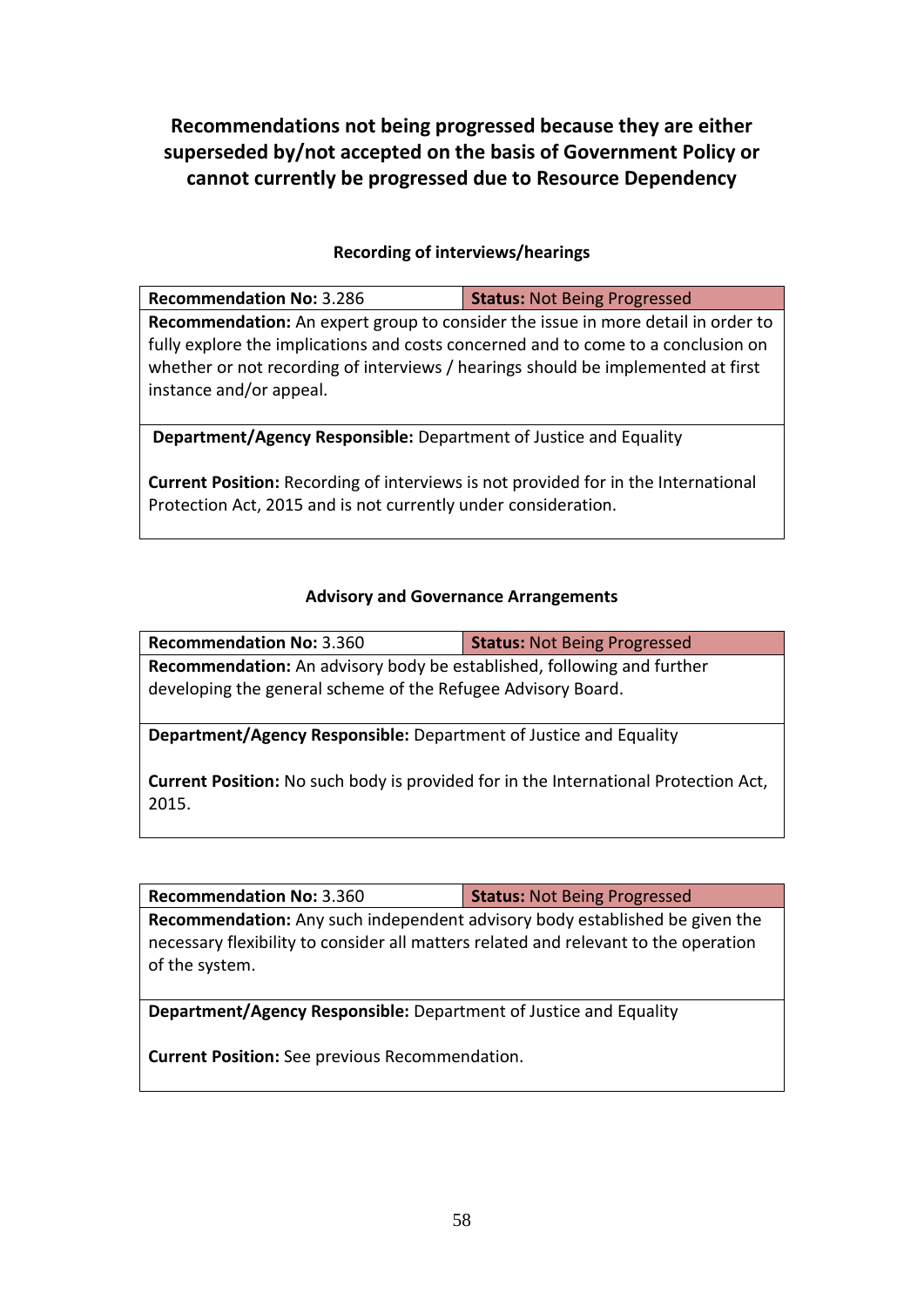#### **Adults – Access to Higher Education and Further Education**

| <b>Recommendation No: 5.82</b>                                                          | <b>Status: Not Being Progressed</b> |  |
|-----------------------------------------------------------------------------------------|-------------------------------------|--|
| Recommendation: Persons who are in the system for two years or more and who             |                                     |  |
| are protection applicants or who are at the leave to remain stage should be             |                                     |  |
| eligible to apply for access to further education and vocational training courses       |                                     |  |
| where they satisfy the relevant course entry requirements.                              |                                     |  |
|                                                                                         |                                     |  |
| <b>Department/Agency Responsible:</b> Department of Education and Skills                |                                     |  |
|                                                                                         |                                     |  |
| <b>Current Position:</b> Cannot be progressed as access to the Labour Market is a major |                                     |  |
| part of the eligibility criteria for access to such education and training courses as   |                                     |  |
| the majority of such courses are for unemployed people.                                 |                                     |  |
|                                                                                         |                                     |  |
| The efficient operation of the Single Procedure will respond to this                    |                                     |  |
| recommendation by, in time, providing more timely decisions on applications for         |                                     |  |
| protection in the State. An applicant who has been granted status can access the        |                                     |  |
| labour market, labour market supports and training on the same basis as                 |                                     |  |
| nationals.                                                                              |                                     |  |
|                                                                                         |                                     |  |

**Recommendation No:** 5.82 **Status:** Not Being Progressed

**Recommendation:** Remuneration received during a work placement undertaken as part of a further or higher education course of study should be allowed for the duration of the placement in lieu of the Direct Provision Allowance, or alternatively a proportion could be returned as a contribution towards the accommodation and subsistence, for the temporary duration of the placement. It could also be used to support residents placed on courses in locations away from their centre. In other circumstances the stipend could be deemed not applicable to residents in order to allow them access to work placements as a result of academic study.

**Department/Agency Responsible:** Department of Justice and Equality

**Current Position:** Any work engaged in by protection applicants must be carried out on a voluntary basis pending decision on refugee status.

The efficient operation of the Single Procedure will respond to this recommendation by, in time, providing more timely decisions on applications for protection in the State. An applicant who has been granted status can access the labour market, labour market supports and training on the same basis as nationals.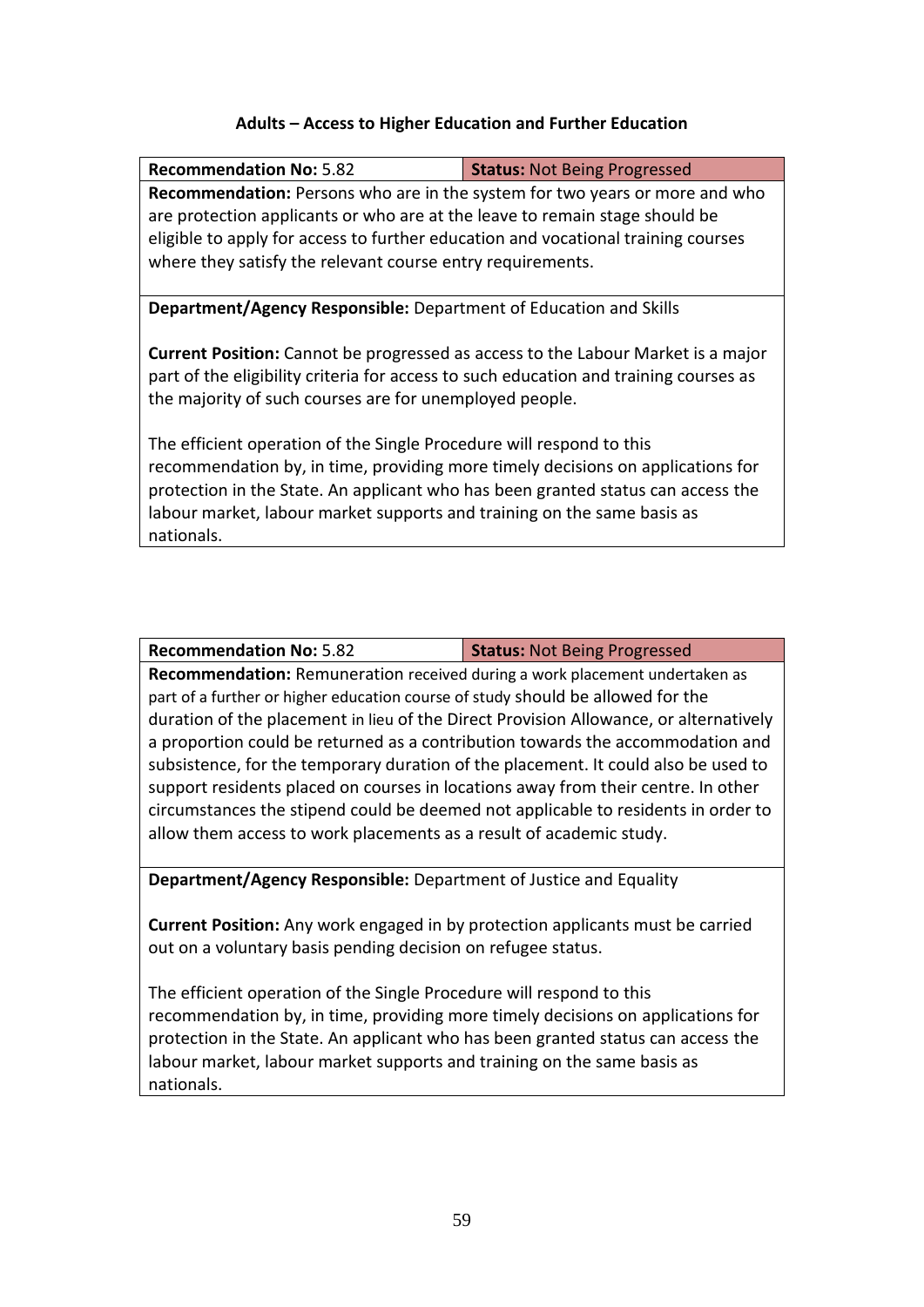**Recommendation No:** 5.82 **Status:** Not Being Progressed

**Recommendation:** A forum or fora of professional recognition bodies and trade associations, trade unions and the community and voluntary sector should be convened to devise a scheme to allow access to internships, apprenticeships and professional development opportunities for protection applicants or persons at the leave to remain stage.

**Department/Agency Responsible:** Department of Education and Skills, Department of Justice and Equality

**Current Position:** The efficient operation of the Single Procedure will respond to this recommendation by, in time, providing more timely decisions on applications for protection in the State. An applicant who has been granted status can access the labour market, labour market supports and training on the same basis as nationals.

## **Access to the Labour Market**

| <b>Recommendation No: 5.49</b>                                                                                                                                         | <b>Status: Not Being Progressed</b> |  |
|------------------------------------------------------------------------------------------------------------------------------------------------------------------------|-------------------------------------|--|
| <b>Recommendation:</b> Provision for access to the labour market for protection                                                                                        |                                     |  |
| applicants who are awaiting a first instance decision for nine months or more and                                                                                      |                                     |  |
| who have co-operated with the protection process (under the relevant statutory                                                                                         |                                     |  |
| provisions), should be included in the International Protection Bill and should be                                                                                     |                                     |  |
| commenced when the single procedure is operating efficiently.                                                                                                          |                                     |  |
| This recommendation takes account of the fact that, under the current statutory                                                                                        |                                     |  |
| arrangements, first instance decisions in respect of refugee status and subsidiary                                                                                     |                                     |  |
| protection do not (in the normal course) issue within nine months at present.                                                                                          |                                     |  |
| <b>Department/Agency Responsible:</b> Department of Justice and Equality                                                                                               |                                     |  |
|                                                                                                                                                                        |                                     |  |
| <b>Current Position:</b> Not provided for in International Protection Act 2015. The<br>efficient operation of the Single Procedure will respond to this recommendation |                                     |  |

by, in time, providing more timely decisions on applications for protection in the State. An applicant who has been granted status can access the labour market, labour market supports and training on the same basis as nationals.

**Recommendation No:** 5.49 **Status:** See previous recommendation **Recommendation:** Any permission given to access the labour market should continue until the final determination of the protection claim.

**Department/Agency Responsible:** Department of Justice and Equality

**Current Position:** See previous recommendation.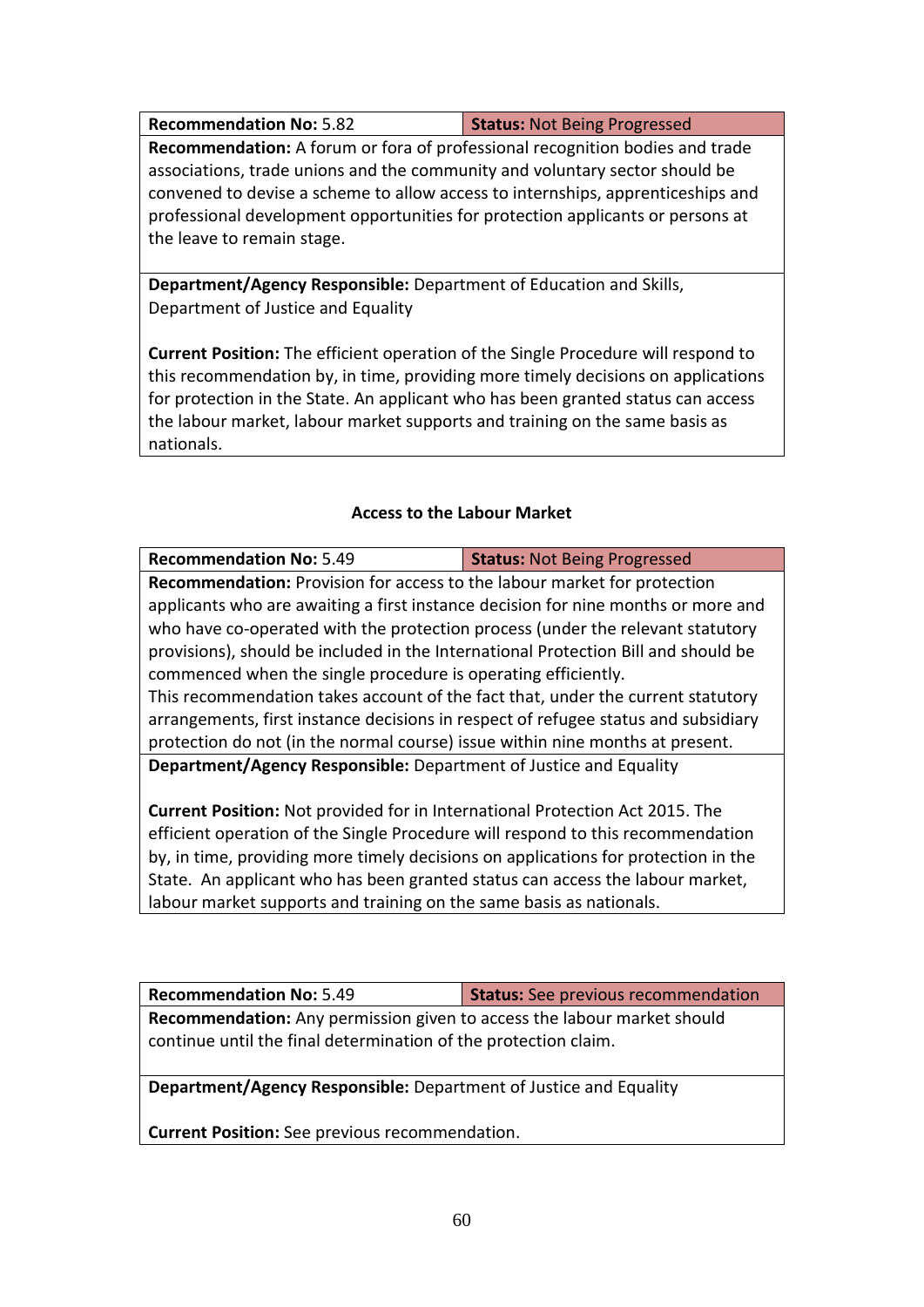**Recommendation No:** 5.49 **Status:** See previous recommendations **Recommendation:** A protection applicant who has the right to access the labour market and is successful in finding employment, and who wishes to remain in Direct Provision, should be subject to a means test to determine an appropriate contribution to his/her accommodation and the other services provided to him/her.

**Department/Agency Responsible:** Department of Justice and Equality

**Current Position:** see previous recommendations.

## **Linkages with Local Communities**

| <b>Recommendation No: 5.152</b>                                                     | <b>Status: Not Being Progressed</b> |  |
|-------------------------------------------------------------------------------------|-------------------------------------|--|
| <b>Recommendation:</b> The Government give consideration to including persons       |                                     |  |
| awaiting a decision on their protection or leave to remain case in its national     |                                     |  |
| integration strategy or co-ordinated plan for the integration of migrants.          |                                     |  |
|                                                                                     |                                     |  |
| <b>Department/Agency Responsible:</b> Department of Justice and Equality            |                                     |  |
|                                                                                     |                                     |  |
| Current Position: The provisions of the new Integration strategy will apply only to |                                     |  |
| those who have been granted status. The commencement of the International           |                                     |  |
| Protection Act and the implementation of the Single Procedure are expected, in      |                                     |  |
| time, to result in more timely decision making in the protection process.           |                                     |  |
|                                                                                     |                                     |  |

**Recommendation No:** 5.152 **Status:** Not Being Progressed

**Recommendation:** Relevant Government Departments should make funding available to assist the integration of persons awaiting a decision on their protection or leave to remain case; in particular, the funding to facilitate the implementation of local integration strategies should be restored and existing community grant schemes should specifically encourage applications from those involved in developing linkages with protection applicants.

**Department/Agency Responsible:** Department of Justice and Equality

**Current Position:** See previous recommendation.